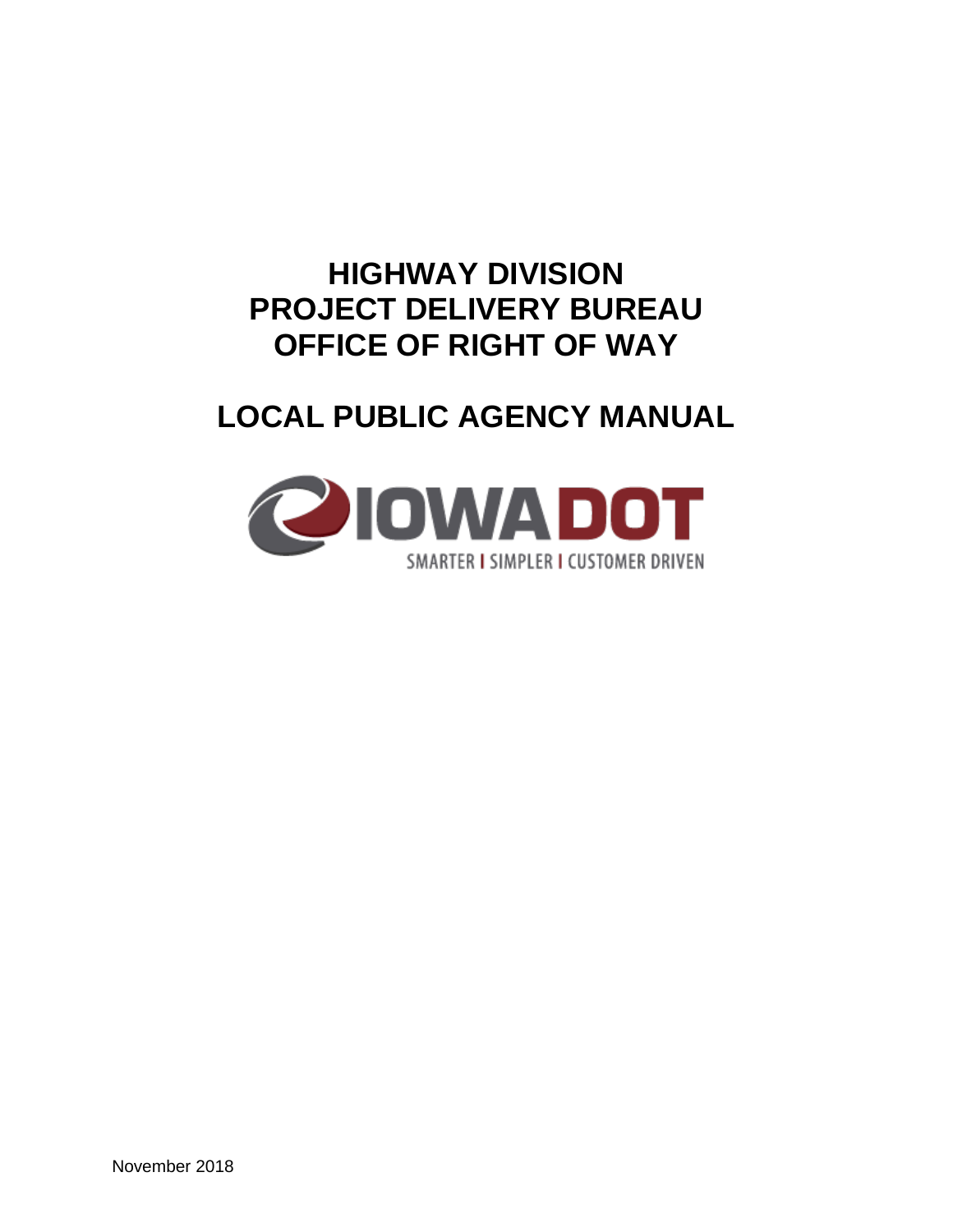Federal and State laws prohibit employment and/or public accommodation discrimination on the basis of age, color, creed, disability, gender identity, national origin, pregnancy, race, religion, sex, sexual orientation or veteran's status. If you believe you have been discriminated against, please contact the Iowa Civil Rights Commission at 800-457-4416, or the Iowa Department of Transportation's Affirmative Action Officer. If you need accommodations because of a disability to access the Iowa Department of Transportation's services, contact the agency's Affirmative Action Officer at 800-262-0003.

The Iowa DOT recognizes the October 1, 2014 effective date for amendments to the Uniform Act pursuant to Section 1521 of the Moving Ahead for Progress in the 21st Century Act (MAP-21). This manual has been updated to reflect this most recent federal guidance.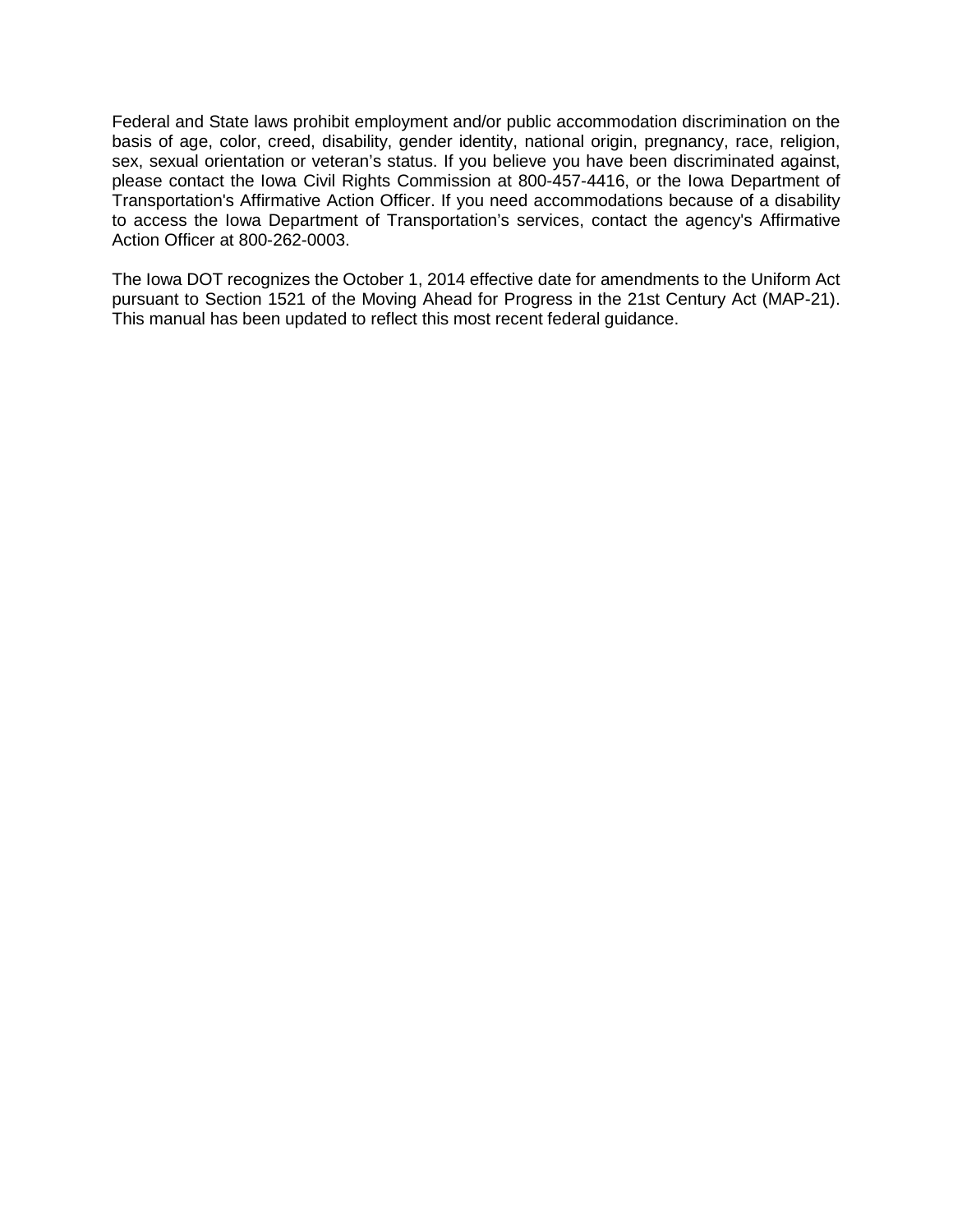# **Table of Contents**

| 2.4 Protective Buying. | 10 |
|------------------------|----|
|                        |    |
|                        |    |
|                        |    |
|                        |    |
|                        |    |
|                        |    |
|                        |    |
|                        |    |
|                        |    |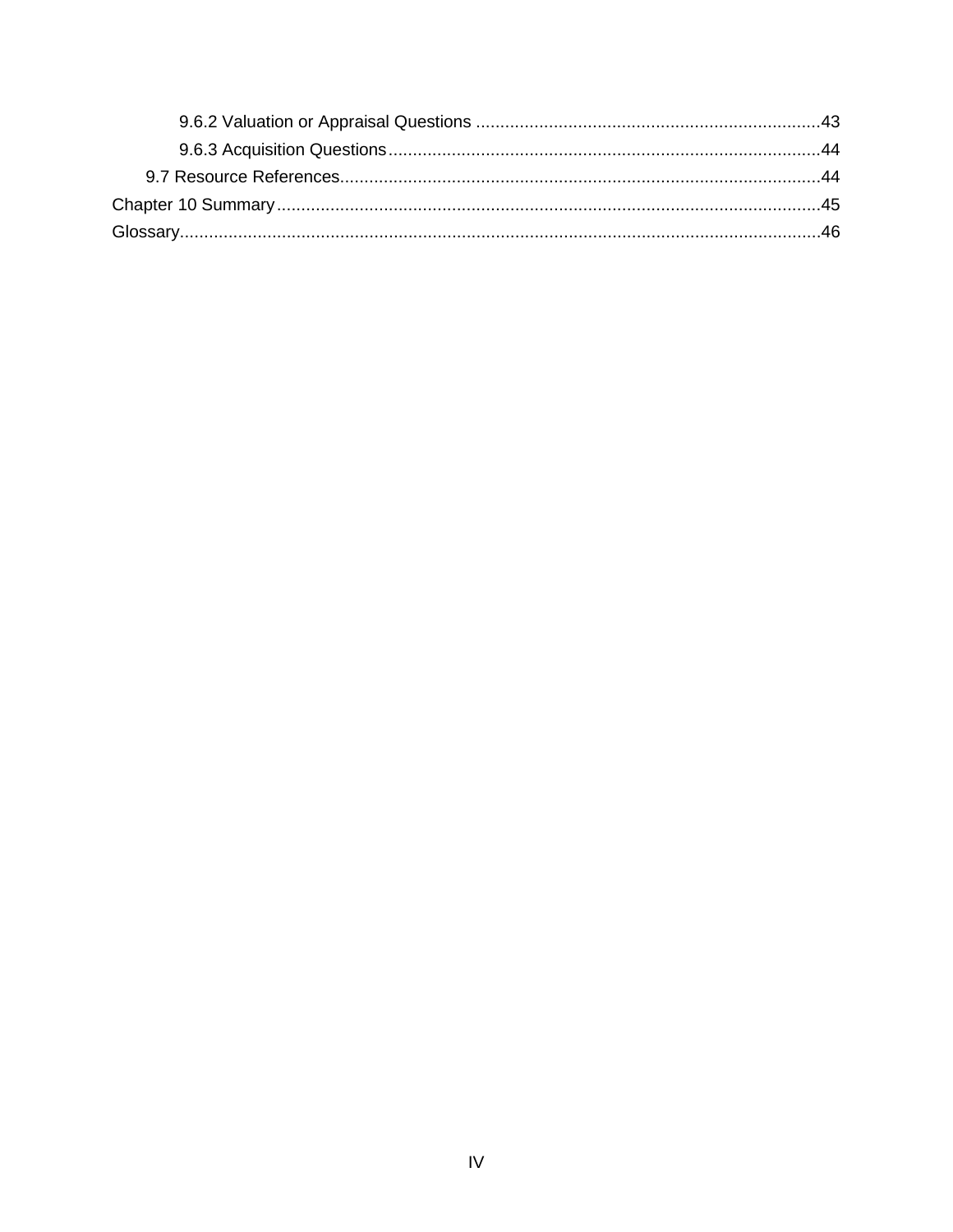## **Introduction**

## For Local Public Agency Federal/State-Aid Projects

Local public agencies (LPAs) seek to act as a partner to acquiring agencies as they proceed through the portion of their project involving right of way.

This instructional manual has been prepared to help LPAs in the development of their right of way programs. The Iowa Department of Transportation (Iowa DOT) wishes to develop partnerships with LPAs with a goal of providing assistance that enables right of way to be acquired in a manner that does not jeopardize federal funding for projects.

The work flow chart of the right of way process on the following page shows the major steps involved.

Ideally, processes would be improved, work would be made easier, and goals would be accomplished more quickly. Unfortunately, there are no shortcuts to accomplish the right of way portion of a project. Even if there is no federal or state funding in the acquisition of right of way, these procedures must be followed if any Federal-aid is used in the project; additionally, state law applies to all projects regardless of sources of funding.

#### State and Federal Laws

Iowa laws relating to highways and acquisition are addressed in Iowa Code (IC) 6A, IC 6B, IC 28E, IC 306, IC 306A, IC 306B, IC 306C, IC 313, and IC 316. They are also addressed in 761 Iowa Administrative Code (IAC) 111.

Federal statutory requirements for right of way programs are contained in the Uniform Relocation Assistance and Real Property Acquisition Policies Act of 1970 as amended (referred to as the Uniform Act). Regulations implementing the requirements of the Uniform Act are contained in 49 Code of Federal Regulations (CFR) 24, entitled "Uniform Relocation Assistance and Real Property Acquisition Regulations for Federal and Federally Assisted Programs."

Title 23 of the United States Code (USC) pertains to highways and covers other regulations from the Federal Highway Administration (FHWA).

State law and implementing regulations do not distinguish between Federal-aid and non–Federalaid right of way projects. The Uniform Act applies if there is federal funding—or if the use of federal funds is anticipated—in any phase of project costs. The Iowa DOT and LPAs acquiring property or causing displacements from real property must comply with the Uniform Act and implementing regulations to receive funds from a federal grant, contract, or agreement. Compliance by LPAs is found as a stipulation of the funding agreement for each project.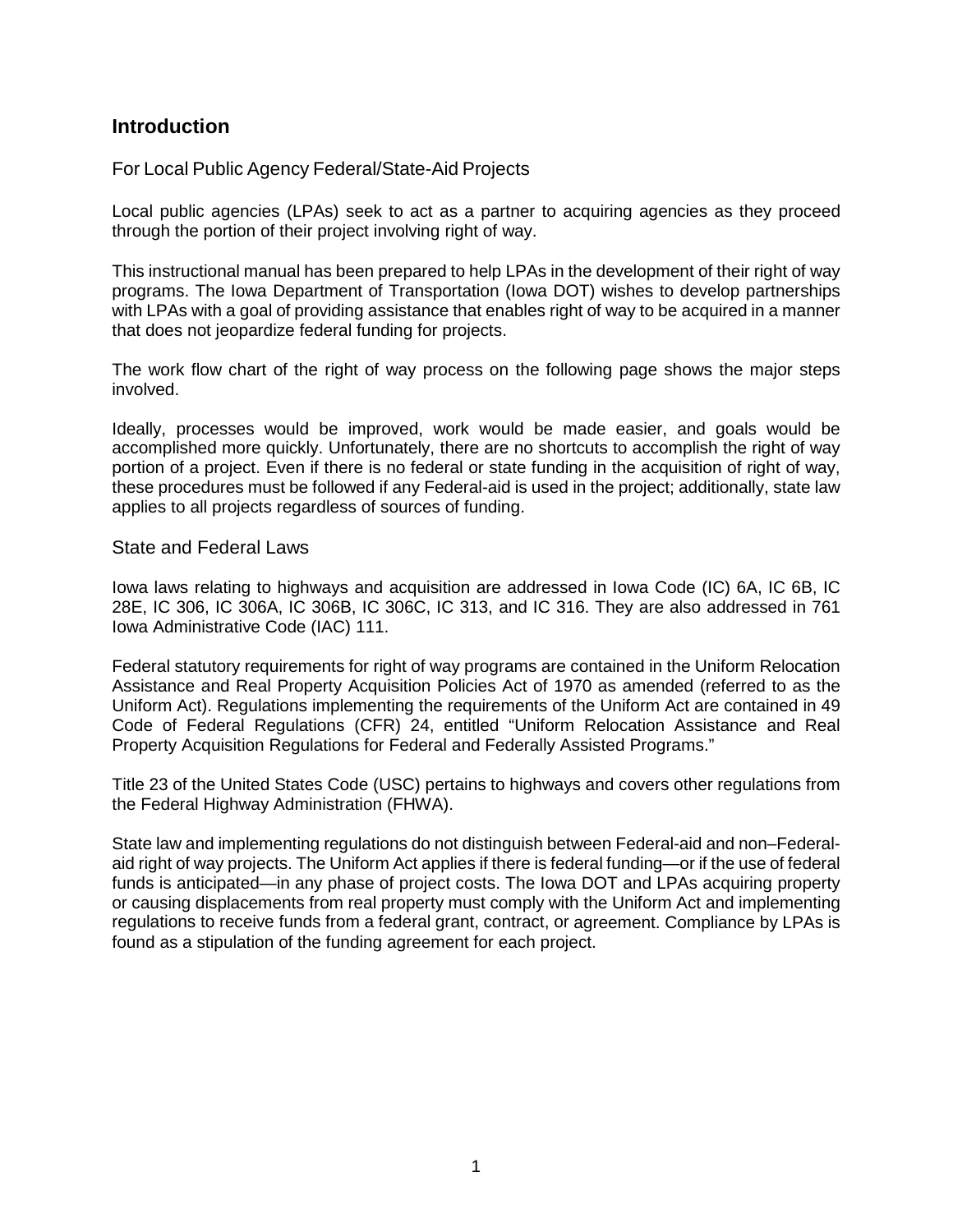Right of Way Process Work Flow Chart

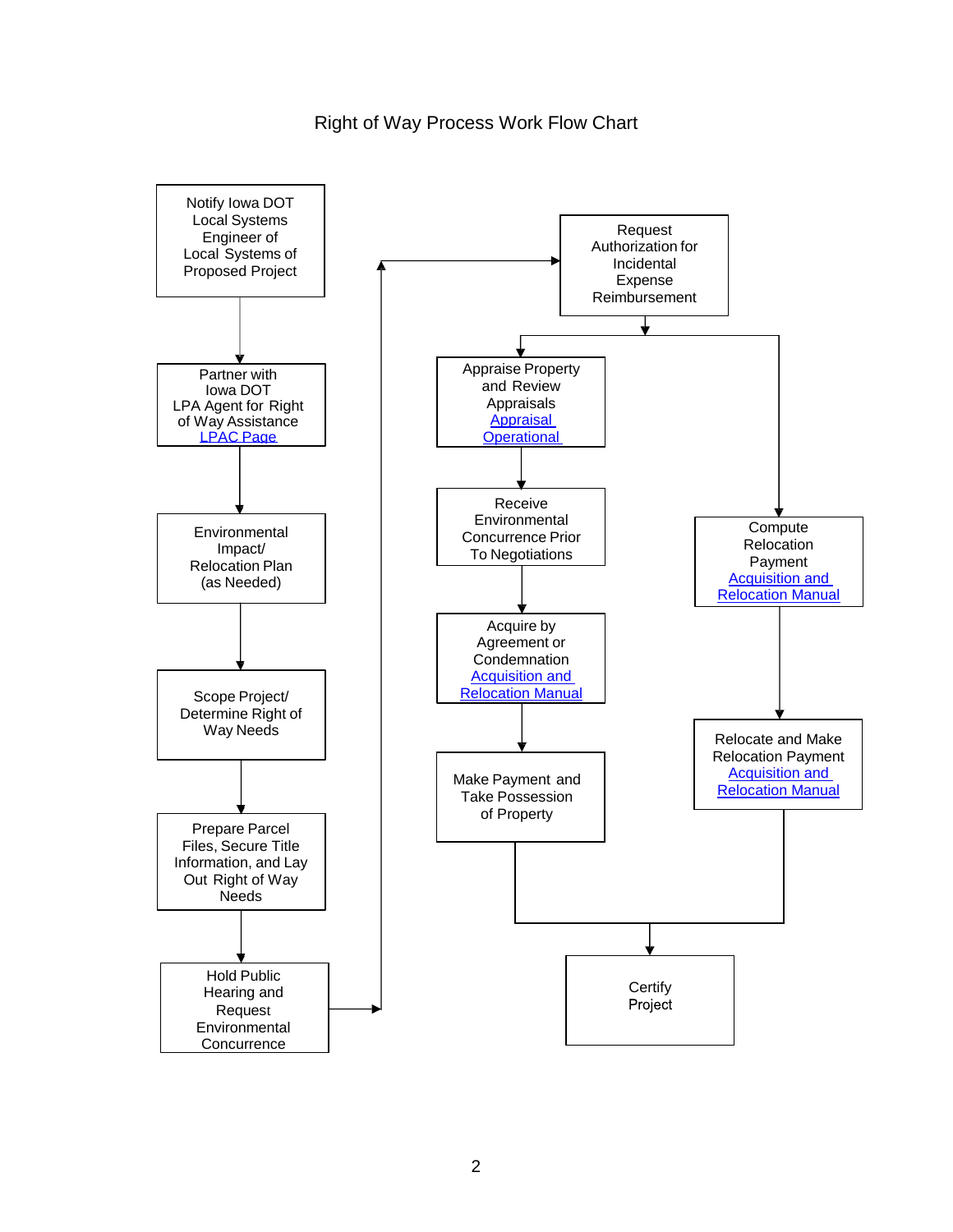# **Chapter 1 General Guidelines**

## 1.1 Purpose

The purpose of this chapter is to provide general guidelines to consider when planning right of way activities for Federal- and State-aid projects. This chapter discusses the roles of various partners in right of way projects and provides a detailed description of all the elements of project procedure, including who must oversee and authorize the steps of the process.

#### 1.2 Roles and Responsibilities

The Iowa DOT has a stake in right of way projects, so it is necessary to explore everyone's roles and responsibilities.

#### 1.2.1 Involving a Federal Partner

Acquiring right of way for a public project often requires several partners. A project may require a cooperative effort involving the LPA at the local level, the Iowa DOT at the state level, and the FHWA at the federal level. The Iowa DOT has already developed a partnership with the FHWA for the benefit of all parties. This partnership has evolved to the point where the FHWA holds the Iowa DOT responsible for ensuring that the right of way on all federally funded street and road projects in Iowa is acquired in accordance with federal guidelines.

The FHWA has reviewed the Iowa DOT right of way processes to ensure compliance with federal laws and regulations. Therefore, if right of way processes are developed in compliance with Iowa DOT policies, compliance with state and federal requirements is automatic.

#### 1.2.2 Guidance

In order for a project to receive state and federal funding, there are a multitude of laws and regulations that necessitate compliance. One of the Iowa DOT's primary functions is to help ensure that federal funding is not jeopardized as a result of right of way activities. In other words, the Iowa DOT explains not only what should be done, but also what should not be done. For example, the following procedures from any of the Iowa DOT right of way manuals provides correct direction and limits future problems. Should an LPA elect to develop its own manual, please be aware that it is subject to Iowa DOT and FHWA review and acceptance prior to use on a Federal-aid project.

The exchange of information is vital to the success of any partnership. A project's success depends on frequent communication between the Iowa DOT and an LPA. A given project determines the extent of communication necessary, but when in doubt, it is best to contact an LPA coordinator.

An LPA coordinator may request a face-to-face meeting with the LPA. This type of meeting may be used as a brainstorming session where new ideas can be discussed. Both parties may learn new ways of doing things through this effort. There is a critical need to have these meetings early in the progression of a project to avoid problems in the future.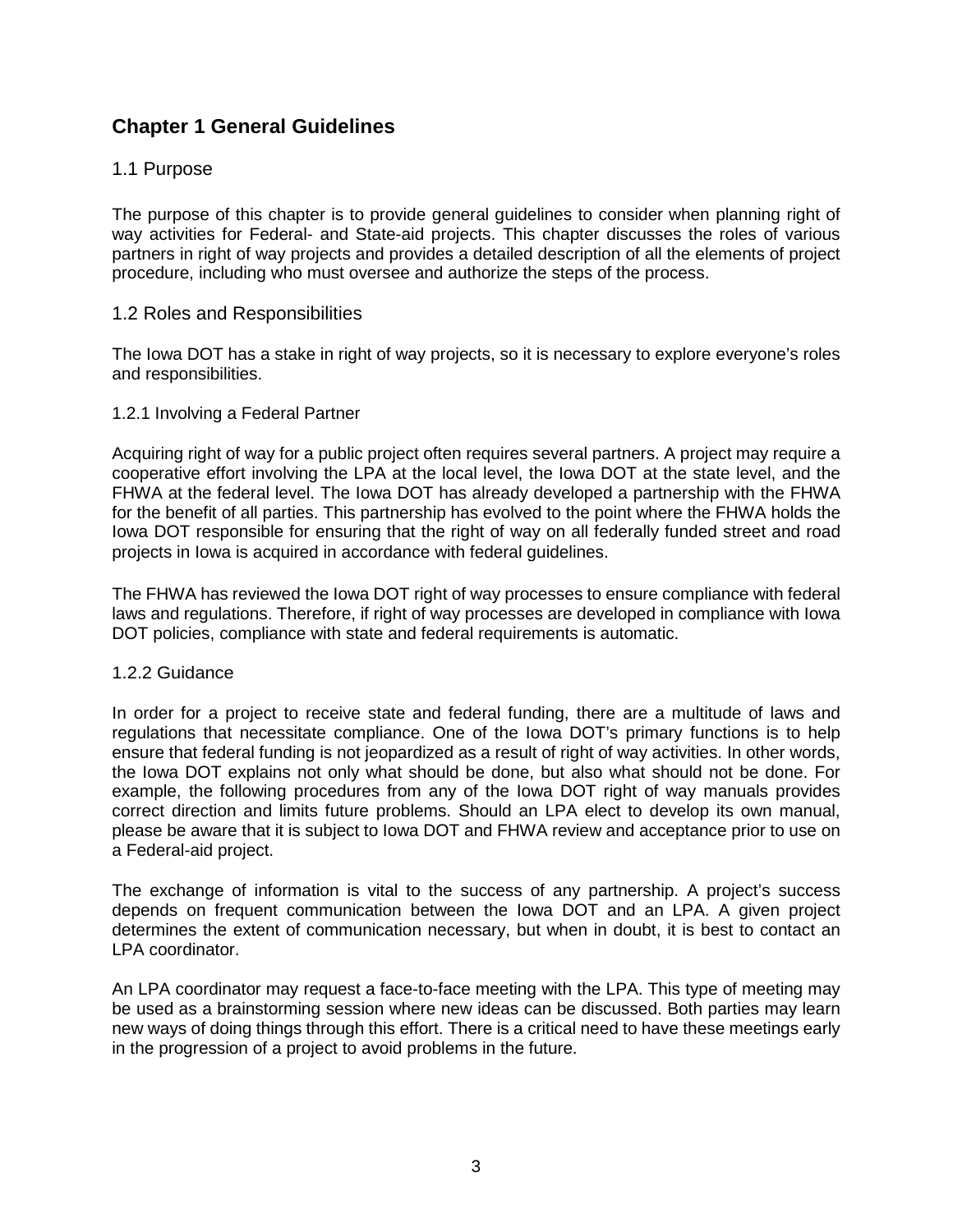#### 1.2.3 Monitoring

The primary objective of monitoring is to ensure that requested federal funding is not jeopardized. It is important that monitoring does not develop into an adversarial relationship; this can be avoided through cooperation.

The areas to be monitored include management, design, appraisal, acquisition, relocation assistance, title and closing, condemnation, and property management. Not all projects include all of these disciplines.

An early monitoring concern involves ensuring that the necessary resources are available to adequately address the right of way issues associated with the project. The Iowa DOT would like to assist agencies in reviewing resources and providing ideas for accommodating any shortfalls. Also, the Iowa DOT is available early in a given project to help with assessing lead time and project scoping issues. These topics are covered in greater detail later in this manual.

Should monitoring discover areas that require attention, these potential problems are identified and alternative solutions offered. The LPA may use suggestions provided by the Iowa DOT or develop their own resolutions, provided all partners agree.

#### 1.2.4 TheResponsibilities of an LPA

An LPA is responsible for acquiring the necessary right of way for the construction and maintenance of the proposed facility in accordance with all applicable federal and state laws and regulations. It must consider not only right of way acquired in fee simple, but also permanent easements (slopes, drainage, etc.); temporary easements (construction, borrow, etc.); licenses; and any other agreements required for entering onto or using land or property rights for construction and maintenance activities.

An LPA may or may not choose to involve federal funds in their right of way efforts. In case federal funds are used in any portion of the project, all requirements of the Uniform Act apply. The LPA coordinator is available to provide assistance with compliance; however, remember that ultimately this is the LPA's project, and compliance is the agency's responsibility*.* The agency is expected to certify compliance with all applicable laws and regulations. Failure to comply jeopardizes funding requests.

## 1.3 Planning and Lead Time

To compound time management concerns, one of the most significant challenges in acquiring right of way is ultimately depending on factors over which the LPA has no control. Delays may be encountered from property owners, title companies, or the court system, for example. If an LPA or LPA staff has other duties in addition to project right of way assignments, time management becomes an even larger problem. The only reasonable answer to these time management problems is to acquire enough lead time to succeed.

The following is an estimate of right of way activities for an average project, such as a widening job containing approximately ten parcels. Time frames for functions may overlap, and complex projects require more time. Estimates for relocation assistance have not been provided, as these types of parcels can only be estimated on a case-by-case basis. Relocation assistance requires significant time, and an LPA coordinator is available to help estimate the time needed.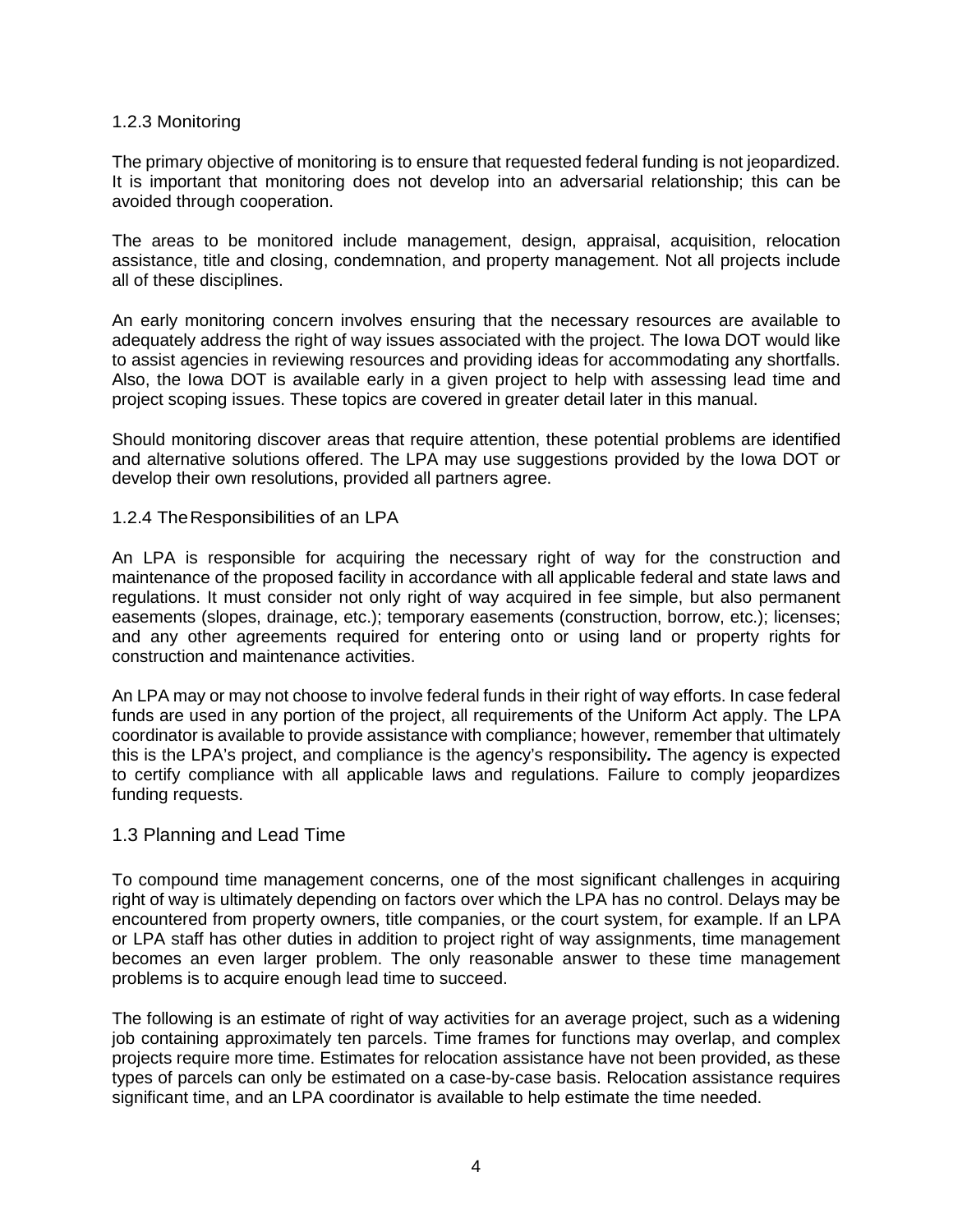## 1.3.1 Estimated Time Frames for an Average Project

Layout and legal: Preparation of the right of way plans, plats, legal descriptions, and title reports.................................................................................................................................4 Months

Appraisal and appraisal review: Time to prepare and review appraisals…………………4 Months

Negotiations: Notice of proposed public improvement and to acquire (per IC § 6B.2A). Negotiator makes contact, secures signatures on contract, and closes transaction.....................................................................................................................7 Months

Condemnation: Prepare condemnation notice, request selection of commissioners, serve notices as required, and make payments. File necessary notices, required publications, and send property owner mailings………………………………………………………………………...6 Months

Total.............................21 Months

## 1.4 Map-21

Although not yet formally adopted into Iowa's administrative rules, the Iowa DOT recognizes the October 1, 2014 effective date for amendments to the Uniform Act pursuant to Section 1521 of the Moving Ahead for Progress in the 21st Century Act (MAP-21). This manual has been updated to reflect this most recent federal guidance.

## 1.5 Federal Funding Guidelines

23 USC requires costs for appraisal, negotiation, and condemnation that are not eligible for federal funding without prior authorization from the FHWA to proceed with the activity. This authorization request is made through the Iowa DOT's Administering Office. Costs incurred prior to the appraisal phase, such as right of way estimates, title work, preliminary survey and plat, and description preparation may be eligible for federal participation and reimbursement as a preliminary engineering activity—or as an incidental right of way expense—only if the authorization to proceed is received from the FHWA prior to commencing work.

Costs eligible for reimbursement include, but are not limited to, real property acquisition, incidental costs of the acquisition, pro rata taxes and/or special assessments, permanent and temporary easements, damages to remainder of real property, court awards and costs of tenant-owned improvements, uneconomic remnants, and construction in exchange for donation. All documents relating to acquisition of the right of way must be available for inspection. Plans, contracts, deeds, appraisals, options, vouchers, correspondence, and all other documents must carry the Federalaid project number for identification.

## 1.6 Environmental and Public Involvement Requirements

Federal-aid projects require securing applicable environmental approvals. State and federal funding requires public involvement when right of way acquisition is necessary. Details, outlines, flow charts, and step-by-step procedures involving environmental and public involvement are available in the *Office of Local Systems Project Development Information Packet*. For example,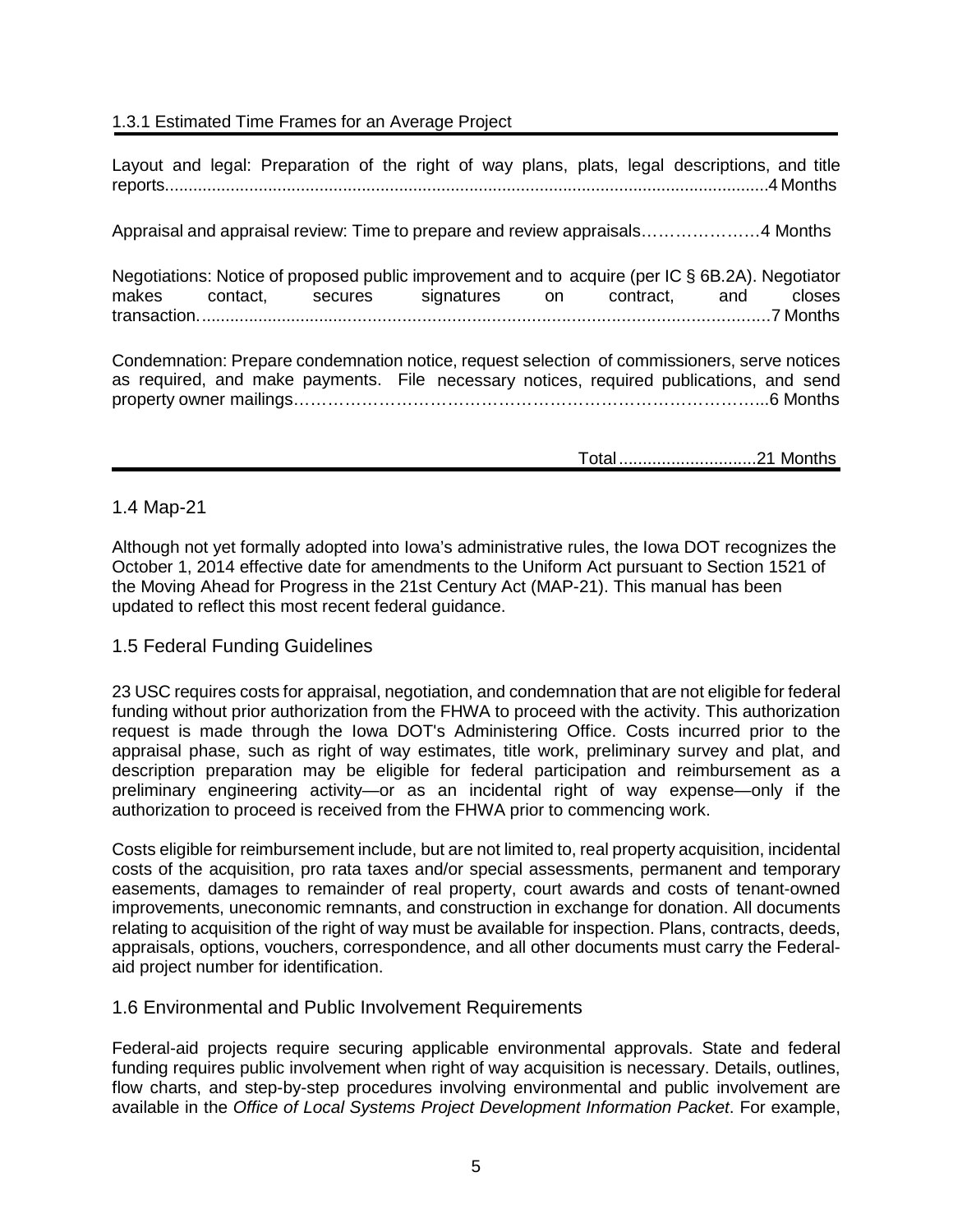IC § 6B.2A prescribes public involvement requirements for agricultural land as described in IC § 6A.21.

Sometimes, projects must affect environmentally or historically protected properties. In those cases, mitigation may be required, including acquiring replacement lands. The acquisition of mitigation properties requires long-term management plans. An LPA agency may be required to acquire, manage, or transfer these properties to another agency.

If federal dollars and/or a federal action are involved, compliance with the National Environmental Protection Act (NEPA) is necessary. For example, if there are no federal funds involved in a project and a US Army Corps of Engineers 404 permit is required, then compliance with NEPA requirements is mandatory.

## 1.7 Contracting Work and Intergovernmental Agreements

When an LPA is ready to proceed with a project, the agency may or may not have the internal resources available to complete the necessary right of way functions. The Iowa DOT often finds itself in a situation where it needs additional resources. Two options available to all parties include contracting with private contractors or contracting with other governmental agencies. If contracting with outside resources, do not forget to allow additional coordination time in the overall schedule.

## 1.7.1 ContractingWork

If private consultants are hired to perform a right of way function, these services should be contracted in compliance with the applicable requirements for contracting with private contractors, fee appraisers, or other specialists. The Iowa DOT provides lists of consultants for informational purposes only, but do not warrant the services supplied by consultants. An LPA should ensure that the consultant it selects can deliver the necessary services in a satisfactory manner.

## 1.7.2 Intergovernmental Agreements

IC 28E permits state and local governments to make efficient use of their powers by enabling them to provide joint services and facilities with other agencies and to cooperate in other ways to mutual advantage.

The assistance an LPA needs may be found at neighboring agencies, such as the staff at a city or county facility. An LPA coordinator can help to develop creative solutions for LPAs seeking additional resources.

It may be possible that the Iowa DOT has sufficient staff available to assist with a project. Assistance may be provided in the form of an appraisal, appraisal review, acquisition, relocation, condemnation, property management, or miscellaneous tasks, such as preparing right of way plans, estimates, and title documents. Unfortunately, the Iowa DOT can only offer these services when the workload permits. As a result, contracting with the Iowa DOT may or may not be a viable option.

If an LPA decides to hire Iowa DOT staff, it must submit a written request to the Office of Right of Way specifying the function for which it is requesting help. The Iowa DOT also asks for information pertinent to the scope of the requested function, as well as the projected completion schedule.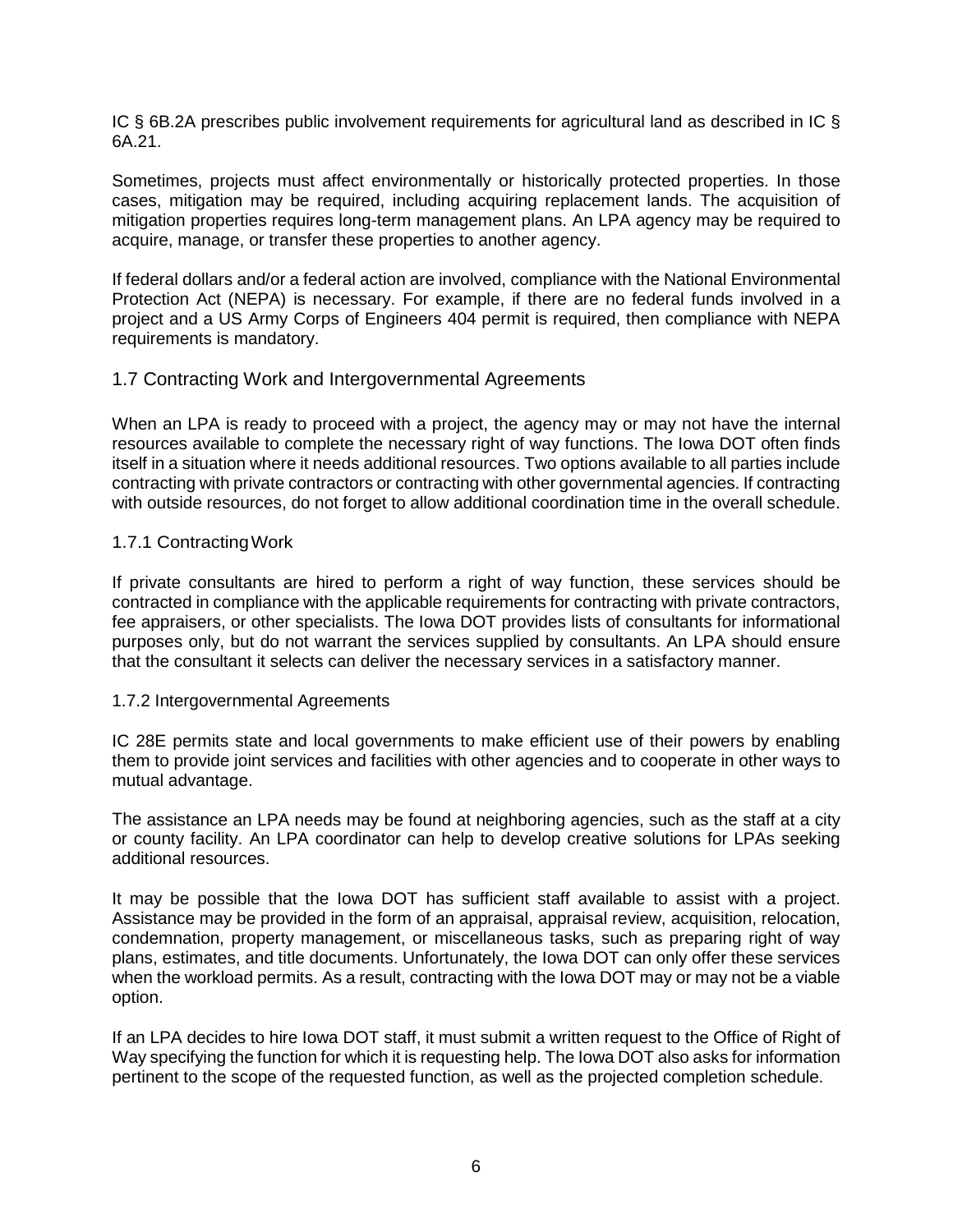If there is staff available to complete the assignment within the stated time frames, the Iowa DOT prepares a cost estimate for the agency. It then prepares an intergovernmental agreement outlining the functions it will perform for the agency. But, should the ultimate costs be greater than estimated, the agency is still responsible for the actual costs incurred. Sample copies of intergovernmental agreements may be obtained from an LPA coordinator.

## 1.8 Qualifications of Right of Way Personnel

The Iowa DOT has provided what it believes to be minimum qualifications for persons performing right of way program functions. There are right of way functions for which no qualifications have been provided, including property management, land plat and description preparation, and condemnation and project management. If any of these or other services are required, an LPA coordinator can be consulted for assistance in determining the necessary qualifications.

An LPA coordinator maintains a list of firms offering appraisal, appraisal review, negotiation, and relocation assistance services. This list may not include all other qualified consultants that may be available.

Provided is a brief overview of minimum qualifications for staffing state- or federally funded projects.

Appraisers must:

- Have successfully completed technical appraisal training and have experience in appraising the type of property to be appraised. When in doubt, a sample appraisal should be requested;
- Have previous experience in preparing appraisals for eminent domain right of way acquisition; and
- If a detailed appraisal is required and a consultant is used, the consultant must be an Iowacertified appraiser if the project is federally funded or if the land is to be acquired in the name of the state of Iowa.

Review appraisers must:

- At a minimum, have the qualifications listed above for appraisers;
- Possess the ability to logically analyze the appraiser's approach to value and recognize deficiencies in the appraisal report; and
- Be certified, if a certified appraiser is required.

Please note that should the services of a fee review appraiser be used, the agency retains the responsibility to approve the amount believed to be just compensation.

Negotiators must:

- Possess a current lowa real estate license, be a full-time employee of the LPA or the lowa DOT, or otherwise be excepted from the requirements of IAC 543B;
- Be familiar with federal and/or state acquisition requirements;
- Demonstrate the ability to understand appraisals and appraisal reviews;
- Know how to research courthouse records and understand legal title;
- Demonstrate the ability to interpret right of way plans; and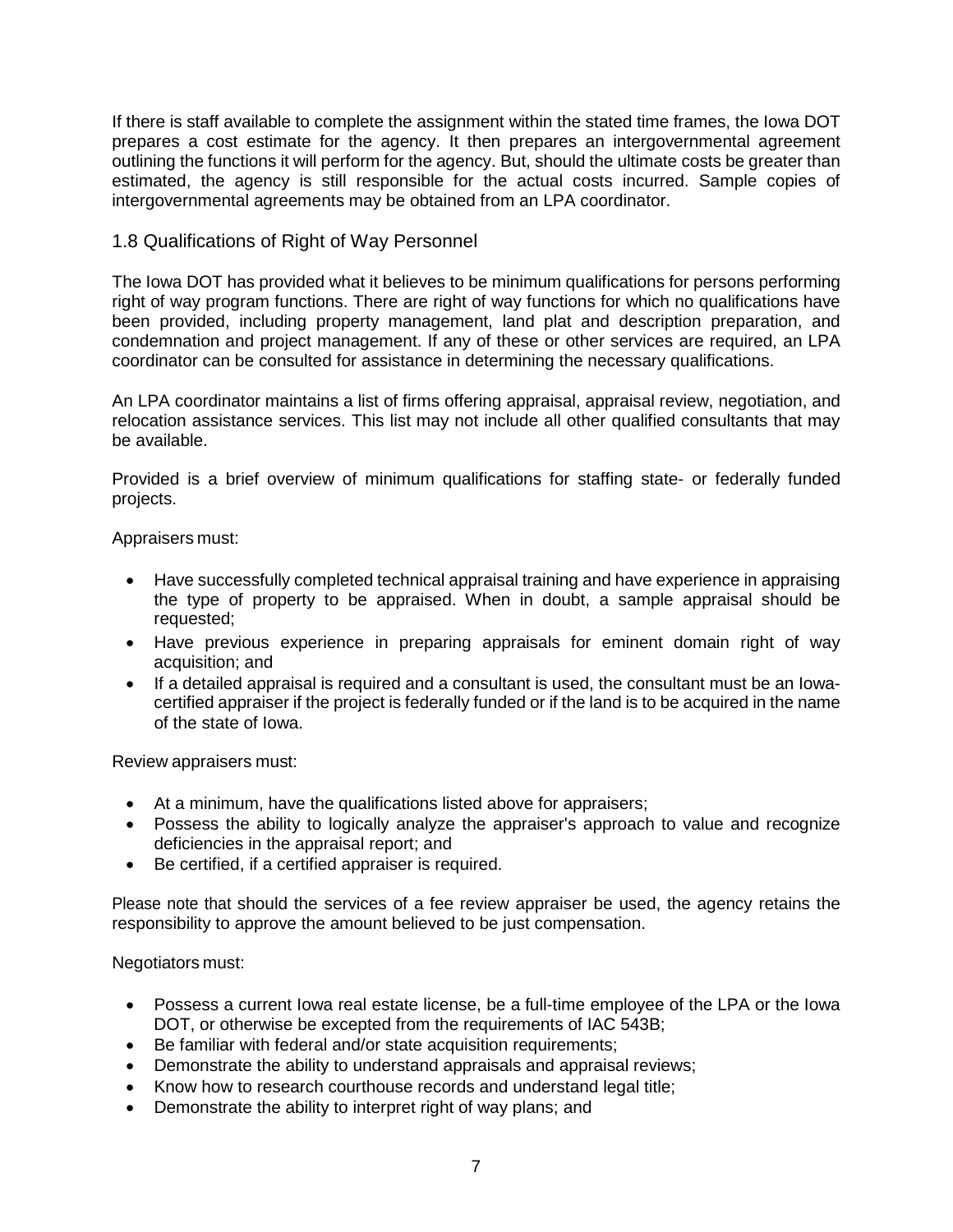• Possess effective communication skills.

Relocation assistance agents must:

- Have documented experience in performing relocation assistance that complies with the applicable state and/or federal requirements; and
- Have sufficient right of way knowledge in other disciplines to work within a team.

## 1.9 Authorization for Right of Way Activities

The acquisition of right of way may not begin before a written notice of FHWA environmental concurrence is issued. This approval is provided by the Iowa DOT's Office of Location and Environment (OLE). In some instances, preliminary right of way work may begin prior to the receipt of this approval. It is possible that future changes may create revisions, causing additional work and expense for an agency.

Preliminary appraisal work may begin as long as there are no owner contacts made by the appraiser prior to public notice and involvement. After public involvement begins, an Initial Right of Way Contact Letter is sent to the owner explaining that an appraiser will be contacting them soon. No actual negotiations with property owners may begin before environmental concurrence is received*.* The only exception to this is in the case of advanced acquisitions. Please see the discussion of advanced acquisitions in Chapter 2, "Overview."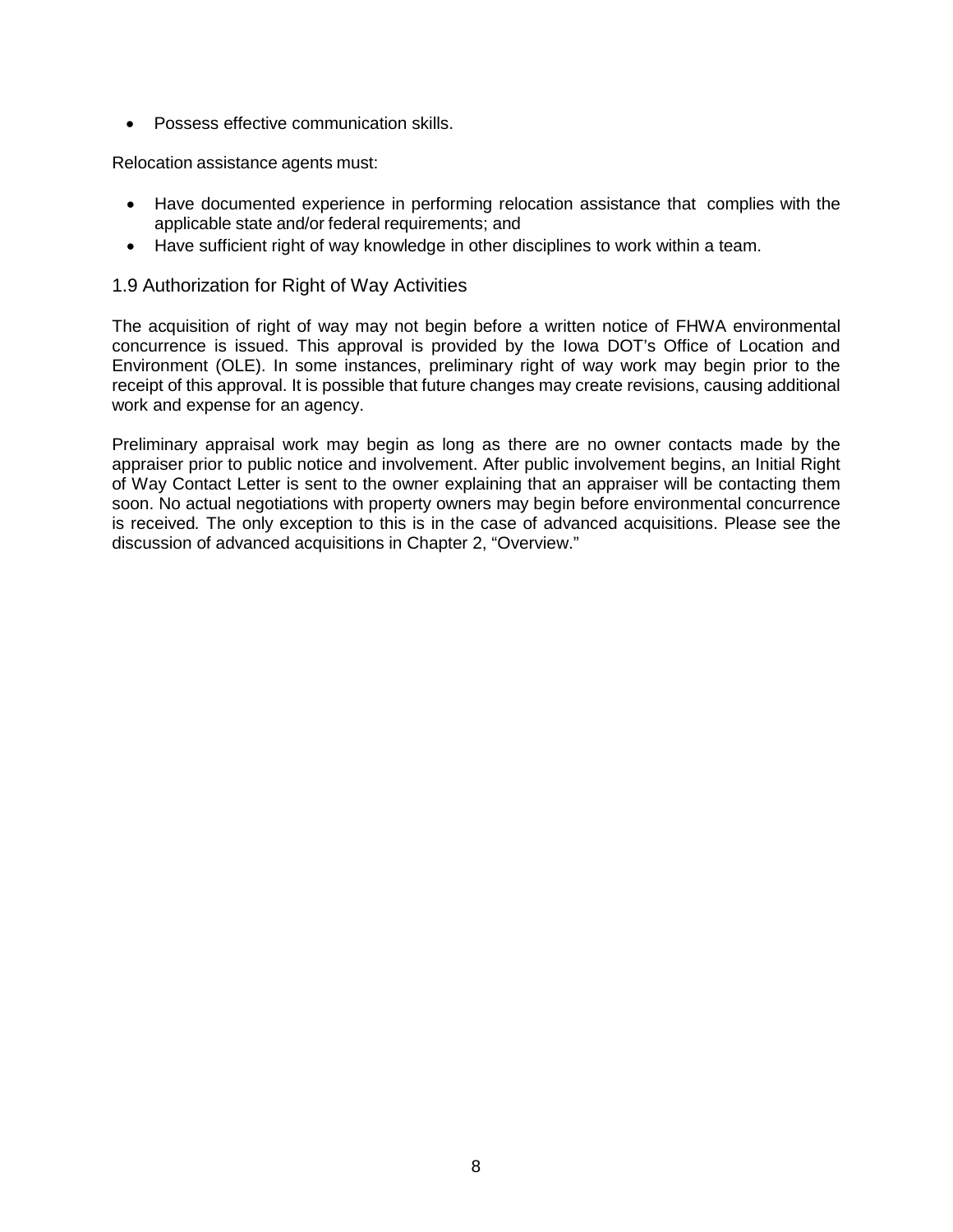# **Chapter 2 Overview**

## 2.1 Purpose

The purpose of this chapter is to provide an overview of items, issues, and processes that may be helpful to consider while planning the right of way activities for a project. This chapter examines advanced acquisitions, donations, easements, and minimal value purchases, and describes procedural guidelines and documentation required in a right of way project.

## 2.2 Advanced Acquisitions

An advanced acquisition is the acquisition of right of way before the final environmental document is approved or before the environmental concurrence for a project has been approved. There are two main types of advanced acquisitions: hardship acquisitions and protective buying. The *Office of Local Systems Project Development Informational Packet* provides several flow charts describing the entire process in detail.

If federal funds are used in the acquisition of right of way, the Iowa DOT and FHWA must approve both hardship and protective buying acquisitions. Neither hardship nor protective buying acquisitions may be approved before:

- Public notice has been given of the preferred location of the facility; or
- Public involvement and notification requirements have been met.

Prior approval is needed for advanced acquisitions, even if there is no federal funding in the right of way. When federal funds are involved in any part of the project, all applicable federal and state regulations must be followed during the acquisition of the parcels.

## 2.3 Hardship Acquisitions

Hardship acquisitions usually occur when a property owner makes a written request to the LPA for acquisition of the property in advance of the normal time scheduled for acquisition due to some hardship. The hardship acquisition request made to the Iowa DOT by the LPA must include the estimated cost of the acquisition, relocation and incidental costs, and supporting documentation.

Justifications must include reasons why the project causes a condition for the owner that is different from or disproportionate to the inconvenience suffered by the majority of those in the project area. Also, a statement is necessary indicating that reasonable alternatives are not open to the property owner that would relieve the situation without acquiring the property at this time.

Once an agency initiates the acquisition process, a serious commitment has been given to the property owner. The agency has accepted an obligation, and federal participation is dependent upon the agency's commitment to seeing the acquisition through to its conclusion. Several activities must be accomplished prior to the agency receiving the ability to condemn. Many of these activities cannot be accomplished in the early stages of the project when hardship acquisitions are necessary. Therefore, requests from owners for hardship acquisitions should contain a waiver of all impediments to a condemnation and an agreement to be condemned should negotiations prove unsuccessful.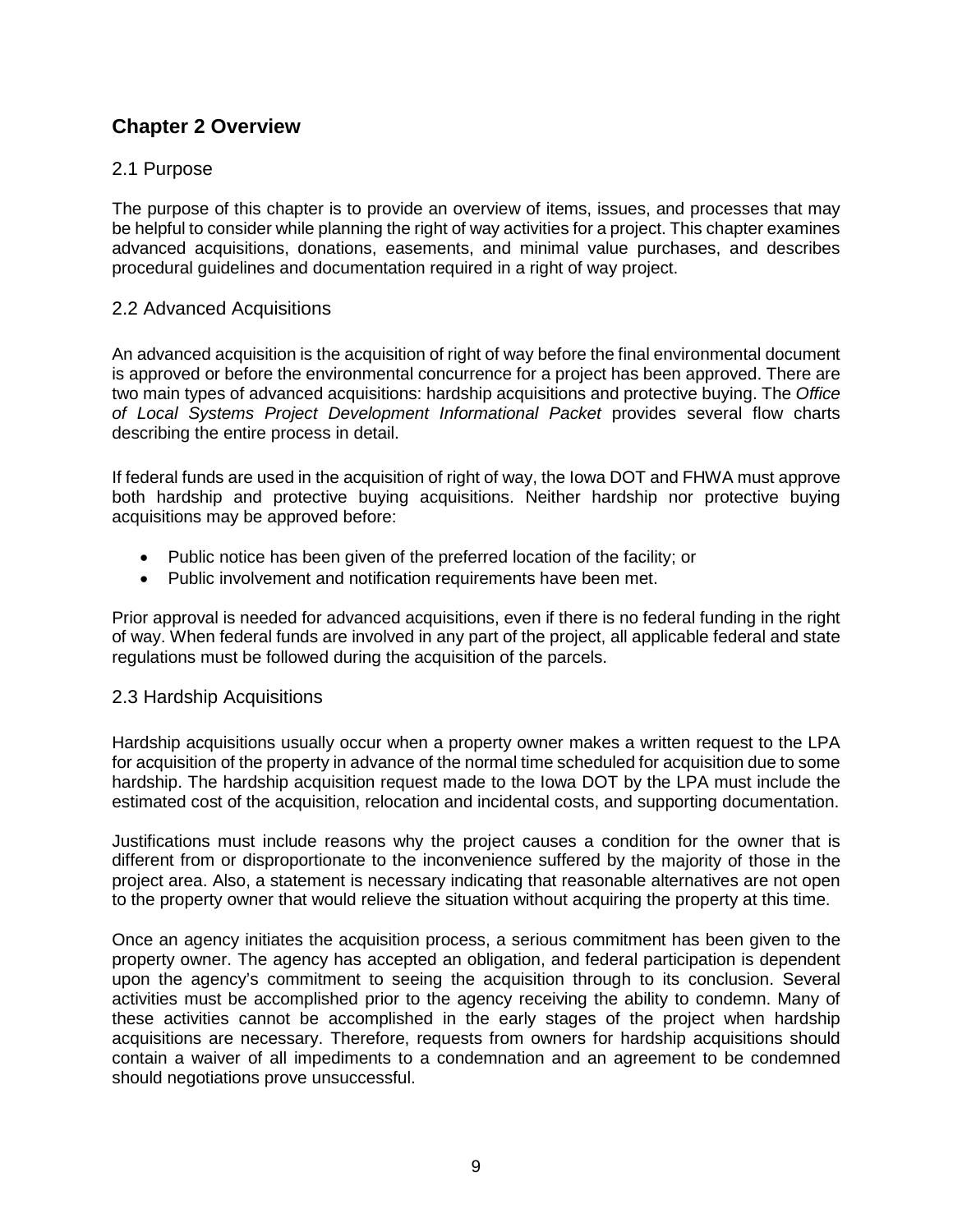## 2.4 Protective Buying

Protective buying is purchasing property in advance of the project to preserve a preferred or essential location for the proposed project. Requests to the Iowa DOT for protective buying must include the estimated cost of the acquisition. An agency must give reasons why the request should be considered: for example, the costly development or physical alteration of a property is impending; a zoning change is occurring which adds substantial costs to the parcel acquisition; or a reconstruction of improvements damaged by fire or natural disaster is imminent.

Care must be taken to ensure that the final project design is not changed or influenced as the result of an advanced acquisition. If the early acquisition of a parcel is approved but the right of way is ultimately not needed for the project, the agency is responsible for the total cost of the acquisition.

Please note that if the property is acquired prior to receiving federal authorization, the costs incurred are not eligible for federal participation. However, the value of the property may still be eligible for use in match purposes. Please consult an administering office or LPA coordinator for further details.

## 2.5 Donations

There are occasions when property owners have expressed a willingness to donate land or rights to land, especially when the project provides a benefit to the property and the community in general. An owner's offer to donate the right of way may also be accepted in exchange for services that are rendered which benefit the owner.

In either event, the owner must be fully informed of the right to be paid just compensation for the acquisition as determined by an appraisal. If agreeable to the donation, the owner can waive the right to an appraisal. This must be in writing, and the waiver, or a copy of it, must be kept in the parcel file.

## 2.6 Easements

Easements are interests in real property that permit the use—not ownership—of land. Easements are rights to perform specific acts on land. They may be temporary or permanent in nature. Temporary easements may be held for a specific or indefinite time period.

The purposes of easements are as varied as there are uses for real estate. In some cases, they may not cause damage or reduction in the value of property. For example, a permanent sewer easement may cause temporary damage to a property, but after the sewer is constructed and the area resodded, the value of the property may be equal to its value before construction. Conversely, a temporary easement for borrow purposes may substantially reduce the value of a property. Each easement must be examined to determine the reduction in value to the property and estimate the fair and just compensation due to the owner.

All easements, whether temporary or permanent, must be considered a land right which is necessary to acquire. All necessary easements, including temporary easements—such as small shaping easements—must be acquired and certified prior to construction of the project.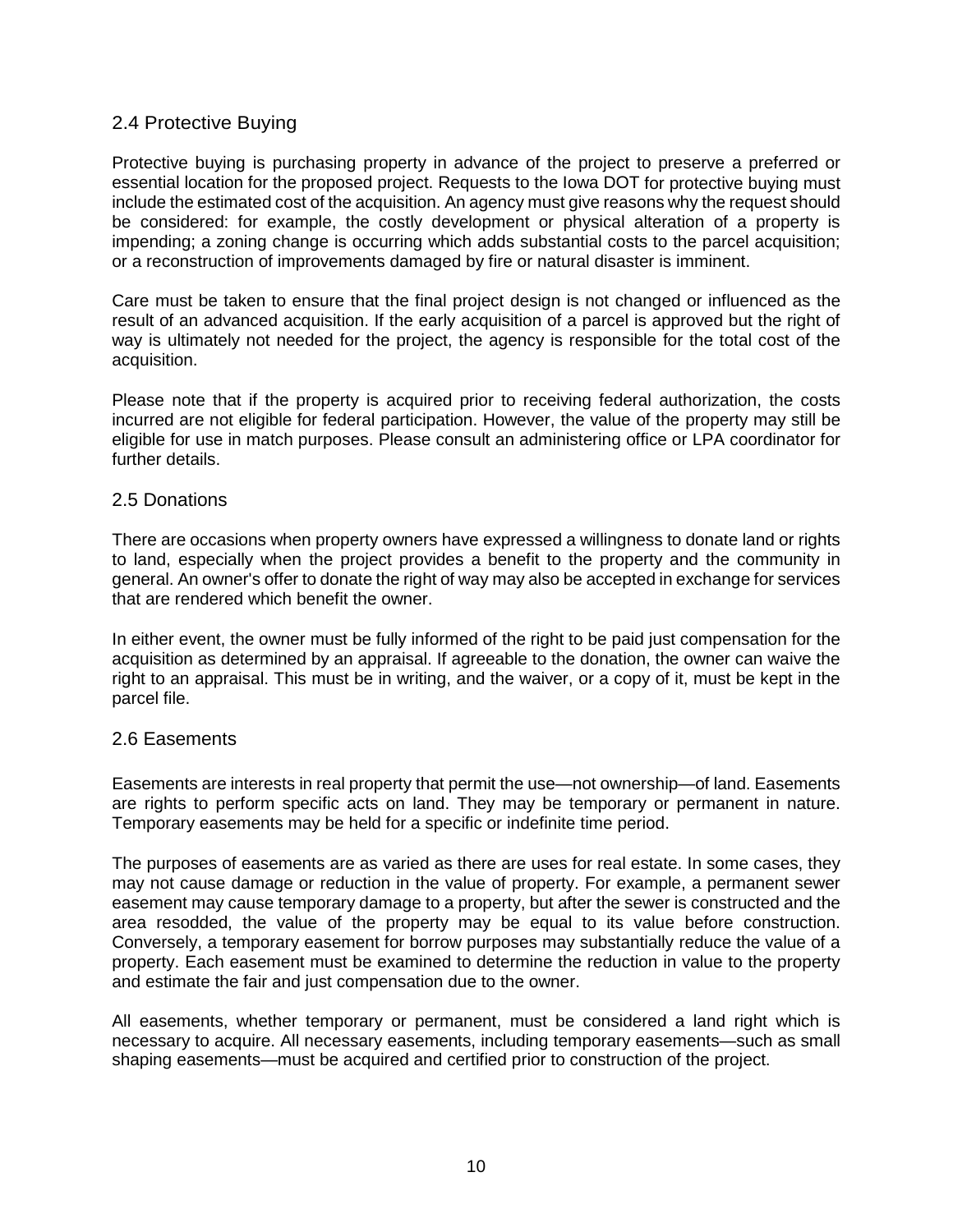## 2.7 Minimal Value Purchases

When the cost of securing right of way for a parcel approaches or exceeds the value of the acquisition itself, the procedure for acquiring right of way may become disproportionate and cumbersome. Processes such as minimum value purchase procedures have been developed in an effort to reduce cost and time necessary for uncomplicated, low-value acquisitions.

Minimal value purchases are uncomplicated acquisitions that are estimated to not exceed \$10,000 in value, excluding fence and crops. Procedures have been developed for cost-effective acquisitions of minimal value purchases, which include waiving the requirement for an appraisal to determine just compensation. The Iowa DOT's waiver valuation has been approved by FHWA; therefore, proper use of the Iowa DOT's waiver valuation ensures compliance with state and federal guidelines.

A minimal value payment offer may be made to a property owner without the necessity of an appraisal. An Administrative Estimate, called a Compensation Estimate, is used to establish the amount to be offered as just compensation.

## 2.8 Procedural Guidelines

Title III of the Uniform Act states that its goal is to encourage and expedite the acquisition of real property by agreement with the owner, avoid litigation and relieve congestion in the courts, ensure fair and equal treatment for all owners, and promote the confidence of the public in land acquisition for public use.

A thumbnail sketch has been provided of what needs to be done to avoid jeopardizing state and federal funding. The activities are listed in the approximate order in which they should be performed.

- Contact the Iowa DOT's administering office to inform and perform preliminary startup procedures and to determine the scope of the project, including what, if any, additional right of way is needed.
- Prepare the parcel files, secure title information, plot existing and proposed right of way lines on construction plans, calculate the acquisition areas, and review access control needs. Estimate the acquisition amount for each parcel to determine the complexity of the valuation and appropriate valuation procedure. One item to be wary of is the presence of hazardous waste and contaminated properties. (See the discussion of "Hazardous Waste and Contaminated Properties" in Chapter 9.)
- Complete the public notification and involvement requirements and apply for environmental concurrence.
- Request authorization for reimbursement of right of way and/or incidental expenses (including appraisals) from the Iowa DOT and FHWA if participation in expenses is sought.
- Comply with notification requirements per IC § 6B.2A.
- Determine the amount to be offered as just compensation by an appropriate method (i.e., via appraisal or through the waiver valuation).
- Acquire the right of way and close each transaction.
- If relocation is involved, ensure that all displaced persons are assisted. Please note that per IC § 6B.42 and IC § 316, all acquiring agencies are required to provide relocation assistance on all projects.
- If necessary, complete condemnation proceedings.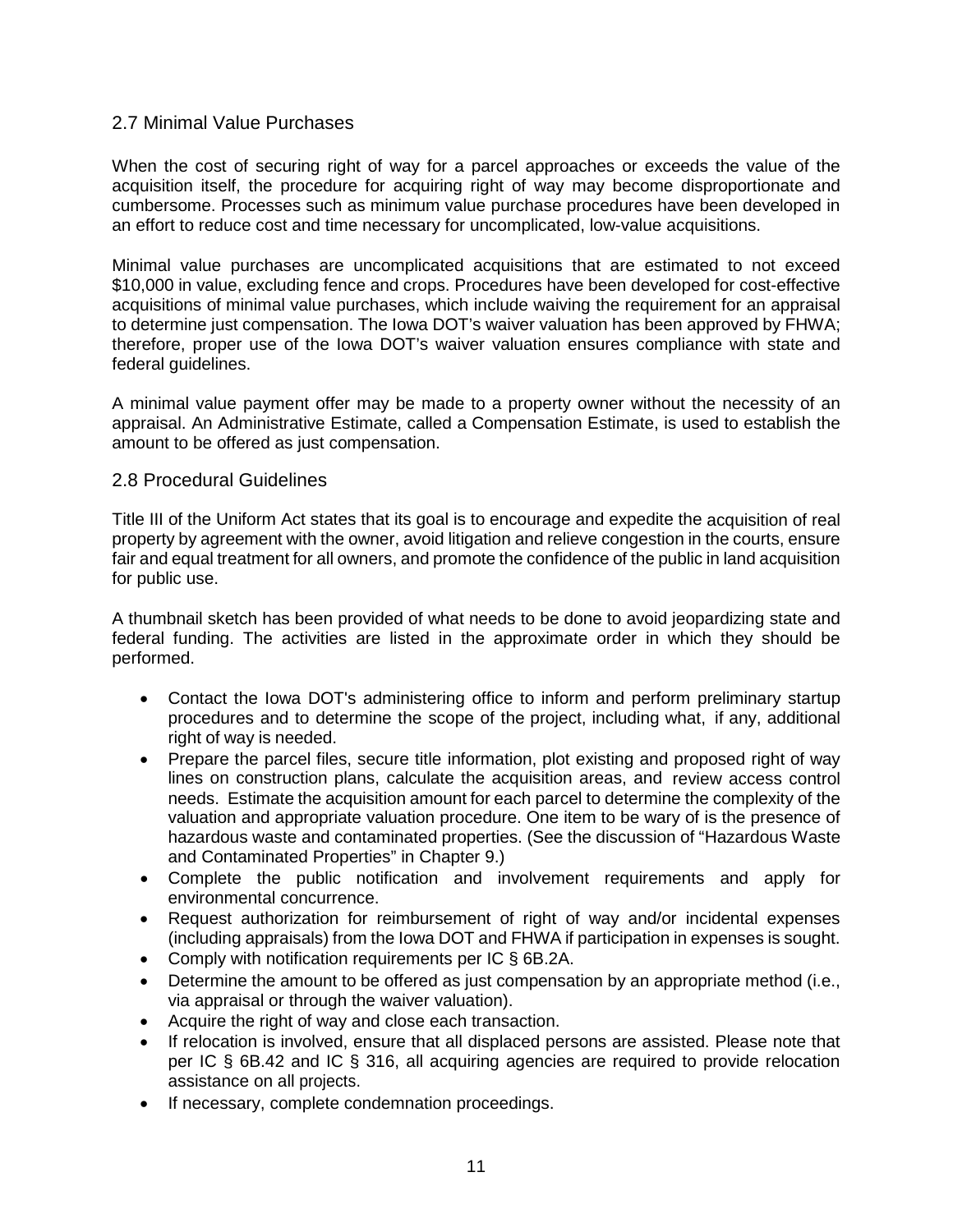• Certify the project.

At any time in this process, if right of way-related issues need to be discussed, contact an LPA coordinator or Administering Office.

## 2.9 Title Search

There must be an examination of the county records and title report requested for each parcel to determine the owner of the property, including mortgage holders and other interested parties. This title report is used to determine the status of title in order for merchantable title for the required land to be obtained. The report is also used as an information source for describing land and identifying all persons or entities with an interest in and/or authority to contract for deed and/or release real estate interests. These records are maintained as part of the parcel file.

#### 2.10 Legal Descriptions/Plats

Legal descriptions and plats are to be prepared and certified by an Iowa-licensed land surveyor. Minimum standards for descriptions may be found in IC § 6A.20.

#### 2.11 Records/Parcel Files

An agency needs to maintain a separate parcel file for each acquisition of real property and all people displaced. There must be records that sufficiently demonstrate compliance with applicable laws and requirements and that are available for inspection by the Iowa DOT, FHWA, and possibly other divisions of state and federal government. Records need to be retained for at least three years after the final payment of any phase of the project.

Below is a list of the minimum records to be retained.

- Allcorrespondence
- Title documents
- Design summary information and plat
- Appraisals and review appraisals
- Negotiator's notes
- Administrative Settlement (if used)
- Copies of signedcontracts
- Title opinion
- Conveyance and closing documents
- Relocation forms
- Relocation agent's notes
- Condemnation documents (if used)
- Right of way record checklist
- Written offer and "Statement of Owners' Rights"
- Proof of payment before possession
- Properly supported donation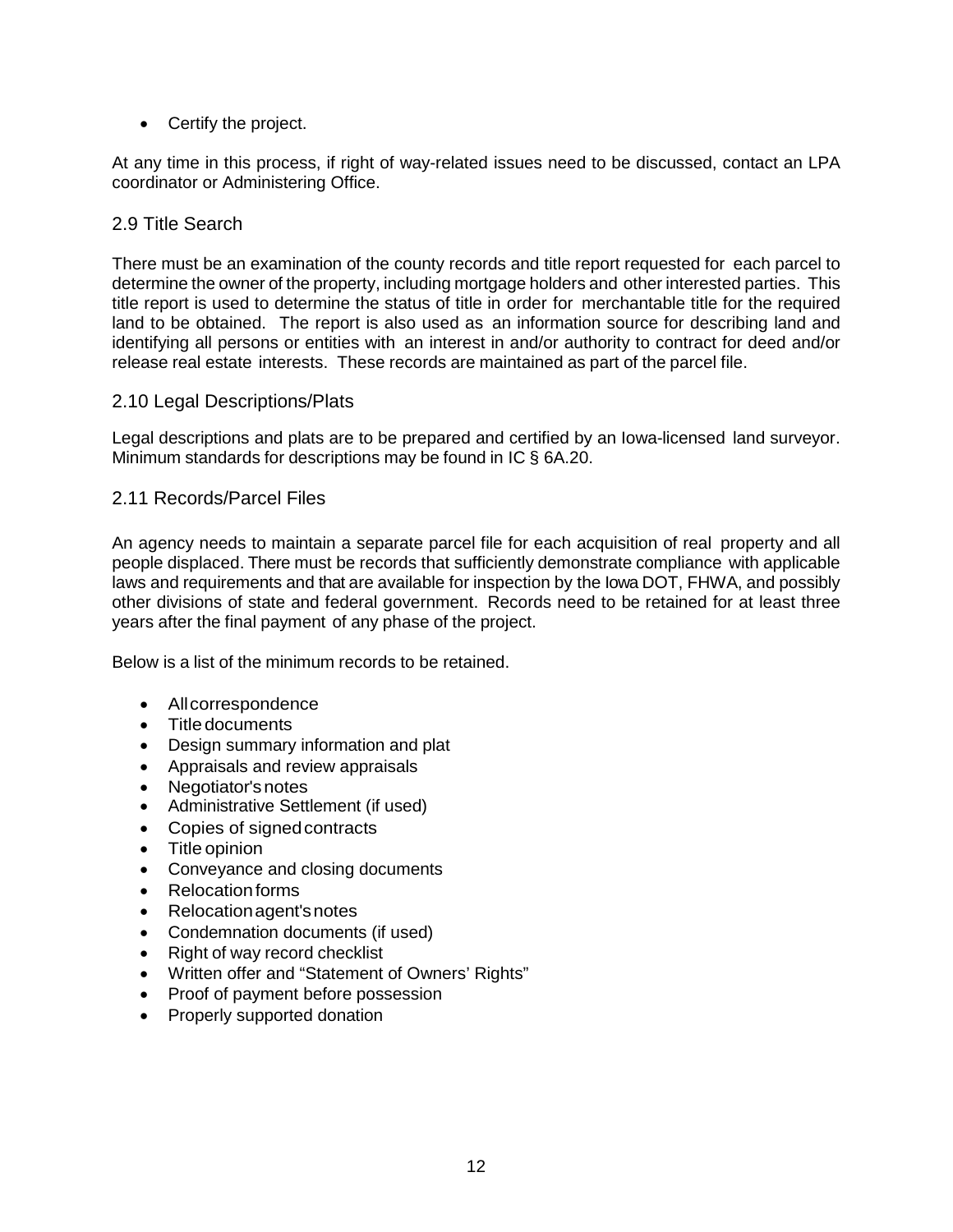# **Chapter 3 The Valuation Process**

## 3.1 Purpose

This chapter serves as a brief description of the valuation process. When an LPA receives authorization from FHWA to acquire right of way for a project, the valuation process is the next step. The foundation of any right of way acquisition and the fundamental responsibility of every acquiring agency is to ensure just compensation has been offered for all interests in the property rights to be acquired. The valuation process provides documented assurance that just compensation has been considered. Valuation is described in five basic categories: whether or not appraisal is required, the waiver valuation, the appraisal process, the appraisal review, and the approved offer by the acquiring agency.

## 3.2 To Appraise or Not to Appraise

Before the initiation of negotiations, the property must be appraised. There are two general exceptions: 1) if a donation is indicated and the owner(s) waive their right to an appraisal; or 2) if the magnitude and complexity of the acquisition indicate that an appraisal is not necessary. When the property owner receives notice indicating that an appraiser will be contacting them (or even earlier), that owner may indicate a willingness to donate the land without the requirement of an appraisal. An additional discussion of donations is located in Chapter 2.

This chapter provides detailed information concerning the appropriate use of both the appraisal and waiver valuation. The following information provides the basis for determining which is the appropriate valuation process to use for specific parcels. If it is unclear which process to use, please contact an LPA coordinator for assistance.

## 3.3 Donations

IC § 6B.54(9) and 23 USC § 323 provide that a person whose real property is acquired in connection with a Federal-aid highway project may offer a gift or donation of such property, or any part thereof, or of all or part of the just compensation paid for the property, to a federal agency, a state or a state agency, or to a political subdivision of a state, as determined by that person. Such donation may only occur after the person has been fully informed of their right to receive just compensation for acquisition of the property.

When property is acquired by donation, no appraisal is required. However, owners must also be fully informed that they are entitled to an appraisal of the property along with an offer of just compensation. It is not unusual for an owner to request to receive an appraisal, even though the property is ultimately to be donated, for accounting and tax reasons.

Even if an owner wishes to donate land, the acquiring agency is still obligated to appraise and offer just compensation for the acquisition of property unless the owner(s) waive their rights to an appraisal and/or compensation.

Please remember, the property may still require valuation should an LPA wish to use the value of the donated land for project match purposes. Depending upon the specific valuation problem, the property may be valued for match purposes through the appraisal process or the waiver valuation. Consult with an LPA coordinator regarding individual situations.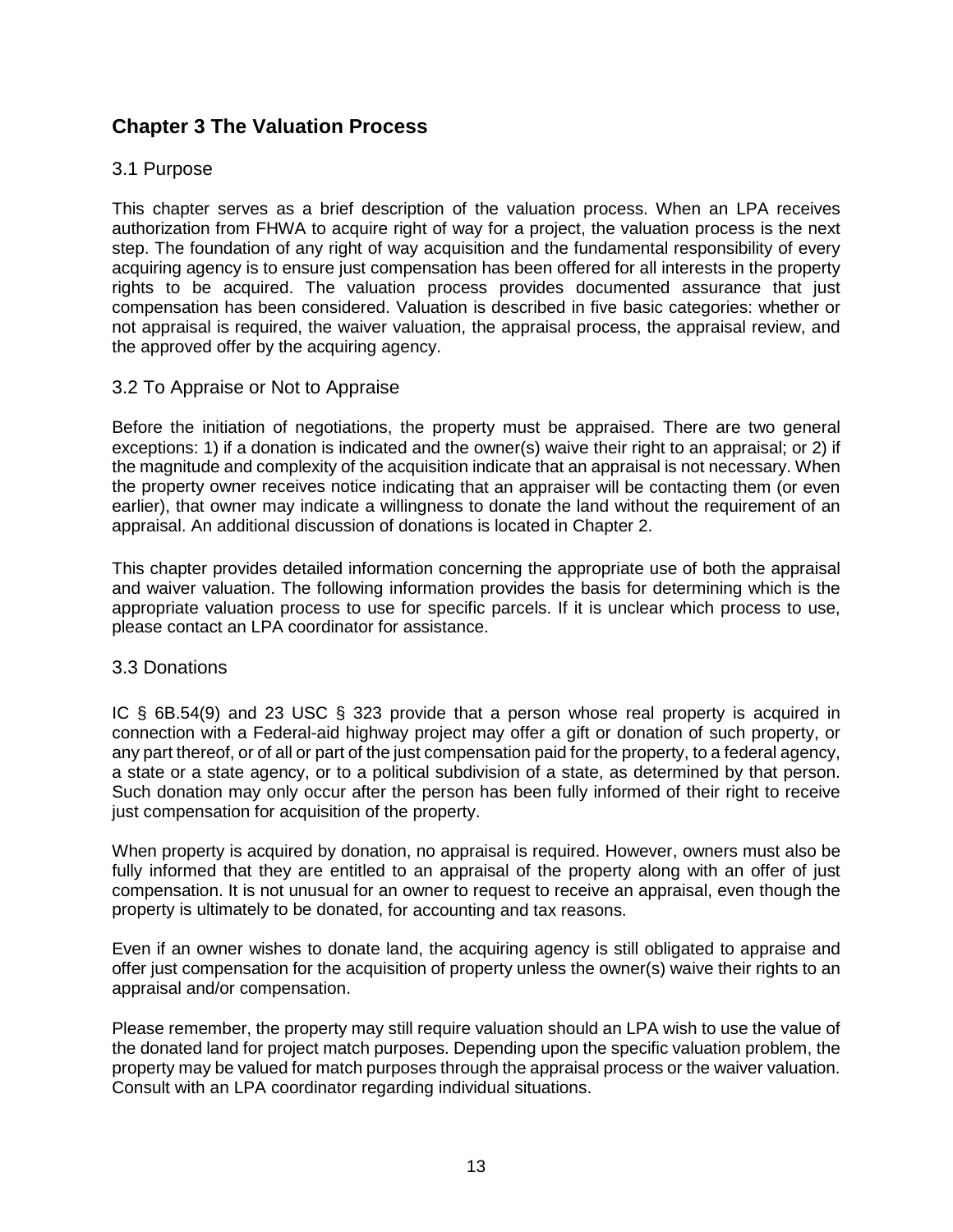## 3.4 The Waiver Valuation

The first decision an agency needs to make during the valuation process is whether to obtain an appraisal or use the waiver valuation. This chapter discusses both types of valuations, but an agency may need help. An LPA coordinator is available to aid in making this determination. There is no charge for this service. Agency staff or a hired a consultant may also provide assistance in making this determination. Care should be taken to ensure the decisions are made in compliance with all state and federal criteria on this subject to avoid conflicts that may adversely affect federal funding eligibility for the project.

The waiver valuation is used to determine just compensation and has also been referred to as a "Compensation Estimate." Federal rules authorize the use of a waiver valuation on federally funded projects in 49 CFR § 24.102.

The use of a waiver valuation is authorized in IC  $\S$  6B.54(2). The implementation process is provided in 761 IAC 111.102(3)(b)(c). The Compensation Estimate is not an appraisal and is used only with uncomplicated, minimal value purchases.

The purpose of the waiver valuation is to provide a technique to avoid the costs and time delay associated with appraisal requirements for low-value, uncomplicated acquisitions.

In order to determine whether to use the waiver valuation, the person making the decision must have enough of an understanding of appraisal principles to answer the following:

- Is estimating value difficult due to a lack of sufficient market data (comparable sales)?
- Is the anticipated value of the proposed acquisition over \$10,000?
- Is the anticipated value of the proposed acquisition anything more than a strip acquisition?
- Are buildings, wells, signs, etc., affected?
- Is the anticipated value of the proposed acquisition severing any buildings from the remainder?
- Are trees, shrubs, or any other landscaping involved?
- Does moving the proposed right of way line require analysis of possible proximity damages?
- Is access to the property changed or limited?
- Is the current highest and best use of the property going to be changed as a result of the proposed acquisition?
- Does a significant amount of the total compensation involve items other than land value?
- Are there any borrow areas?
- Is there reason to believe this parcel will proceed to condemnation?
- Is more land than actually needed being acquired?
- Does the proposed acquisition impact the sewage disposal system or property drainage?
- Are there any other considerations that complicate the valuing of this parcel?

If the answer to one of these questions is "yes," the acquisition could still be considered an uncomplicated acquisition, but further analysis is needed.

Multiple "yes" answers would indicate that the proposed acquisition is not considered to be uncomplicated, and an appraisal is required.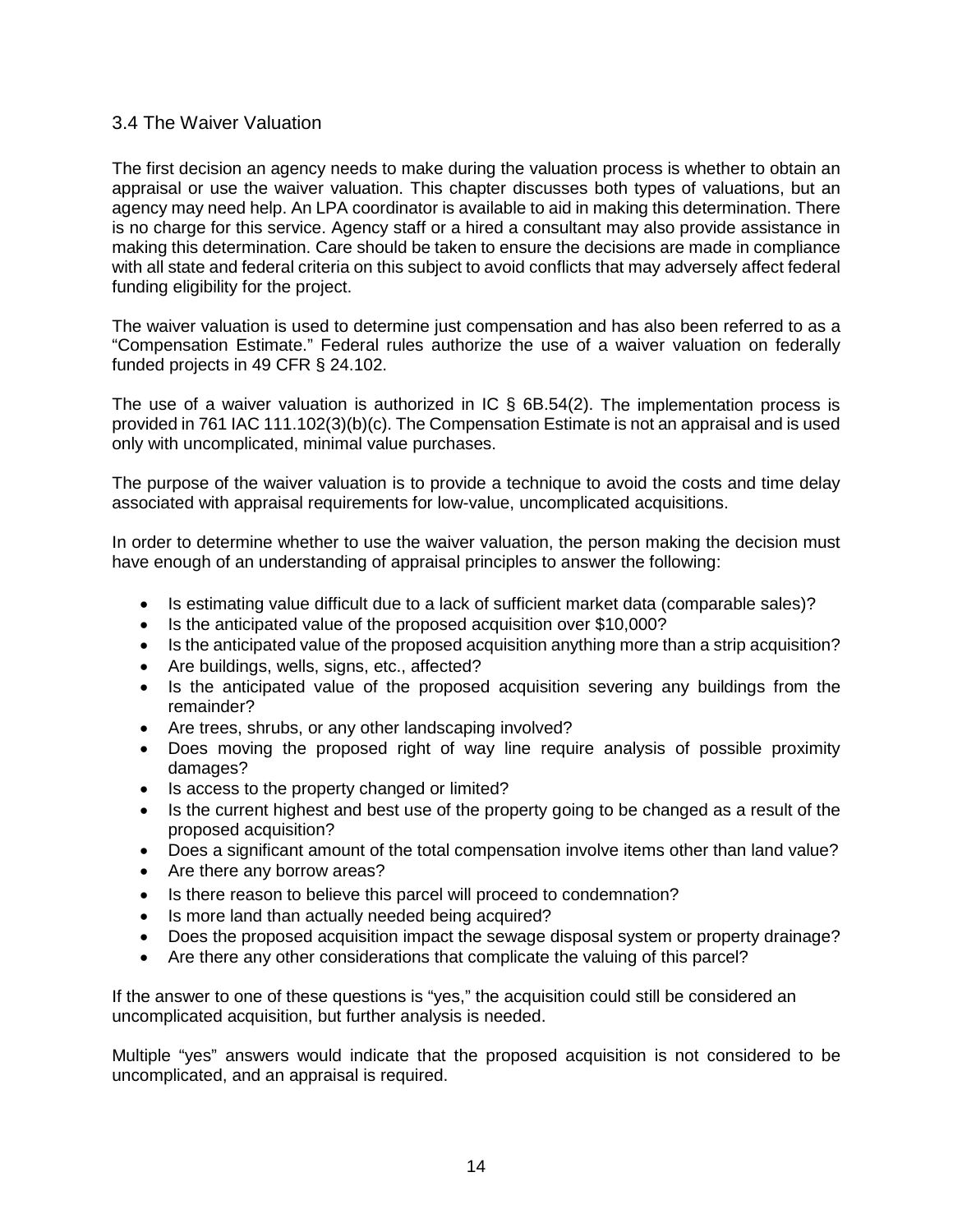Things to remember:

- The Compensation Estimate is not an appraisal and, as such, the Uniform Act appraisal requirements and USPAP standards relating to appraisals do not apply.
- The intent is that persons other than appraisers should prepare Compensation Estimates, freeing appraisers to do more sophisticated work.
- The Compensation Estimate must be prepared by a knowledgeable person who is aware of the general market values in the project area.
- Since the Compensation Estimate is not an appraisal, the appraiser is not required to offer the owner the opportunity to accompany the inspection; however, extending this offer is still strongly encouraged.
- An appraisal review is not required.
- There must be a process to ensure the basis for not preparing an appraisal is appropriate and that the Compensation Estimate is used to determine what is believed to be just compensation.

The Compensation Estimate is a one-page form to report an estimate of compensation that does not exceed \$10,000 to the property owner. This amount is exclusive of payments for cost of tillage, fertilizer, growing crops, agricultural right of way fence, and the legislated twenty dollars per lineal foot of lengthened residential driveway. Although this is not an appraisal, and it is therefore not a requirement that the estimator offer the property owner or the owner's representative an opportunity to be present during the property inspection, it is strongly recommended.

Please note that the selection of parcels for which the need for an appraisal is being waived is made before any parcels are assigned to specific appraisers.

This list of questions is not intended to be all-inclusive. The key to the use of this method of determining compensation is that impacts of the acquisition are minimal or can be easily measured by their cost to cure and that the value of the land acquired plus any damages to the remaining property does not exceed \$10,000.

All items of acquisition are to be listed, including those for which compensation is zero. Access control, when acquired, should be listed as "access rights" under "Other Considerations."

The basis for land value estimates is any one of the following, in descending order of acceptability.

- Identification of at least one specific sale of a similar property in the general community. This sale must be identified so that the property can be located by a reader. Sales price per comparable unit must also be stated.
- Reference to at least one specific sale or a value analysis indicated in a project data book that has been recently prepared on any project in the general community. If a data book is used on a different project than the subject, that project number must be listed.
- Compensation for items easily measured or estimated on the basis of the cost to cure. The source of the estimates should be noted.

The estimator also acquires the necessary right of way upon completion of the estimate. However, administrative approval must be obtained before payment is made to the property owner. Administrative approval must be provided by someone who is an employee or official of the acquiring agency but who is not the person creating the Compensation Estimate.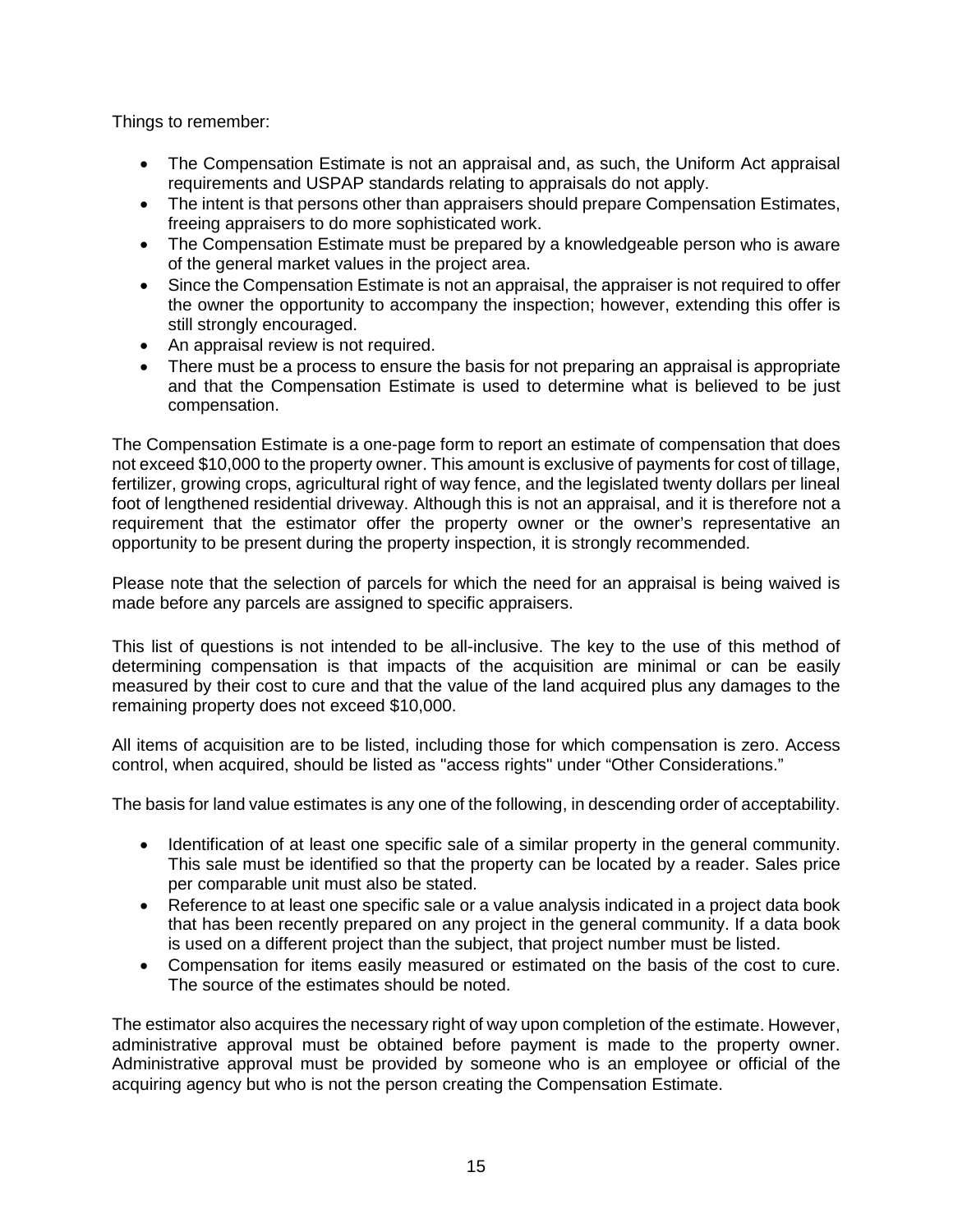To maximize resources, the estimator is encouraged to also serve as the acquisition agent. An administrative approval must be obtained at some point. The administrative approval must be provided by an official of the agency other than the person making the Compensation Estimate. If the agency maintains a right of way staff, it might be assigned to a qualified appraiser to approve these estimates. Although it is not required, it may be helpful to maintain a listing of approved Compensation Estimates along with who approved the estimates.

The approved waiver valuation has been developed to be very fluid to accommodate a wide range of needs. Please consult with an LPA coordinator to ensure the process implemented by the LPA does not jeopardize state or federal funding for the project.

## 3.5 The Appraisal Process

The format and level of documentation in an appraisal depends on the complexity of the appraisal problem. For a detailed discussion and further information, please see the Iowa DOT's *Appraisal Operational Manual*. There are three appraisal report formats that satisfy Iowa DOT and FHWA standards: value finding, residential, and detailed narrative. The appraiser is expected to use the most appropriate format. The format to be used should generally be specified in the appraisal assignment.

## 3.5.1 Value Finding Appraisal Report

This format does not provide a before and after value. This report format is to be used for simple, partial acquisitions when damages to the remainder are nonexistent or relatively minor, are easily measured or explained, or are measurable by cost to cure.

An example of a simple, partial acquisition would be a strip acquisition from a large property that is not close enough to any improvements to cause possible proximity damages. Any partial acquisition that necessitates reconfiguration of improvements or reduces value of the improvements could not use this format. Any partial acquisition which changes the highest and best use of remaining property could not be appraised using this format.

There is no limit to the total value of land and damages when using this format. Use of this format is limited only by the complexity of the acquisition or the property being appraised. This type of report does not express before and after values, but only indicates compensation due to the property owner and/or lessee. Value of the acquired land and/or improvements must be supported by applicable data. Any large cost-to-cure items must also be appropriately supported.

A brief narrative discussion must be included covering the overall property, acquisition, and the acquisition's effect on the remainder. The extent of documentation is to be commensurate with the significance of the appraisal and values involved. In the event of condemnation, the appraiser may be asked to provide before and after values of the property.

The determination of just compensation arrived at in a value finding appraisal report reflects the appraiser's opinion of the difference between the before and after values. It is assumed that the appraiser would not have a different estimate of just compensation if doing a before and after appraisal.

The standard three approaches should be considered, but often only the sales comparison approach is developed. The land valuation requires a minimum of two sales that are documented,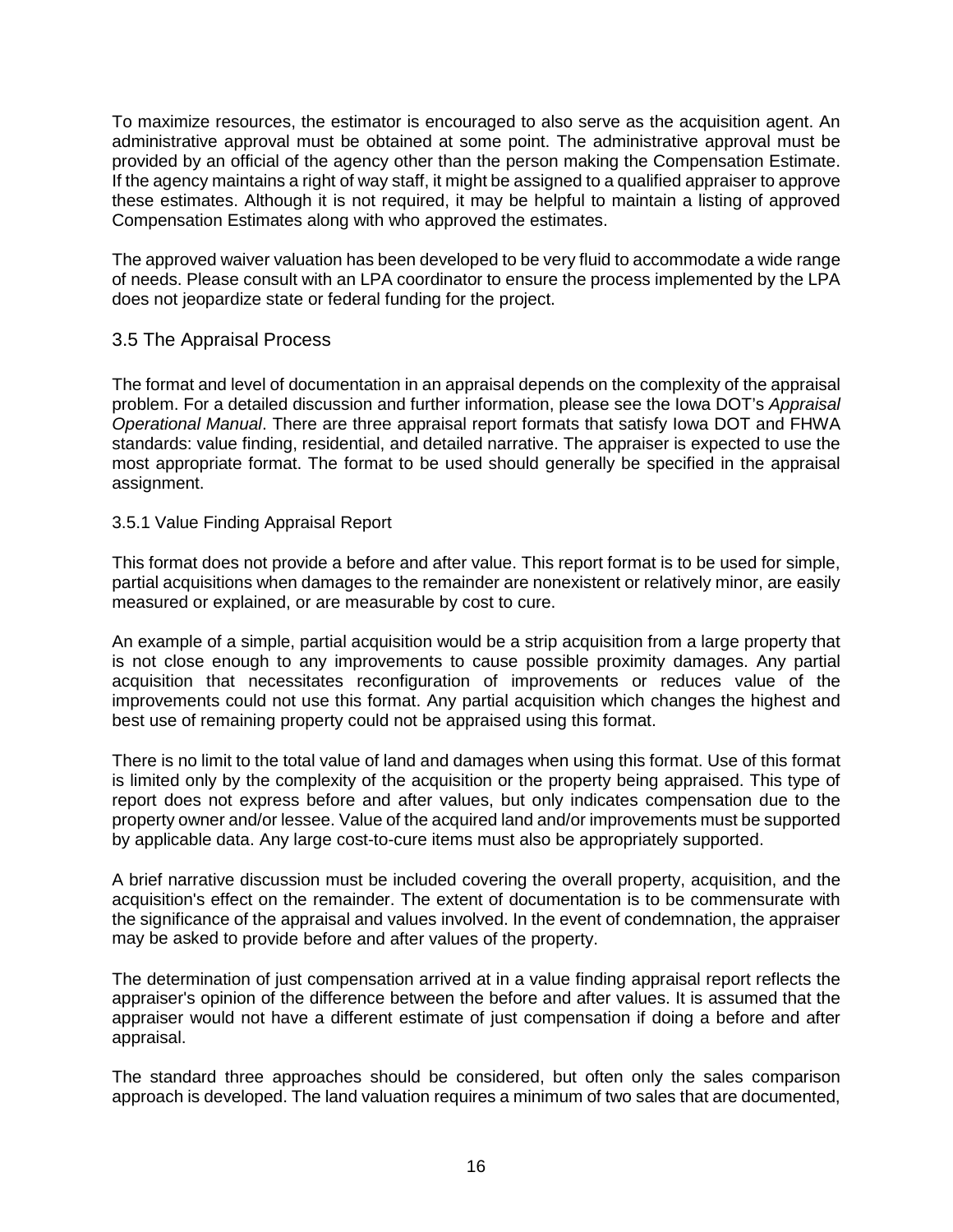identified, and confirmed in the same manner as comparable sales for a detailed appraisal report.

All items of the acquisition are listed, even those with a compensation value of zero. Access control, when acquired, should be listed as "access rights" under "Damage to the Remaining Property" on this form.

#### 3.5.2 Residential Appraisal Report

The Uniform Residential Appraisal Report (URAR), with certain additions, may be used for appraising residential properties when a total acquisition is involved or when a before value must be developed for a partial acquisition. Photographs of the interior and exterior, as well as a floor plan sketch with approximate dimensions, are recommended for any building to be acquired, along with comparable sales sheets with photographs and a sales location map.

All or part of this format may be used to value a residential portion, as defined, of a multiuse property, which may then be incorporated into a broader report covering the entire property.

#### 3.5.3 Detailed Appraisal Report

Detailed appraisal reports are required on either total or partial acquisitions of properties when other, less-detailed formats are not applicable. In the case of partial acquisitions, this report is referred to as a before and after appraisal.

This type of report should include all applicable approaches to value. Reasons for omitting any traditional approach to value should be clearly stated in the report.

The appraiser may be instructed to limit appraisal analysis to a specific valuation approach or approaches. This may occur when inclusion of additional approaches to value would not significantly add to the reliability and support of final value estimates or when recommended by legal counsel or the acquiring agency.

It is not acceptable to produce an after acquisition value by subtracting the estimated value of acquisition and damages from the before acquisition value conclusion.

#### 3.5.4 Opportunity to Accompany the Appraiser

Regardless of the format used, the appraiser must offer the property owner or their designated representative a reasonable opportunity to be present during the inspection of the property. All appraisals are prepared according to the Uniform Standards of Professional Appraisal Practice (USPAP) as promulgated by the Appraisal Foundation, except when they conflict with the state and federal requirements for eminent domain, in which case the jurisdictional exception provision and/or supplemental standards of USPAP are applicable.

Provided below are some items for consideration when determining fair market value, including appraiser selection and qualifications, some general requirements, number of appraisals, and appraisal updates.

#### 3.5.5 Appraiser Selection and Qualifications

Prior to the selection of an appraiser, each parcel to be acquired must be reviewed to determine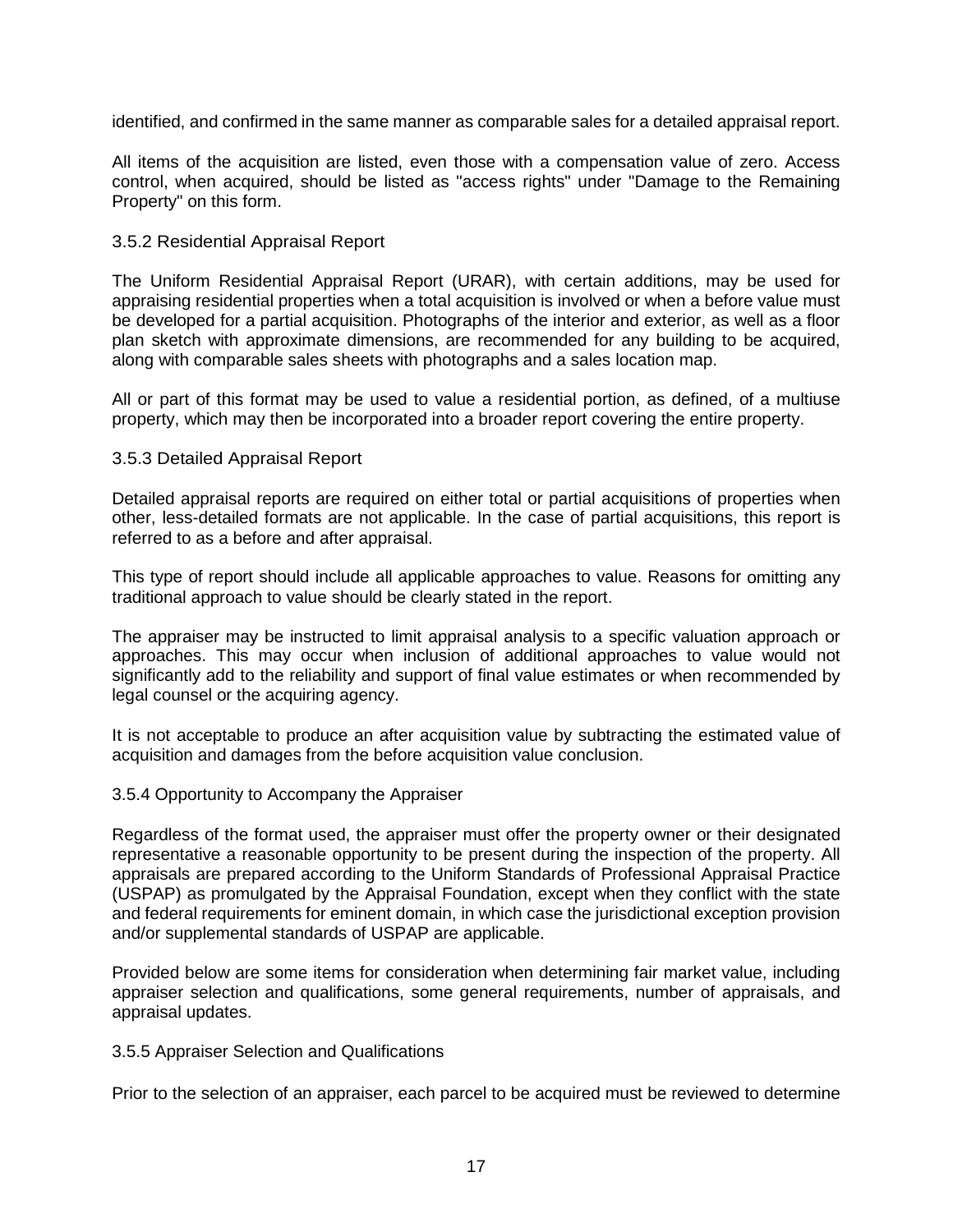the complexity of the valuation problem and the desired appraisal format. This type of determination must be provided by someone with sufficient expertise and knowledge to make this type of decision. The appraiser who is selected should be a qualified member of the agency's staff, one of the Iowa DOT appraisers, or a qualified private consulting appraiser (fee appraiser). A qualified appraiser must have demonstrated real estate experience, successful completion of real estate appraisal training, experience in eminent domain appraisals, and experience in appraising the type of property being acquired.

For federally funded projects, or if land is to be acquired in the name of the state of Iowa, the appraiser employed to perform the appraisal assignment must be state of Iowa certified in accordance with IC 543D.

When the services of a fee appraiser are being used, the LPA should enter into a written agreement for the purchased services. If a fee appraiser is hired, the agreement should contain a schedule of the fees, itemized by parcel, which will be paid. The fee appraiser's proposal for services should be based on the LPA's determination of what type of value report is required. It is advisable that the agreement also contain a completion date and payment schedule for possible court testimony.

## 3.5.6 Conflict of Interest

No appraiser or review appraiser may have any interest, direct or indirect, in the real property being appraised for an agency that would in any way conflict with the preparation or review of the appraisal. Compensation for making an appraisal cannot be based on the amount of the valuation (a percentage of or on a charted basis, for example), and an appraiser cannot act as a negotiator for a property they have appraised.

LPAs must establish an appeal procedure for all contractors who feel they have not been treated fairly during the selection process or administration of a contract.

#### 3.5.7 Required Number of Appraisals

In general, only one appraisal is required for each parcel. In the event that there is an extremely controversial or complex appraisal, a change in highest and best use occurs, or a high dollar purchase is contemplated, the LPA may determine that a second appraisal or review appraisal is necessary. If federal funds are used in the appraisal costs, the LPA needs to obtain prior approval from the Iowa DOT before obtaining the second appraisal if it plans to request reimbursement.

#### 3.5.8 Appraisal Update

An appraisal should be updated or a new appraisal obtained if: 1) additional value information is presented by the owner; 2) a material change in the property or proposed acquisition indicates the need to modify the appraisal; or 3) a significant delay (depending on market conditions) has occurred since the date of the original appraisal.

#### 3.6 The Appraisal Review Process

If an agency does not have a qualified review appraiser on staff, it needs to secure the services of a review appraiser. The review appraiser's responsibility is to ensure consistency of property values on a project, adequately investigate the local market to support the appraisal, and ensure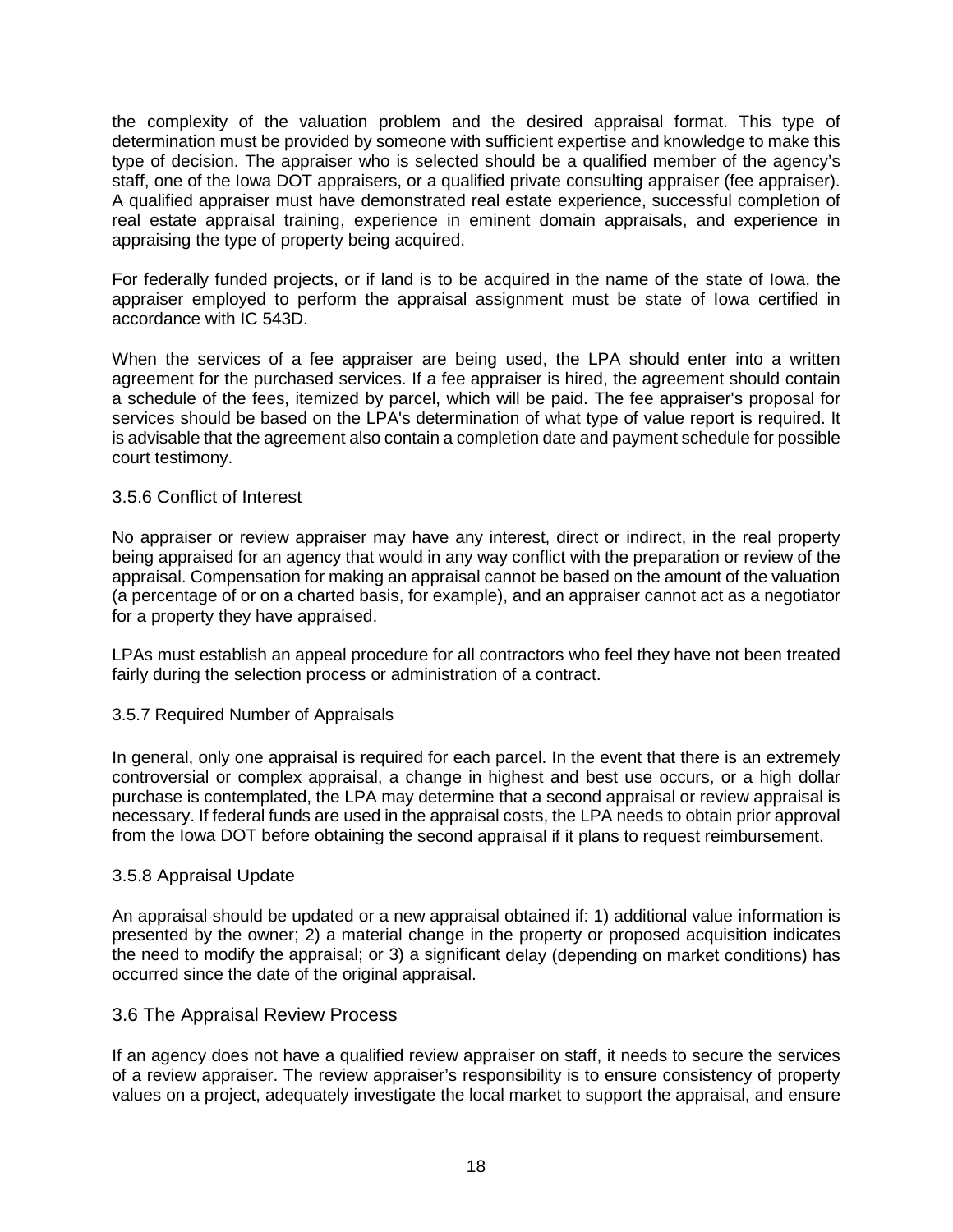that the appraisal conforms to applicable eminent domain appraisal standards. If an agency uses an independent fee reviewer, they need to designate a local official to subsequently approve the amount to be offered as just compensation.

All appraisals require review by a qualified review appraiser. The person performing the appraisal review function must be thoroughly familiar with the eminent domain requirements under the law. No appraisal review may be performed by the appraiser who made the appraisal of market value. The review appraiser examines the appraisal to determine that it:

- Has been completed in accordance with the approved appraisal specifications;
- Follows accepted appraisal principles and techniques in valuation of real property in accordance with the USPAP and state law for eminent domain acquisitions;
- Contains information necessary to explain and substantiate the conclusion and estimate of market value;
- Includes consideration of compensable items and damages (if any), but does not include compensation for items that are not compensable under state law;
- Contains an identification of the buildings, structures, and improvements on the land, as well as fixtures which were considered to be part of the real property (see Chapter 9, "Tenant-Owned Improvements and Leasehold Interests"); and
- Contains an estimate of market value for the acquisition, and, where appropriate in the case of a partial acquisition, an allocation of the estimate between the real property and damages to the remaining property.

Upon completion of the review and any corrections or modifications that are necessary to make the appraisal conform to these guidelines, the review appraiser includes in the parcel file a signed and dated statement setting forth the following:

- The approved amount recommended to be offered as just compensation;
- The understanding that the determination is to be used in connection with a Federal-aid highway project;
- The extent of the visual inspection of the parcel to be acquired and applicable comparable sales;
- That no direct, indirect, present, or contemplated future personal interest in the property exists, nor that any benefit from the acquisition of the property appraised will occur;
- That this determination has been reached independently—based on appraisals and other factual data of record—without collaboration or direction; and
- Documentation of the determination to show its basis.

## 3.7 Agency Establishment of Approved Offer

The acquiring agency must determine the amount of the approved offer of just compensation. This responsibility cannot be transferred to a consultant or contractor. Each file should be documented by a determination of the approved offer that is signed by an official of the acquiring agency.

IC § 6B.54(3) requires the acquiring agency to establish an opinion of just compensation and offer the full amount believed to represent just compensation.

IC § 6B.45 also requires that the acquiring agency mail to all owners of the property the approved appraisal in its entirety no less than 10 days prior to being contacted by the agency.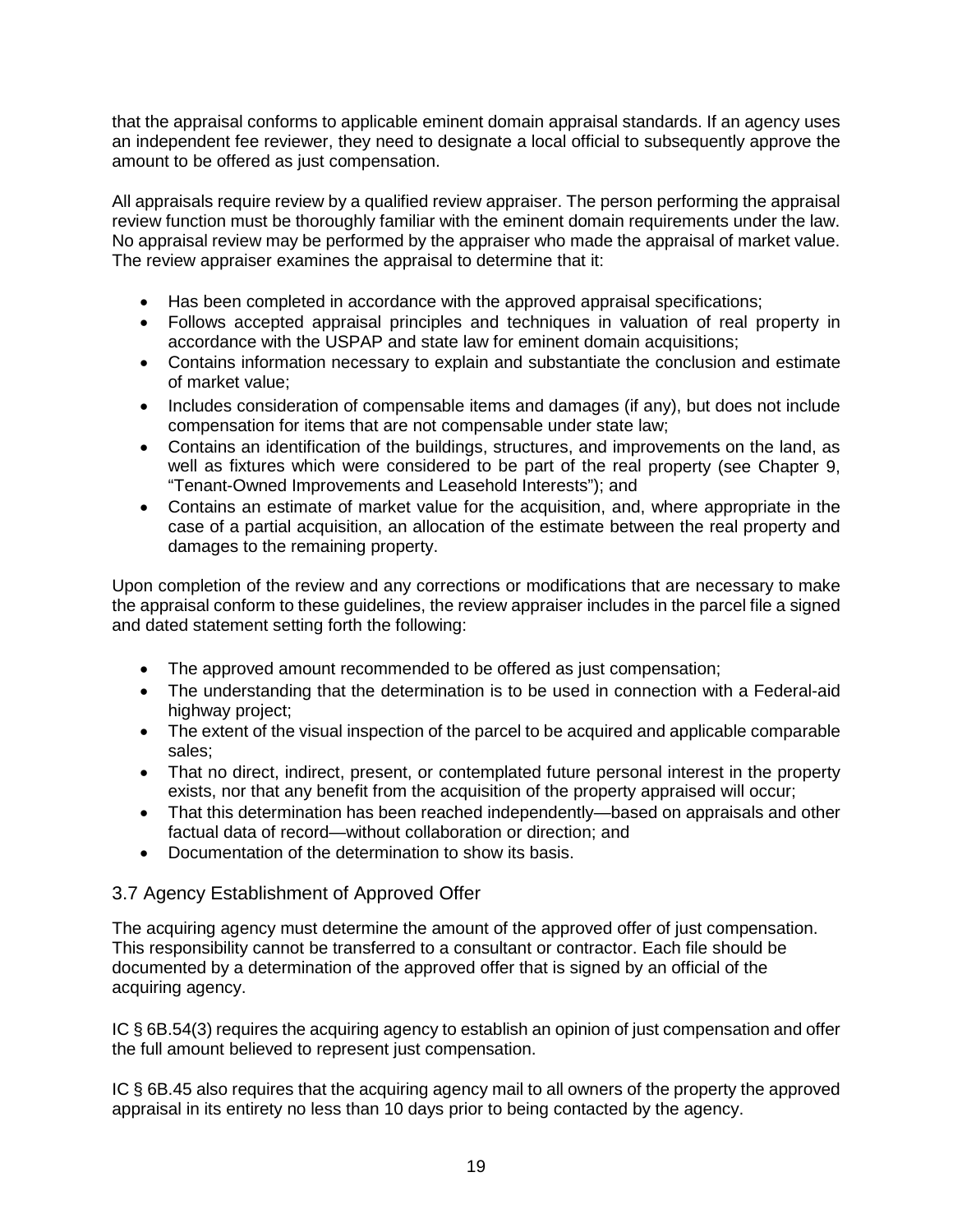## 3.8 Summary of Valuation Process

The following steps have been provided as a quick guide to help move through the valuation process.

- Determine the appropriate type of valuation needed.
	- o Consult with an LPA coordinator.
	- o Rely on staff expertise.
	- o Obtain advice from other sources.
- Assign the work to the appropriate people.
	- o Appraisers with expertise in addressing the type of appraisal problem may be used.
	- o Acquisition agents with sufficient expertise to develop Compensation Estimates may be used.
	- $\circ$  If an appraiser completes the Compensation Estimate, they should also serve as the acquisition agent.
- Complete the necessary review.
	- o Use a qualified review appraiser for the appraisal review.
	- o Use qualified staff for administrative review of Compensation Estimates.
- Establish the agency's approved estimate of fair and just compensation.
	- o The estimate must be performed by an official of the acquiring agency.
	- o The amount must be, at a minimum, the lowest appraisal received.
	- o The amount should be written and documented in the parcel file.
- Mail approved appraisal to owners.
	- o Mail at least 10 days before initiation of negotiations.
	- $\circ$  See IC § 6B.45.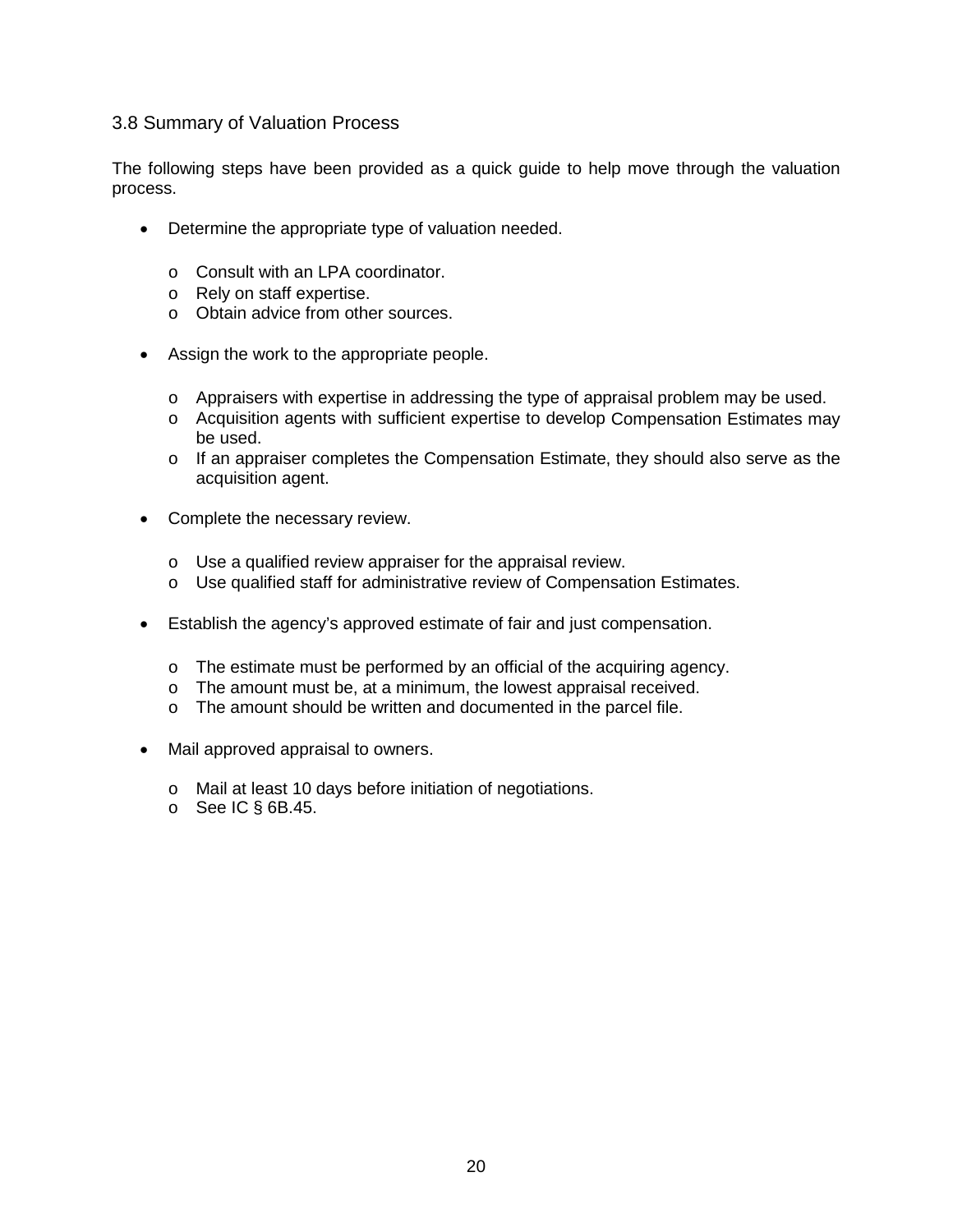# **Chapter 4 The Acquisition Process**

## 4.1 Purpose

The purpose of this chapter is to describe the acquisition process. This process is very different from a typical negotiation process. Every acquiring agency must ensure that all persons with an interest in the property are offered all the rights and benefits to which they are entitled. In the open market, each party protects their own interests, but this approach is not appropriate in the public acquisition process. This chapter discusses the start of the process; the offers and notices as well as the contracts and agreements that may be provided to interested parties; required documentation; and Administrative Settlements.

## 4.2 Title Information

Prior to the initiation of the acquisition process, adequate title information must be obtained. All interests to be acquired need to be recognized early in the process, including owners, lien holders, tenants, easement holders, and taxing authorities, to name a few.

## 4.3 Good Faith Negotiations

IC § 6B.2A(1)(f) requires that the acquiring agency negotiate in good faith and present each owner with a statement of rights prepared by the Iowa attorney general. Included in the Iowa DOT pamphlet *Highways and Your Land* is the "Landowners' Statement of Rights." The "Landowners' Statement of Rights" should be a part of a packet that is always provided to every property owner.

Negotiating in good faith is not the same as bartering. Negotiating in good faith involves providing all parties the opportunity to discuss their views, opinions, and concerns. All parties should also have the opportunity to have their thoughts seriously considered and their questions answered. All parties must be provided adequate time to consider the information and seek counsel if they wish. At the end of good faith negotiations, all parties need to determine what they believe to be an appropriate resolution.

Any knowledgeable and qualified staff member may be the negotiator. If a consultant is used, that person must be a real estate salesperson or broker licensed by the Iowa Real Estate Commission. It is also helpful if the negotiator is a notary public so they may notarize documents signed by property owners.

The negotiator must personally contact the property owner or tenant of each property on the project. The initial contact with the owner(s) as part of the acquisition process depends on which form of the valuation process has been selected. Remember, the valuation process is completed either by an appraisal or a waiver valuation.

Prior to this initial contact, the entire approved appraisal—unless a Compensation Estimate is being used—must be sent by standard mail to the owner(s) with a description of the 10-day waiting period. After the 10-day waiting period, or if the waiting period is waived, the negotiator contacts the owner. If the owner lives out of state or is not available for personal contact, phone or mail contacts may be used.

If the waiver valuation is used for valuation purposes, the initial contact may occur when the acquisition agent completes the Compensation Estimate Form with the owner. Compensation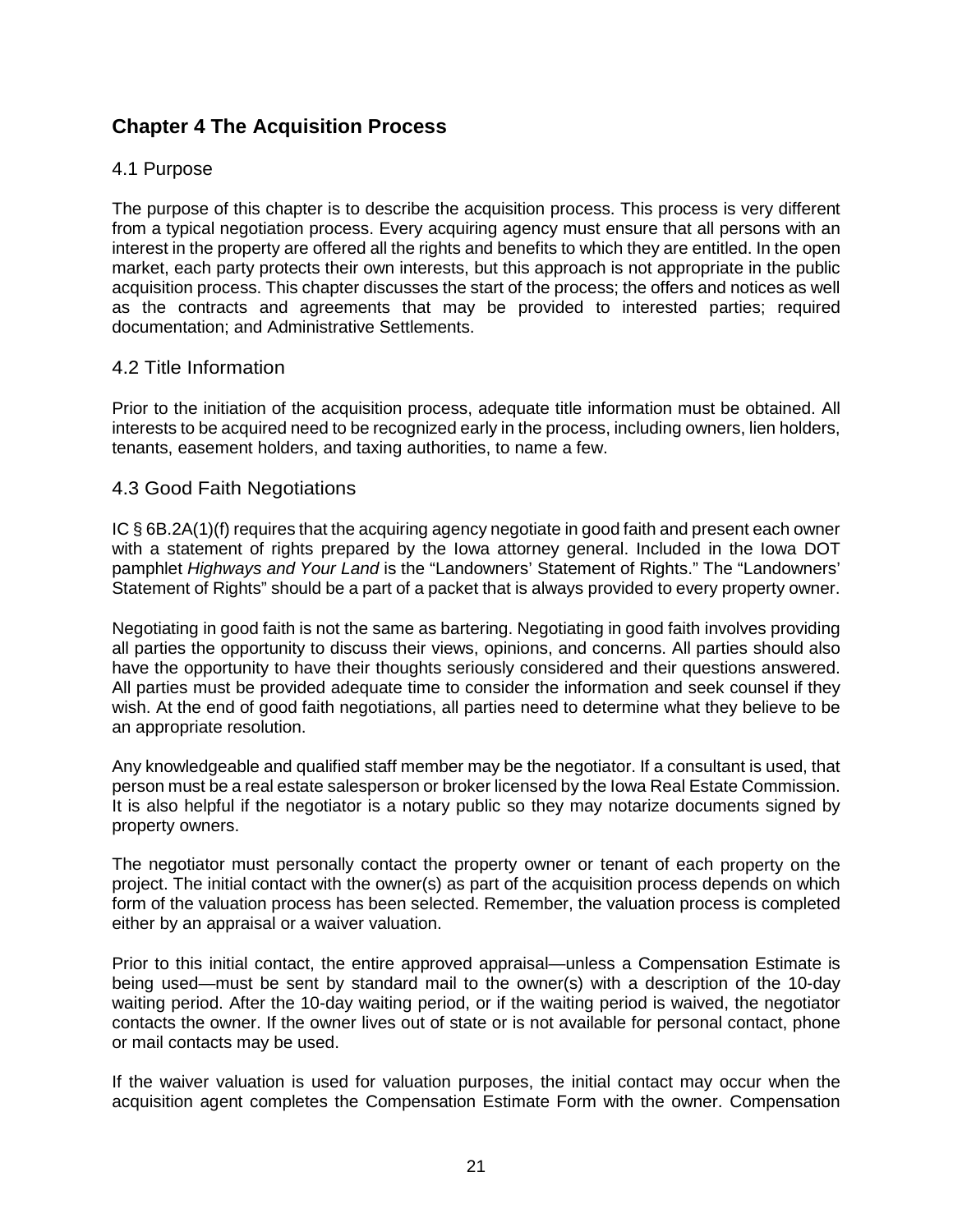Estimates do not need to be completed by one representative and delivered by another. Remember, the goal of the waiver valuation is to reduce the time and expense for the owner and acquiring agency.

After reasonable efforts have been made and an agreement still cannot be reached, the agency may be forced to pursue eminent domain (condemnation) proceedings to acquire the property. The negotiator cannot do or say anything that may be construed as being coercive in nature to obtain the owner's agreement. However, a brief explanation of the eminent domain procedure may help the owner.

## 4.4 Miscellaneous Acquisition Expenses

State and federal regulations require all acquiring agencies to reimburse expenses incidental to and necessary for the transfer of property. A partial list of these expenses includes: recording fees, transfer taxes, documentary stamps, evidence of title, boundary surveys, legal descriptions of the real property, penalty costs, and other charges for prepayment of any preexisting recorded mortgage encumbering the real property entered into in good faith. These and other eligible expenses may be reimbursed to the owner or, preferably, paid directly to the person(s) entitled to payment.

An LPA should establish an administrative review process to settle disputes in the event that a disagreement arises over whether or not an expense or the amount of an expense is reimbursable.

## 4.5 Items to Take Along

The negotiator should be prepared to explain the project plans and the impact of the project on the owner's property. As required by Iowa law, the following must also be presented and explained:

- The written offer for not less than the full amount of the reviewed and approved appraisal, with the amounts for land, improvements, fence, and damages separately listed. If a displacement is involved, a statement should be provided informing the displacee that they are not required to move earlier than 90 days from the date of the notice, nor earlier than 30 days from the date compensation has been made available.
- An informational brochure, such as the Iowa DOT's *Highways and Your Land* or an approved alternative, as well as the documents to be signed by the owner in accepting the agency's offer

## 4.6 Offers and Notices

Owners and tenants are entitled to written offers reflecting the agency's approved estimate of fair and just compensation. Owners and tenants are also entitled to notices informing them of when they are required to move from the property.

Should an agency subsequently approve a different amount estimating fair and iust compensation, a revised offer must be provided to the owner and/or tenant.

The date of the offer must reflect the date the offer was made and notice provided. Hopefully, the offer is acceptable and the owner or tenant signs the documents necessary to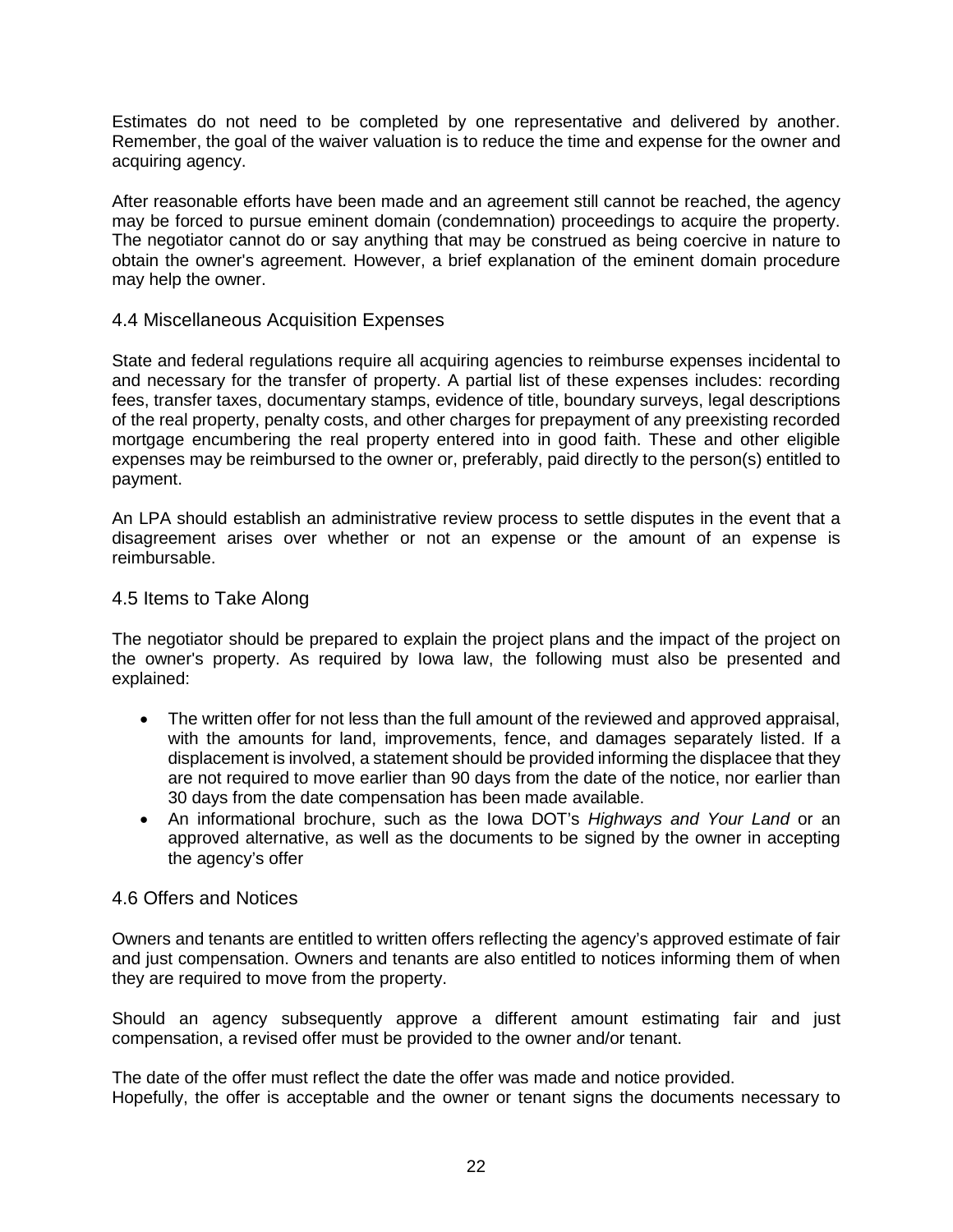transfer the title to the LPA. The agency must pay the agreed-upon purchase price before requiring surrender of possession of the property.

## 4.7 Contracts and Agreements

The goal of the acquisition process is to reach a mutually agreeable resolution. The contract becomes the vehicle for the agreement. What the agreement looks like is a decision for the agency to make. The only concern of the Iowa DOT's partnership with the LPA is that the agreement acquires the property rights necessary for the construction and maintenance of the project.

As a reference tool, samples of contracts and contract clauses are provided. These samples are for reference use only and are not meant to direct how an agreement should look. Consulting with legal counsel regarding specific contract and conveyance needs is recommended.

## 4.8 Notes and Documentation

It is important that after each call, negotiators complete a negotiator's contact report (sometimes called negotiator's notes) summarizing the interview with the property owner. Each report should contain, at a minimum:

- A project number
- A parcel number
- The date of contact
- The type of contact (phone or in person)
- The name, address, and telephone number of the person contacted
- Special instructions, if necessary, for locating that person
- The names of all other persons present
- The names, addresses, and phone numbers of attorneys or other representatives
- The main points discussed and the commitments made by the agent
- The principal objections to the offer or taking
- An acceptance or rejection of the offer
- Any requests made by owners
- Any other feature of the contact, including special instructions for closing, relocation, or property management
- The negotiator's signature and date

In order to use these reports, they need to remain in the parcel file. These reports eventually become available for inspection by the public.

## 4.9 Administrative Settlements

The Uniform Act requires that "The head of a federal agency shall make every reasonable effort to acquire expeditiously real property by negotiation." Negotiation implies an honest effort by the acquiring agency to resolve differences with property owners. There is no requirement that Offers to Purchase should reflect a "take it or leave it" position. The inexact nature of the process by which just compensation is estimated should be recognized. Further, the law requires that agencies must attempt to expedite the acquisition of real property by coming to agreements with owners to avoid litigation and relieve congestion in the courts.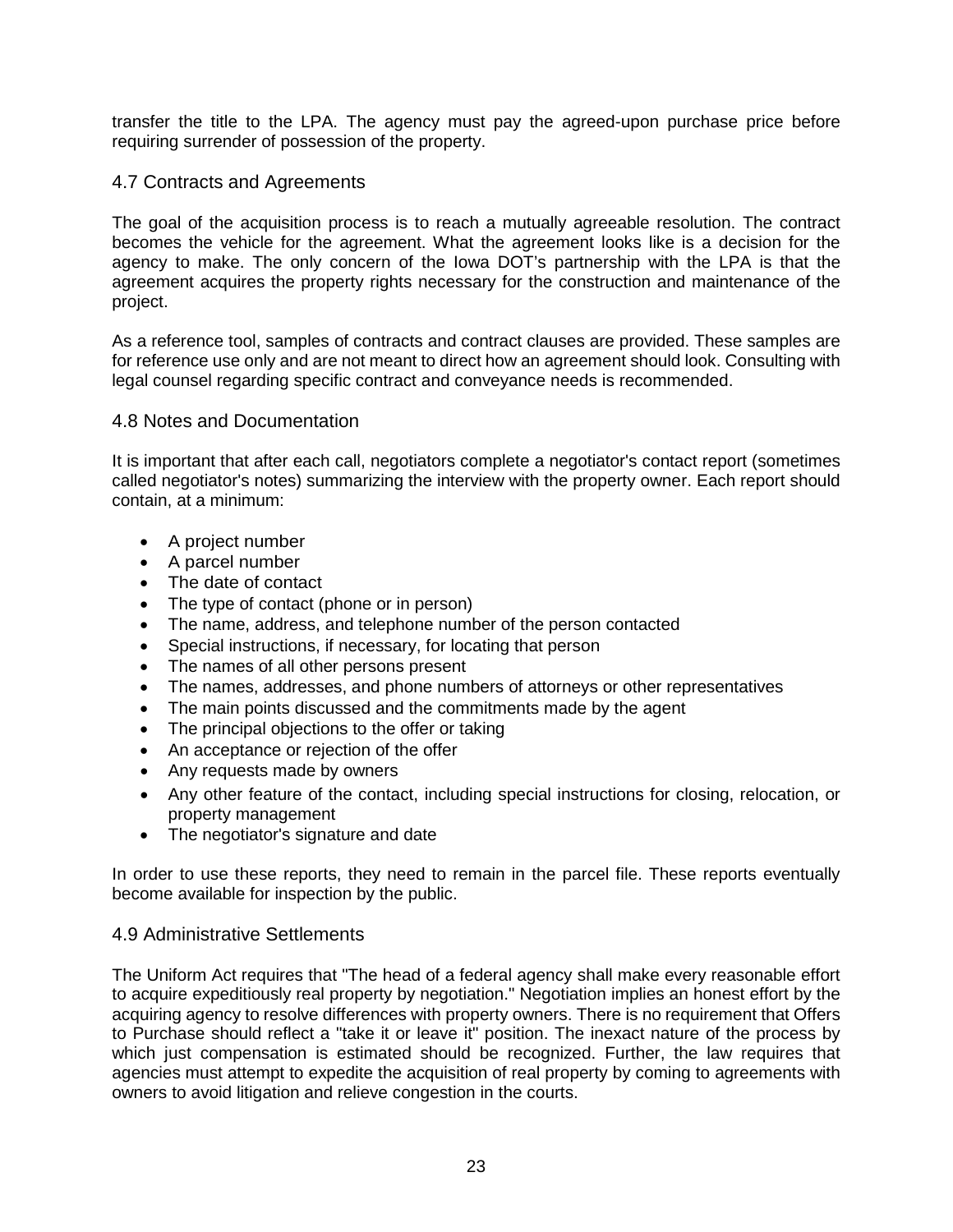An agency may determine that it is in the public's best interest to make a negotiated settlement with the owner for more than the approved appraisal amount if new valuation or the extent of damage information is presented. A revised offer must be made and presented to the owner in writing for consideration. So that the agency's files may include proper documentation, a written report called an Administrative Settlement needs to present documentation pertaining to why this settlement is in the public's best interest.

Administrative Settlements should describe the acquisition, state the offer of just compensation and proposed negotiated settlement, introduce information which supports the settlement, and request approval from the proper authority. The settlement may also include information concerning recent court awards for similar types of property, the property owner's appraisal data, an estimate of trial cost, or an opinion of legal counsel. The settlement must be approved by an officer of the agency (but not the negotiator) who has responsibility for the right of way acquisition. The person approving the settlement must be able to judge the risk/benefit issues of a potential court action.

## 4.10 Summary of Acquisition Process

The following steps have been provided as a quick guide to moving through the acquisition process.

- Overview and getting started:
	- $\circ$  Obtain title information that ensures everyone that has an interest in the property is considered.
	- o Pursue good faith negotiations that provide the opportunity, time, and consideration to attempt to come to an agreeable resolution.
	- o Reimburse miscellaneous acquisition expenses or costs incurred by the owners as a result of the acquisition.
	- o Take along the materials necessary to provide good faith negotiations.
- Offers and notices
	- o Provide written offers in the amount of the agency's approved estimate of fair and just compensation.
	- o Provide written notices of when the property must be vacated.
- Contracts and agreements
	- o Contracts or agreements are written instruments that secure the property rights needed for the project.
	- o Samples are available upon request.
- Notes and documentation
	- o Provide documentation for future inquiries.
	- o Act as a future problem solving resource.
- Administrative Settlements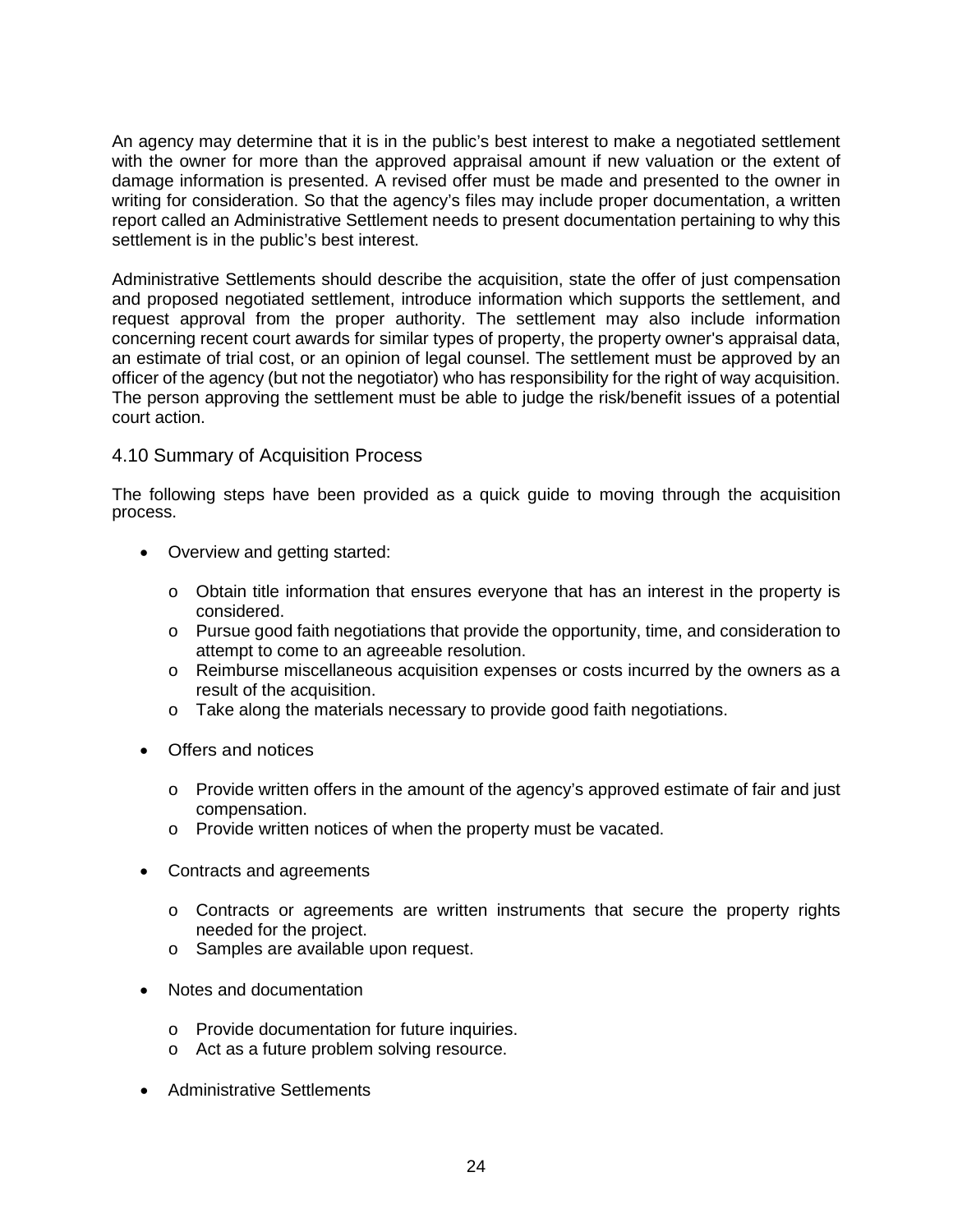- o Describe acquisition.
- o Describe reasons for settlement.
- o Provide documentation for state and federal participation.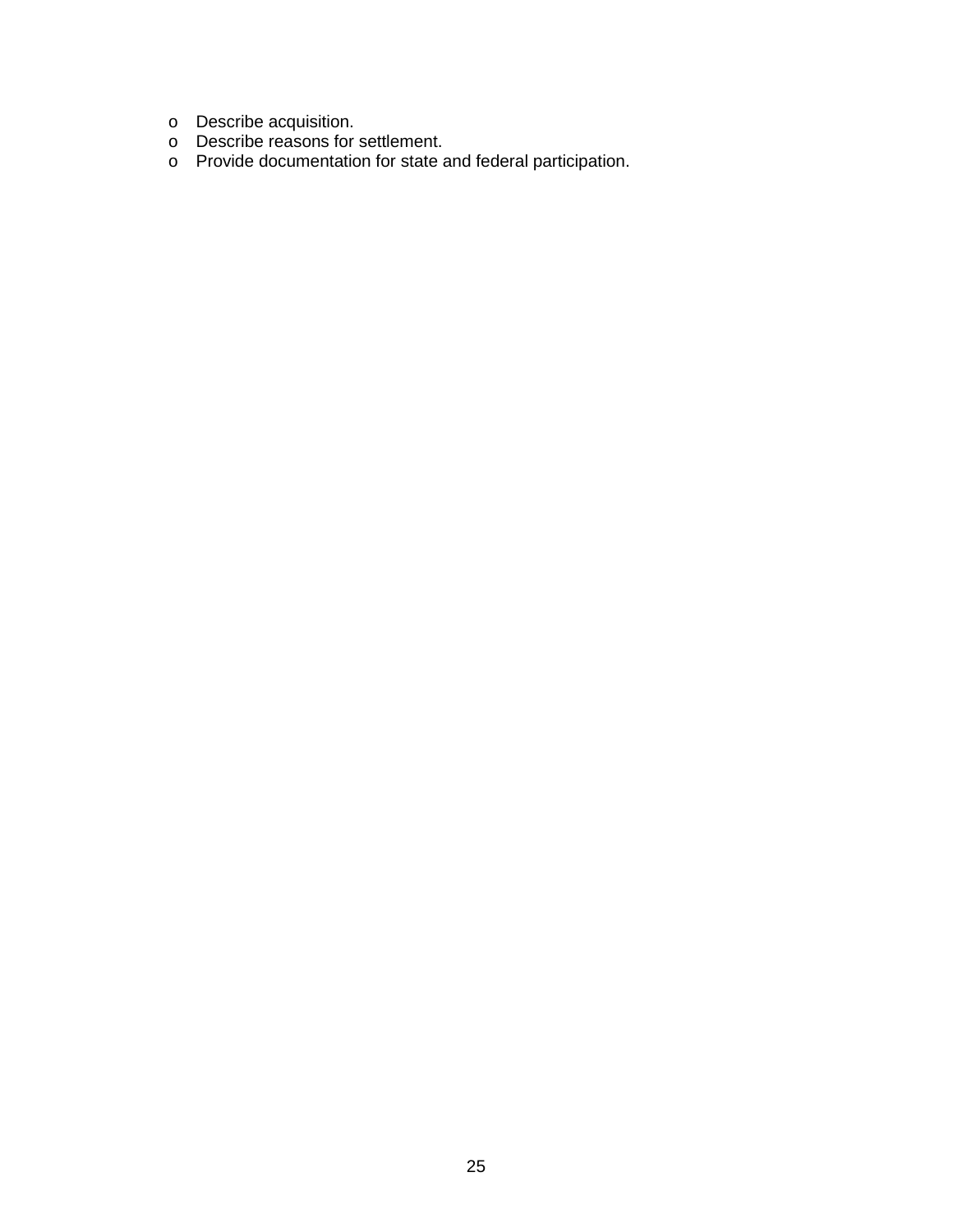# **Chapter 5 Relocation Assistance**

## 5.1 Purpose

The purpose of this chapter is to outline all the rights and benefits entitled to those who are displaced by right of way projects and who require assistance in relocating. These rights are clearly laid forth in relevant sections of the IAC and CFR. This chapter discusses the difference between personal property moves, residential moves, and nonresidential moves, as well as the types of expenses that may be incurred leading up to or following a relocation and which expenses relocatees are eligible to obtain for reimbursement.

## 5.2 Rights and Benefits

IC § 6B.42 requires all acquiring agencies to provide relocation assistance benefits to all eligible persons on all projects. Whenever displacements requiring relocation assistance are anticipated, please let an LPA coordinator know so that these issues may begin to be resolved immediately.

Rights and entitlements of individuals, families, businesses, farms, and nonprofit organizations displaced by Federal-aid projects are defined by and discussed in 49 CFR 24. State relocation requirements for all other projects acquired under the threat of eminent domain are provided in IC 316. Acquiring agencies must comply with 761 IAC 111 and the *Uniform Manual—Real Property Acquisition and Relocation Assistance (*copies of which are available from LPA coordinators).

Generally, all persons who are required to move as a result of occupying property to be acquired are eligible, on the date that negotiations begin, for relocation assistance and payments to reimburse the costs of moving personal property to locations off the right of way. In addition, residential displacees who meet minimum occupancy requirements may qualify for replacement housing payments (RHPs) to offset increased costs of obtaining RHPs.

Remember, no person lawfully occupying real property is required to move from a dwelling, business, or farm operation without at least a 90-day written notice of the date by which the move is required from the acquiring agency (see IC  $\S$  6B.54(4)). When the landowner's residence, dwelling house, outbuildings (if the residence or dwelling house is also acquired), orchard, or garden are condemned and the owner appeals the condemnation to district court, they may not be required to move until the compensation has been finally determined and paid (see IC § 6B.26). Since time for right of way acquisition is a major concern for a project, relocatees must be dealt with as early as possible.

Acquiring agencies are required to provide an appeal process for displaced persons that disagree with the acquiring agencies actions, as described in 761 IAC 111.6.

Relocation assistance requires an in-depth discussion to adequately cover the material. The Iowa DOT Office of Right of Way maintains a policies and procedures manual approved by the FHWA. It is recommended that agencies work closely with LPA coordinators on relocation assistance matters, retain a consultant with the necessary experience, and/or download the Iowa DOT *Acquisition and Relocation Manual*.

Relocation assistance has been described as a reimbursement program. The program has been developed with the goal of reimbursing the costs incurred by people displaced as a result of a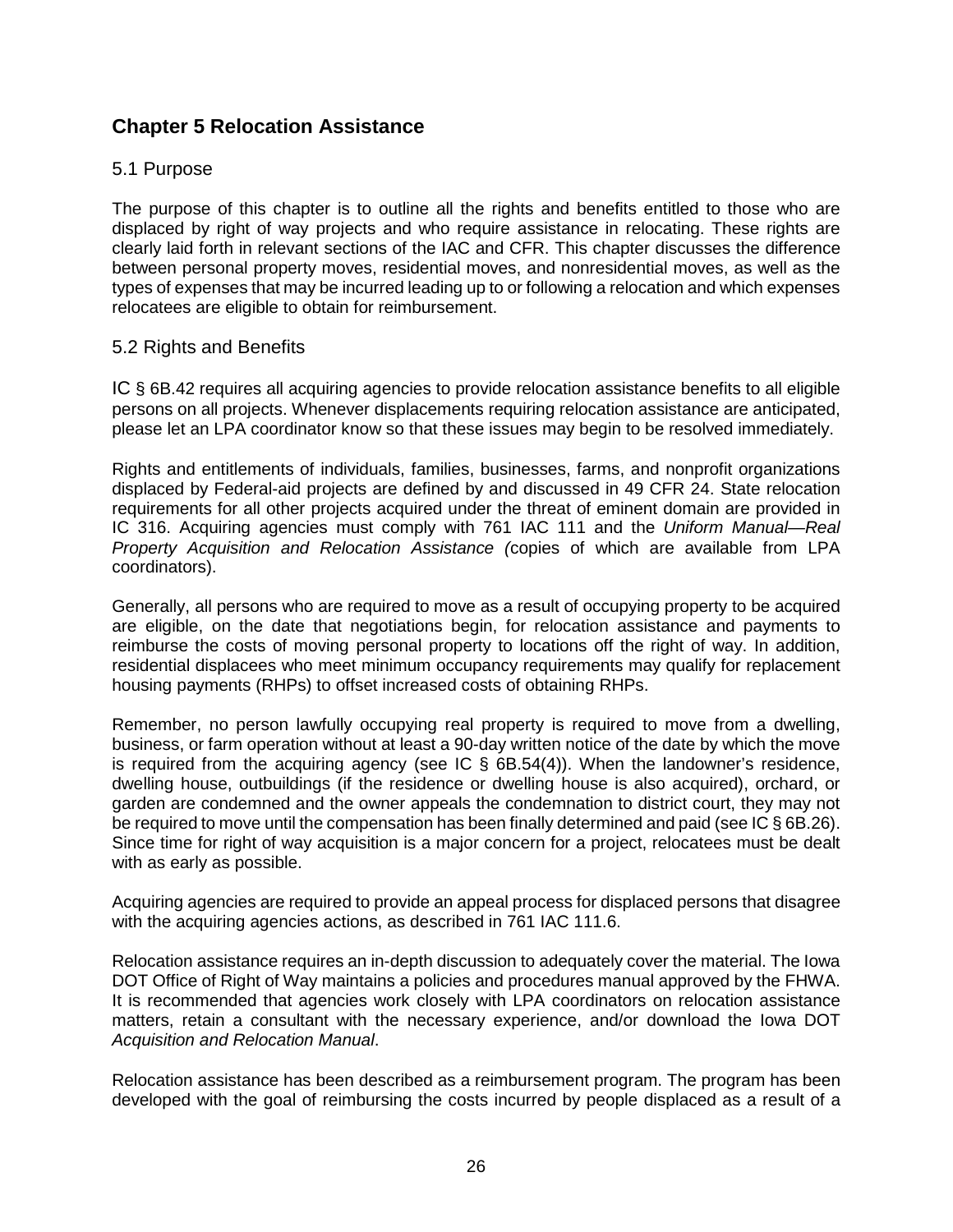public project. The term "displaced person" applies to owners and anyone else lawfully occupying the property.

## 5.3 Personal Property Moves

If personal property is located on the land being acquired, the owner of the personal property is entitled to relocation assistance and payment of the actual and reasonable costs to move the personal property. The owners of personal property may or may not be the owners of the real estate.

Items that need to be moved in a personal property move may be as uncomplicated as a few bales of hay to as complex as the inventory and equipment of a manufacturing storage yard. The personal property may be simply moved back on remaining land, or it may have to be moved to a new location. Typically, the move may be reimbursed through itemized bills and receipts paid to a contractor for the move. Alternatively, a self-move may be reimbursed based on an agreedupon amount considered reasonable.

#### 5.4 Residential Moves

The Residential Relocation Program is intended to leave the displaced person(s) in a similar living situation after their displacement. Eligibility is determined by occupancy, not ownership. The owner of the property may or may not be the displaced person. Only displaced persons are eligible for the payments to be discussed.

This manual provides only a brief discussion of this topic and is not intended to provide all the necessary information pertaining to residential moves. Please refer to the Iowa DOT *Acquisition and Relocation Manual* or contact an LPA coordinator to obtain more specific information: [http://www.iowadot.gov/rightofway/rowrelocation.html.](http://www.dot.state.ia.us/rightofway/rowrelocation.html)

#### 5.4.1 Replacement Housing Requirements

Comparable replacement housing must be made available before a displaced person can be required to move from their home. Comparable replacement housing must be functionally similar, in as good or better condition as the displacement housing, and in a similar area to the house being acquired. The replacement housing must also meet decent, safe, and sanitary (DSS) criteria.

#### 5.4.2 Replacement Housing Payments

The purpose of this payment is to provide funds if a disparity exists between the fair market value and the cost of replacement housing. RHPs may be calculated as supplemental purchase payments or supplemental rental payments.

Supplemental purchase payments are developed for owner occupants by studying the local market to determine what is available at the time of displacement. The cost of replacement is compared to the amount paid for the house by the acquiring agency, and the difference represents the RHPs.

Information pertaining to specific criteria for developing payments, establishing limits, and describing requirements are available through LPA coordinators.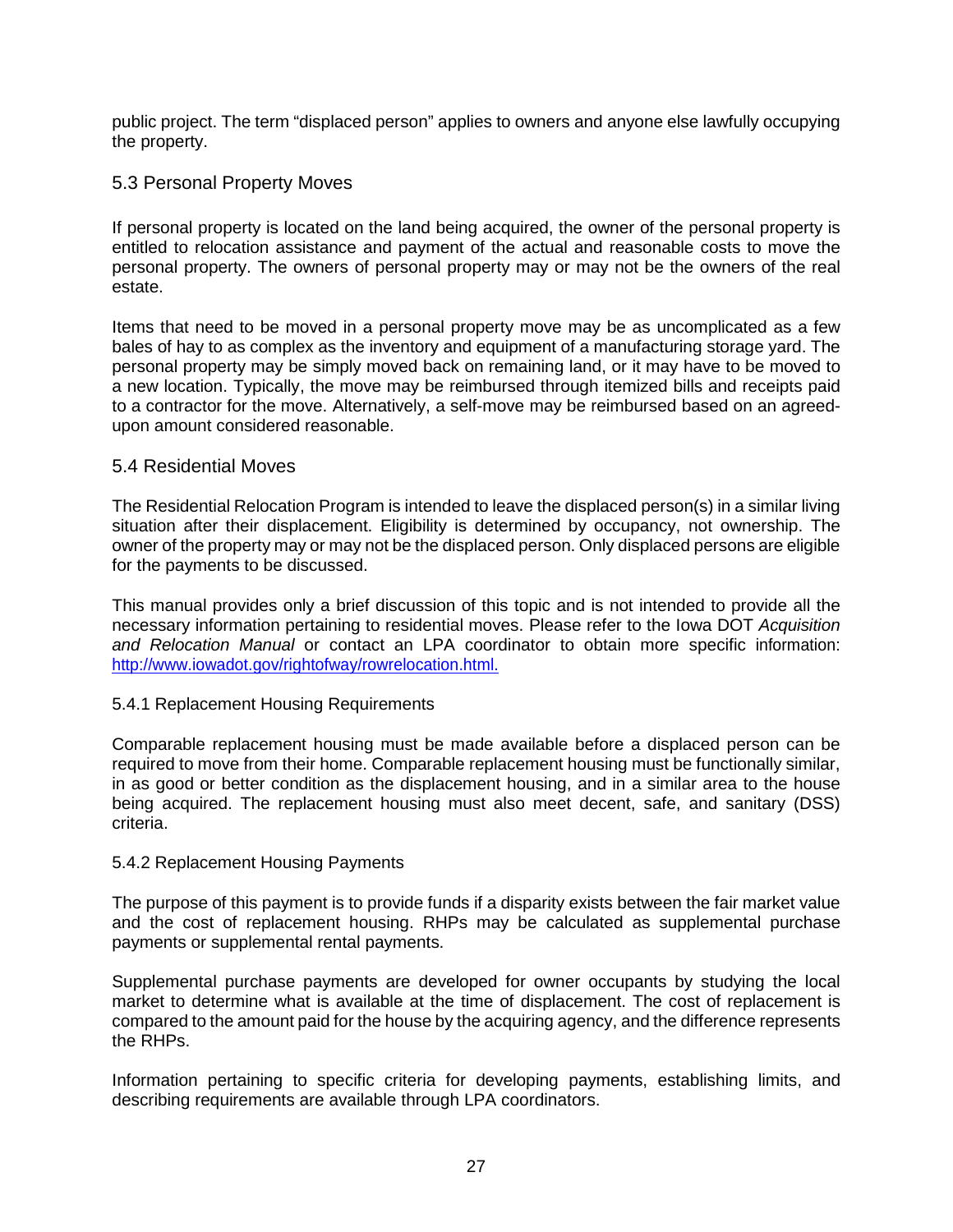Supplemental rental payments are available for displaced, nonowner occupants and owner occupants that elect not to purchase replacement housing. The present market rent of the acquired property is compared to adequate replacement housing present for lease in the local market. The present lease value is then compared to the replacement lease value, and the difference represents the supplemental rental payment.

Displaced tenants may, in certain situations, apply their supplemental rental payments to a down payment for the purchase of replacement housing. Information regarding specific criteria used for developing payments, establishing limits, and describing requirements are available through LPA coordinators.

Please note that the purpose of the replacement dwelling considered by the relocation agent is only for establishing the amount of payment the eligible displacee is entitled to. The displacee always chooses the replacement housing they will occupy. Reimbursement is made based upon the amount actually spent by the displacee, not to exceed the relocation agent's study.

#### 5.4.3 Increased Mortgage Payments

This payment is calculated when displaced owner occupants must refinance a property at a higher mortgage rate than that of the mortgage on the property being acquired. The payment is limited to the amount owed and the remaining life of the original mortgage.

#### 5.4.4 Normal and Customary Closing Costs

These are costs that are normal and customary for real estate transactions in the local market. Qualifying expenses may include abstracting costs, recording fees, and credit reports. Certain other expenses may be excluded, such as "points" or prepaid interest. Ask an LPA coordinator about specific expenses.

#### 5.4.5 Moving Expenses

In addition to other payments, displaced persons are entitled to reasonable moving expenses. These payments may be based upon reimbursement of itemized bills and receipts from qualified movers, or they may be based on a scheduled payment system. Contact an LPA coordinator for current, federally approved payment schedules and criteria.

#### 5.5 Nonresidential Moves

Displaced farms, businesses, and nonprofit organizations are also eligible for relocation assistance benefits, but the benefits are different from those associated with residential moves. The basic concepts related to the major benefits are provided in this manual. Obtain further information from an LPA coordinator before attempting to provide all the appropriate benefits to a displaced farm or business.

#### 5.5.1 Reestablishment Expenses

These payments are designed to reimburse the actual expenses incurred to reestablish the concern in the new location. Offering and providing these services requires specific knowledge and experience. It is recommended to seek additional assistance from an LPA coordinator or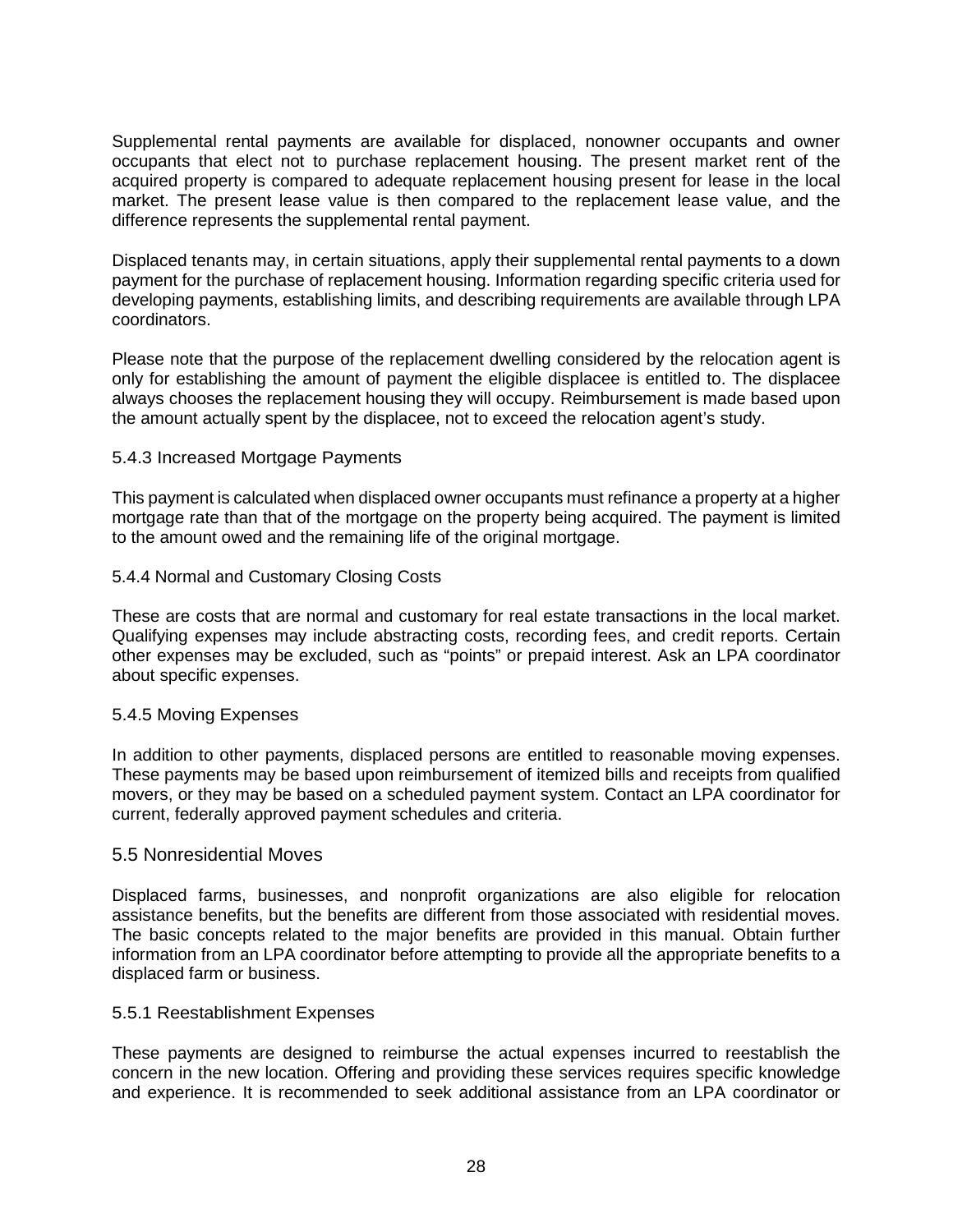other qualified relocation resource.

## 5.5.2 Searching Expenses

In some cases, the displacee is entitled to be reimbursed for searching expenses as they search for a new location for their farm, business, or nonprofit organization. Offering and providing these services requires specific knowledge and experience. Requesting additional assistance from an LPA coordinator or other qualified relocation resource is recommended.

## 5.5.3 Incidental Expenses

Other costs incurred in the move may also be eligible for reimbursement. For example, these would include the reprinting of stationery presently on hand with the new address; loss of personal property as a result of the move or discontinuance of the operation; or the purchase of subsequent personal property required as part of the move.

Implementing and offering of these services requires specific knowledge and experience. It is recommended to request additional assistance from an LPA coordinator or other qualified relocation resource.

## 5.5.4 Moving Expenses

A displaced, nonresidential occupant is entitled to actual and reasonable moving expenses. The payments may be based upon itemized bills and receipts from a qualified mover, or payments may be made to the displacee as reimbursement for a self-move. In order to ensure eligibility and federal participation, consult with an LPA coordinator before establishing the amount of the payment for a self-move.

## 5.5.5 Fixed Payment

This type of payment is in lieu of all other payments and is only available to nonresidential displacements. The minimum payment is presently \$1,000, with a maximum payment of \$40,000. The amount of the payment is based upon the average net income of the displacee over the previous two years. There are instances where exceptions may be applicable. Offering and providing these services requires specific knowledge and experience. It is recommended to seek additional assistance from an LPA coordinator or other qualified relocation resource.

## 5.6 Summary of the Relocation Process

- Types of moves
	- o Personal property move
	- o Residential move
	- o Nonresidential move

The displacee may be eligible for all three types of reimbursable moves from the same property, and more than one displacee may be eligible for reimbursable moves from the same property.

• Personal property move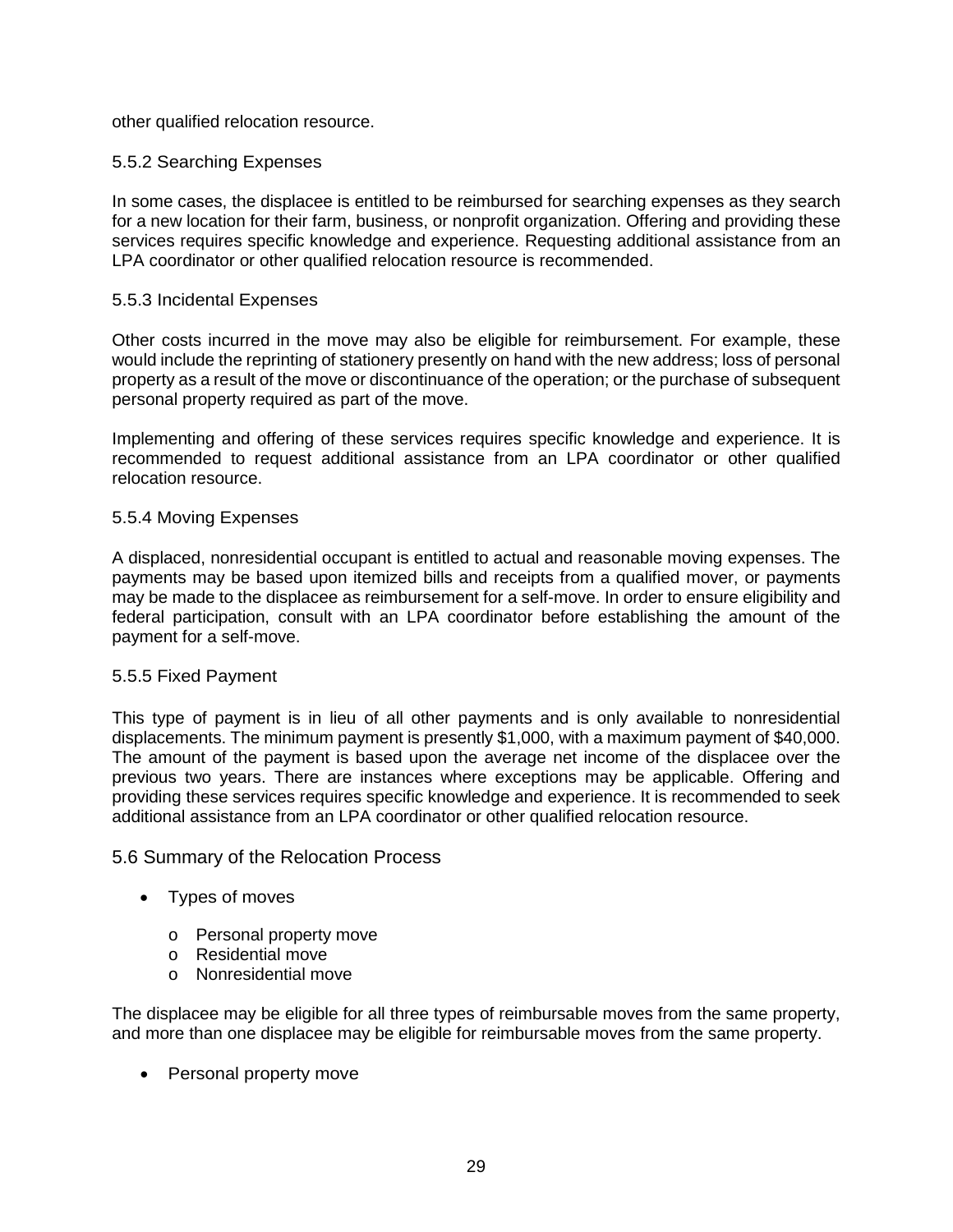- o Costs incur to remove personal property from land being acquired.
- o A fixed payment may be issued, or reimbursement can be made to a qualified mover.
- Residential move
	- o DSS replacement housing must be available.
	- o RHPs may be made.
	- o Replacement rental payments may be made.
	- o There are customary and usual closing costs.
	- o There are moving expenses.
- Nonresidential move
	- o Reestablishment expenses may be incurred.
	- o Searching expenses may be incurred.
	- o Incidental expenses may be incurred.
	- o Moving expenses may be incurred.
	- o A fixed payment is made in lieu of other payments.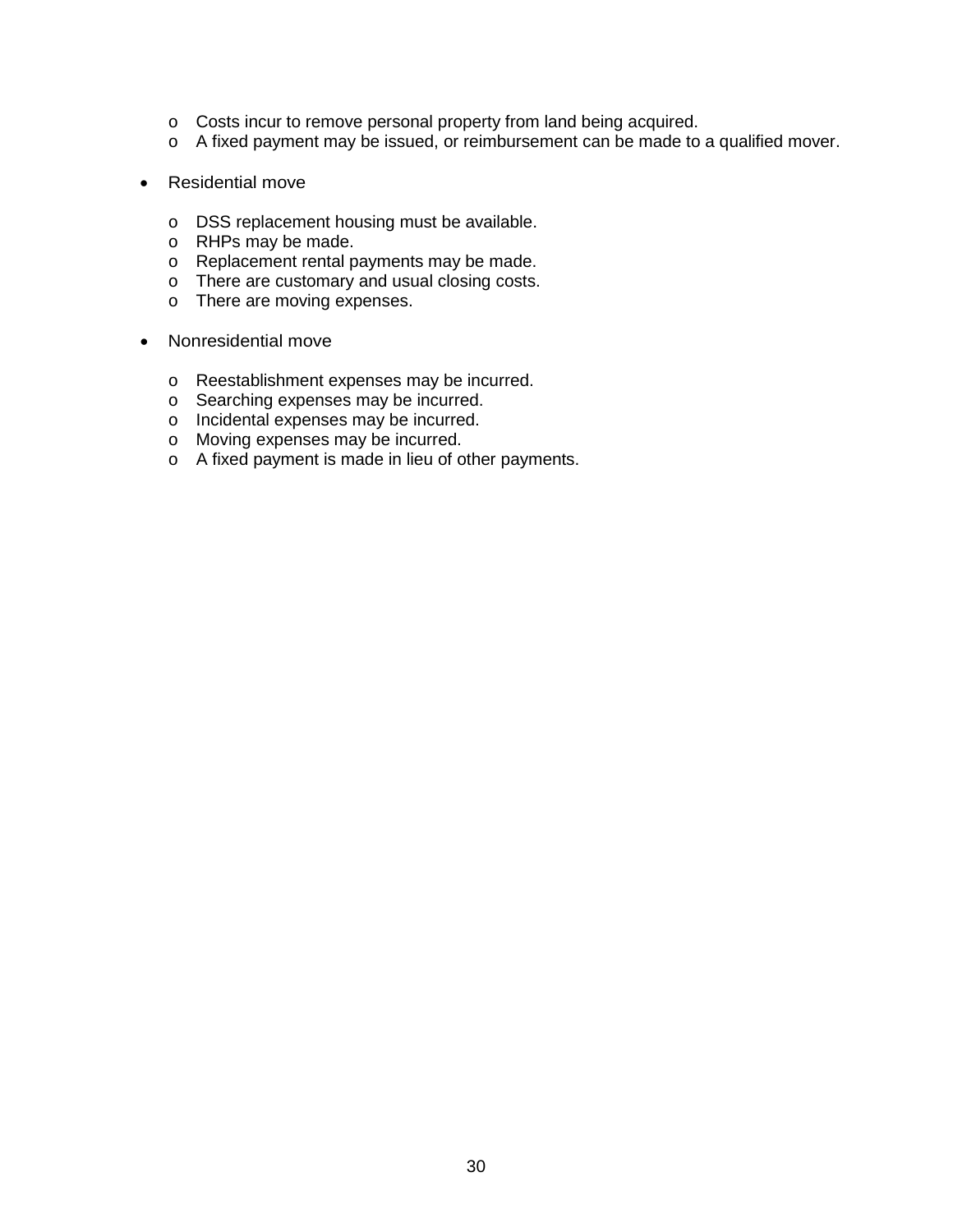# **Chapter 6 Fiscal and Title**

## 6.1 Purpose

The purpose of this chapter is to discuss the title and closing and the condemnation processes. Both may be described as the act of converting possession and/or ownership of property. Title and closing concentrates on transactions where there is a mutual agreement between the owner and acquiring agency, whereas condemnation addresses those situations where an agreement is not achieved.

## 6.2 Title and Closing

Title and closing involves examining the legal title to property, determining what actions must be taken to obtain clear title to the right of way, and working with the owner to complete the transaction. The desired outcome is to secure all the documents necessary to ensure that clear title of the land is conveyed to the LPA.

A city or county attorney may handle this work. Some LPA offices may have real estate specialists who are experienced in this area of the right of way process. Still others may hire this work done by a local attorney or professional Title and Closing agent. The closing agent should be someone other than the person who negotiated or drafted the agreement with the property owner.

The type of title to be acquired depends on property rights needed for each specific project. An agency's process for addressing all the interests in the property involves standard title procedures, but may also involve the application of risk management. Ultimately, the acquiring agency is responsible for ensuring that the necessary property rights for the construction and maintenance of the project have been secured.

The Iowa DOT shares information pertaining to how they might handle specific situations. An LPA coordinator obtains examples of how the Iowa DOT has handled similar situations in the past. However, defending title and responding to disputes is the responsibility of each acquiring agency's legal counsel. Therefore, each LPA should seek advice and approval from their agency's legal counsel in developing title criteria and a risk management program. Keeping an LPA coordinator involved and informed helps ensure continued funding eligibility for the project.

Providing payment to the owners is an integral part of the title and closing process. The timing of the payment must ensure that the title has been passed to the agency, but the owner of the property cannot be required to surrender possession until payment has been received.

IC § 427.2 requires acquiring agencies to assist in the collection of property taxes and assessments when the property is acquired for a public use. Applicable taxing authorities should be included during the title and closing process.

All conveyances should be recorded in the Office of the County Recorder. Further considerations involve payment to the owner along with Internal Revenue Service (IRS) reporting requirements.

Since 1991, all real estate transactions have been subject to reporting requirements of the IRS. The acquiring agency must provide appropriate 1099s to the IRS and all interests receiving payments. Even when state funds are used for payment (for example, farm-to-market road money), the 1099 reporting responsibility remains with the agency. IRS guidelines for these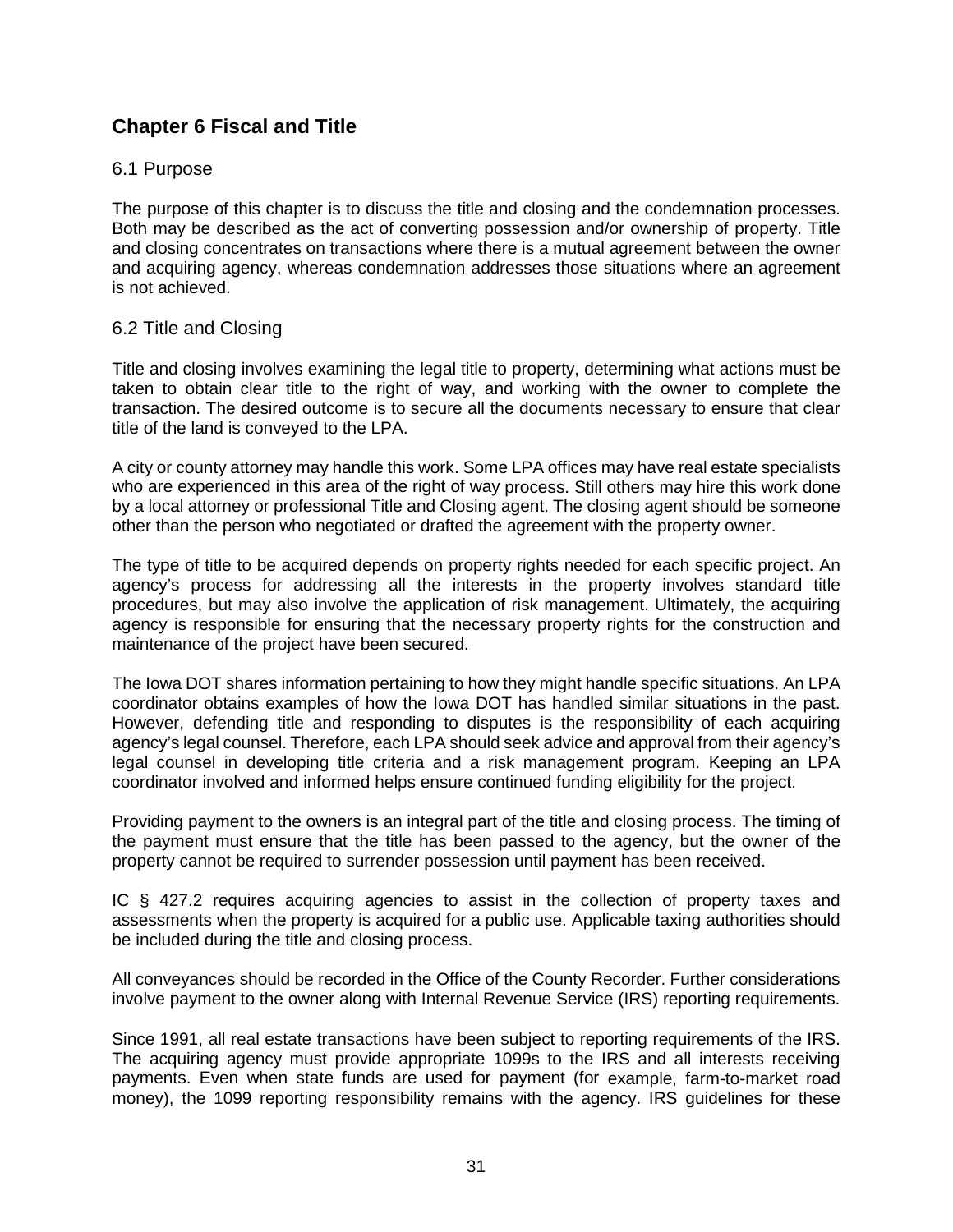reporting requirements are available from an LPA coordinator.

6.3 Summary of Title and Closing Process

- Examine title.
	- o Secure qualified closing assistance.
	- o Research county records.
	- o If necessary, update abstract.
- Seek advice and approval from the city and county attorney.
	- o Establish desired title criteria.
	- o Develop risk management parameters.
- Ensure all interests are addressed.
	- o Leaseholds
	- o Lien holders
	- o Mortgages
	- o Easement holders
	- o Taxing authorities
- Record applicable conveyances.
- Complete IRS notification and 1099s.
	- o This is the responsibility of the acquiring agency.
	- o The agency must provide all necessary information to the IRS.
	- o The agency must provide 1099s to all parties receiving payments.

## 6.4 Condemnation

Condemnation is the term used when exercising the power of eminent domain. This power has been reserved to the state, municipalities, political subdivisions, and others by federal and state constitutions and law. Guidelines, authorities, and procedures are outlined in the Iowa DOT *Condemnation Manual*, which has been prepared by the Iowa DOT Office of Right of Way, Fiscal and Title Section.

Condemnation in Iowa begins as a quasi-judicial procedure. The amount of just compensation is determined or awarded by compensation commissioners at a compensation commission hearing. After this hearing, every party to the condemnation has the right to appeal the compensation commission award to a district court. If appealed, the parties may decide to settle out of court. If the agency intends to claim federal participation in the payment of any money over and above the originally approved offer, the parcel file must be adequately documented to justify all actions taken.

The acquiring agency is responsible for ensuring that the necessary property rights for the construction and maintenance of the project have been secured. As in the case of the closing process, it is important that all interests in the property have been identified and addressed,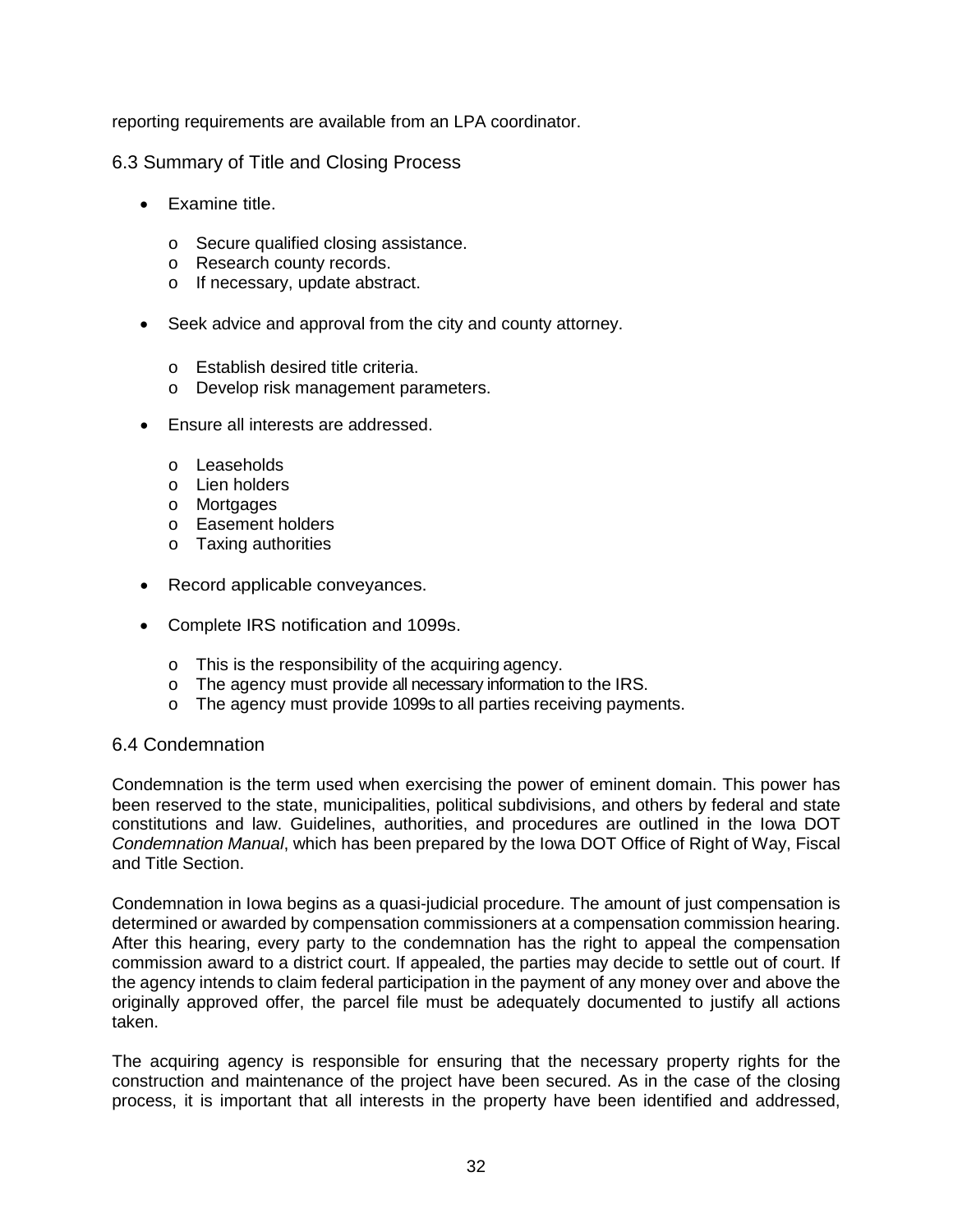including those that may not have a market or compensable interest. The acquiring agency may elect to address all interests in the property in one hearing, or, alternatively, the acquiring agency may elect to address all interests through separate hearings, agreements, or risk management strategies.

The Iowa DOT shares information as to how they might handle specific situations. An LPA coordinator obtains examples of how the Iowa DOT has handled similar situations in the past. However, defending title and responding to disputes is the responsibility of each acquiring agency's legal counsel. Therefore, each LPA should seek advice and approval from their agency's legal counsel in developing the condemnation process to be implemented by the agency.

Providing payment to the owners is an integral part of the condemnation process. The compensation commission award must be deposited with the sheriff before the acquiring agency can require the owner to surrender possession of the property. The award must be deposited, regardless of any appeals to district court.

IC § 427.2 requires acquiring agencies to assist in the collection of property taxes and assessments when the property is acquired for public use. Applicable taxing authorities should be included in the condemnation hearing.

The condemnation process requires several documents to be recorded in the Office of the County Recorder.

As previously discussed, an acquiring agency cannot require surrender of possession of the property prior to providing payment to the owners. Once all concerns are satisfied, payment to the owner can be made and possession given.

Further considerations involve payment to the owner as well as IRS reporting requirements. Since 1991, all real estate transactions have been subject to reporting requirements of the IRS. The acquiring agency must provide appropriate 1099s to the IRS and all interests receiving payments. Even when state funds are used for payment (for example, farm-to-market road money), the 1099 reporting responsibility remains with the agency. IRS guidelines for these reporting requirements are available from an LPA coordinator.

6.5 Summary of Condemnation Process

- Identify all interests in the property.
	- o Leaseholds
	- o Lien holders
	- o Mortgages
	- o Easement holders
	- o Taxing authorities
- Ensure all interests in the property are addressed.
	- o Obtain releases before the hearing.
	- o Acquire all interests in the property as part of the hearing.
	- o Seek advice and approval of LPA counsel prior to implementation of condemnation process.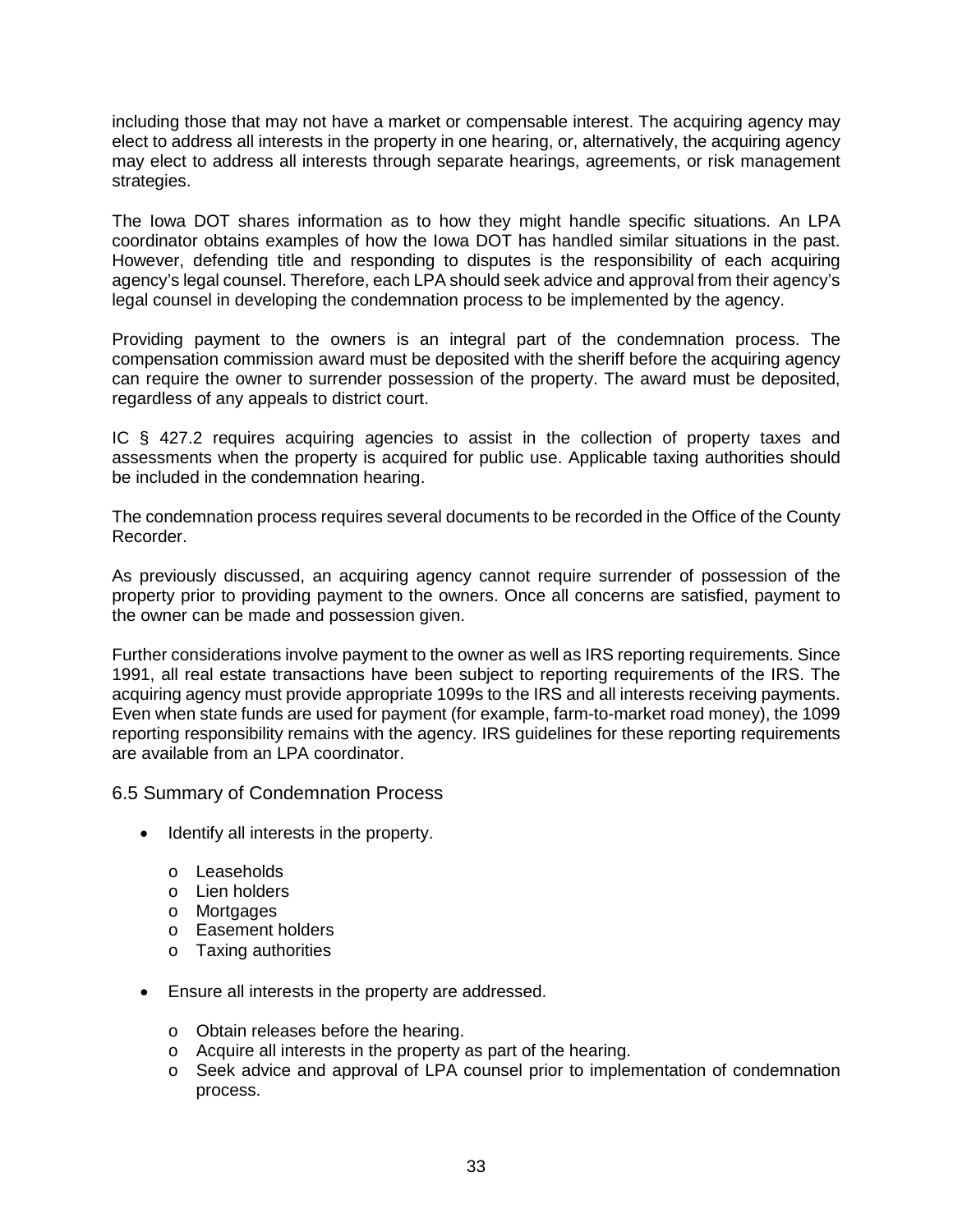- Deposit money with the sheriff.
- Record applicable documents.
- Notify the IRS and complete1099s.
	- $\circ$  This is the responsibility of the acquiring agency.
	- o The agency must provide necessary information to the IRS.
	- o Provide 1099s to all parties receiving payments.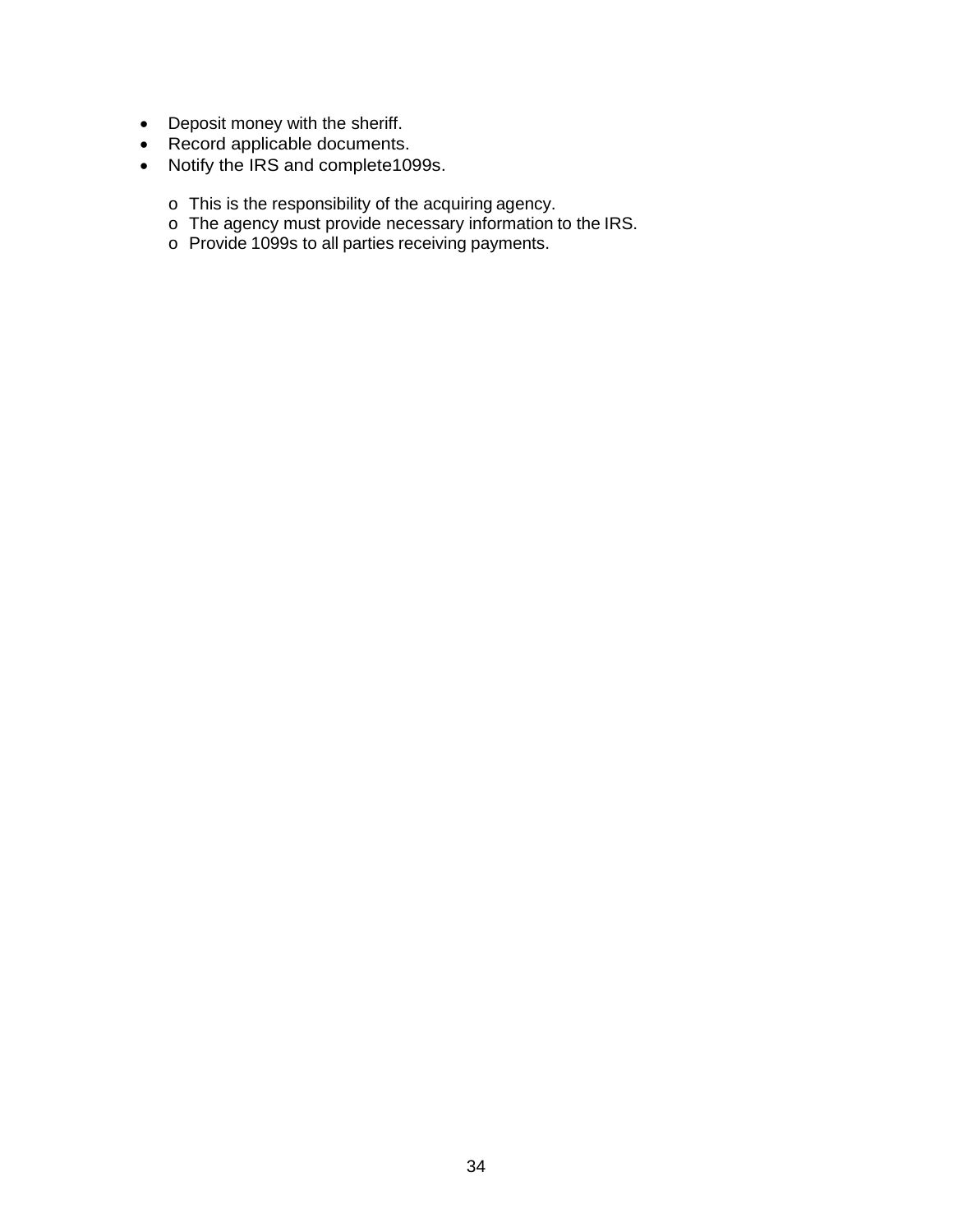# **Chapter 7 Property Management**

## 7.1 Purpose

The purpose of this chapter is to discuss the details of property management. A well-planned property management program can enhance the efficiency of a project by avoiding construction delays involving demolition work and maximizing the value of the agency's assets. When federal funds are used in the acquisition of real estate, a federal interest is created. Property management options involving a federal interest are found in 23 CFR 710(D): [http://www.fhwa.dot.gov/legsregs/legislat.html.](http://www.fhwa.dot.gov/legsregs/legislat.html) Generally, acquiring agencies are required to receive market value for the sale and rental of public assets. The criteria and exceptions are also discussed in 23 CFR 710(D). Iowa law provides for the sales, leasing, and transfers of right of way in IC 306. Further discussion of sale and leasing of real estate is provided throughout this chapter.

An agency encounters three phases in managing property: preconstruction, postconstruction, and airspace management.

## 7.2 Preconstruction

## 7.2.1 The Inventory

An inventory of land and buildings is developed as the right of way is laid out for the project. The inventory may then be used throughout the project to identify the assets the agency has acquired. The inventory should identify which improvements and what land, if any, becomes excess after completion of the project. The inventory should also include how improvements are disposed of and an account of management expenses, rental receipts, and payments received for the sale of improvements.

## 7.2.2 Planning

Preconstruction planning involves the time period between property acquisition and the beginning of project construction. During this time, the agency is responsible for managing the property in a manner consistent with public safety and, in acting as a steward of the public's assets, defraying or reducing overall costs to the public. There are three basic approaches to property management.

## 1. Leasing

Land and buildings may be leased prior to being needed for construction or ultimate disposal. Authority to lease may be found in 23 CFR 710(D) and in IC § 306.38. Residential buildings must conform to DSS criteria to be leased if federal funds are used in any part of the project.

IC § 6B.60 prohibits the leasing of land prior to issue of payment for the premises. IC § 6B.54(5) allows for lease payments after payment for the land has been made. The lease amounts do not exceed fair market value rental rates for short-term leases.

Leasing may reduce the agency's overall maintenance expenses, as the tenant assumes responsibility for mowing, snow removal, and other types of expenses associated with upkeep. Market rent should be received for the properties.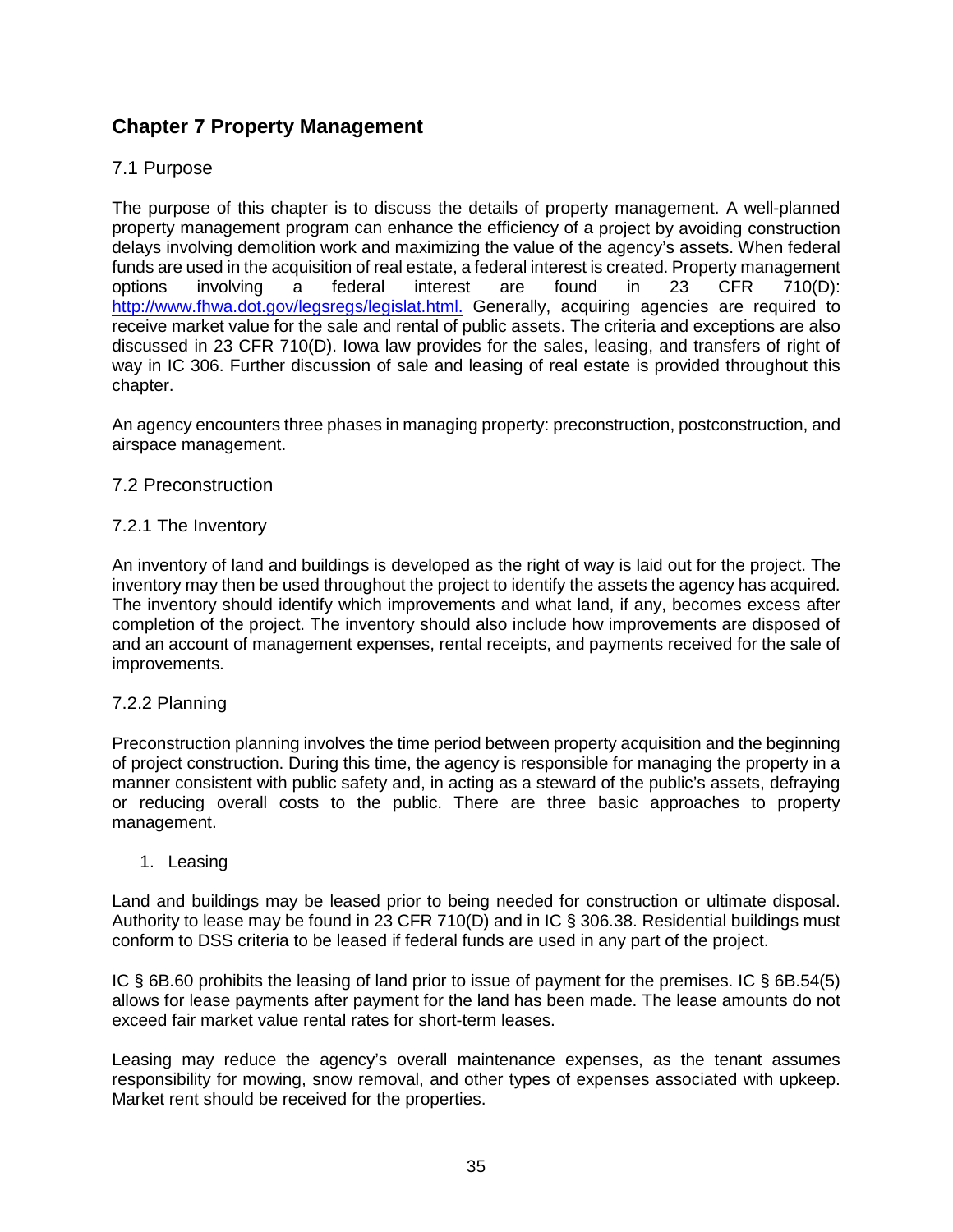2. Sale of improvements to be moved

If leasing the acquired improvements is not desirable, selling the improvements to be moved is an alternative to consider.

#### 3. Demolition

The other option is demolition. Incorporating a demolition design that allows for efficient, ongoing maintenance such as mowing and snow removal should be considered. Appropriate asbestos abatement, waste removal, and Iowa Department of Natural Resources (DNR) notifications must be scheduled prior to demolition activities.

#### 7.3 Postconstruction

This phase covers the disposal of right of way no longer required for a Federal-aid highway project. Authority to sell land may be found in 23 CFR 710(D) and in IC § 306.22. The Iowa DOT and FHWA expect excess land to be disposed of upon completion of the project if a state and/or federal interest is associated with the property. Value is to be determined by an appraisal process or public sale. The IAC prescribes how unused right of way is to be disposed. Please see "Disposal Requirements" later in this chapter.

#### 7.4 Management of Airspace

Regulations provide for use of airspace of the right of way for non-highway purposes as stated above, at, or below the highway's established grade line. Airspace can be put to both public and private uses, such as use for parks or parking. When an LPA contemplates use of airspace, specific approval from the Iowa DOT is required, and rates for leasing airspace are to be determined based upon fair market rental rates. Credits may or may not be required from funds derived from the leasing of airspace. For information concerning a specific situation, please refer to 23 CFR 710(D) or consult with an LPA coordinator.

## 7.5 Other Useful Information

#### 7.5.1 Federal Credits

When federal money is used in the acquisition of property, a federal interest is created. The federal interest remains in the property unless specifically extinguished. The federal interest does not require an action unless the property is used for a purpose other than the direct project purpose. For example, if the land is acquired for highway, road, or street purposes, as long as the land is used for highway purposes, no action is required.

If the property is used for other purposes, a federal credit may be required. A nonproprietary use generally does not require federal credits, while proprietary uses generally do require a federal credit. A brief discussion of the two uses is as follows.

- 1. Nonproprietary: These are uses within the normal agency operations, such as city storage and vehicle parking, free parks, and agency material storage.
- 2. Proprietary: These are uses that involve commercial benefit or gain by the agency or third parties, such as paid parking lots, any commercial use, and economic development incentives.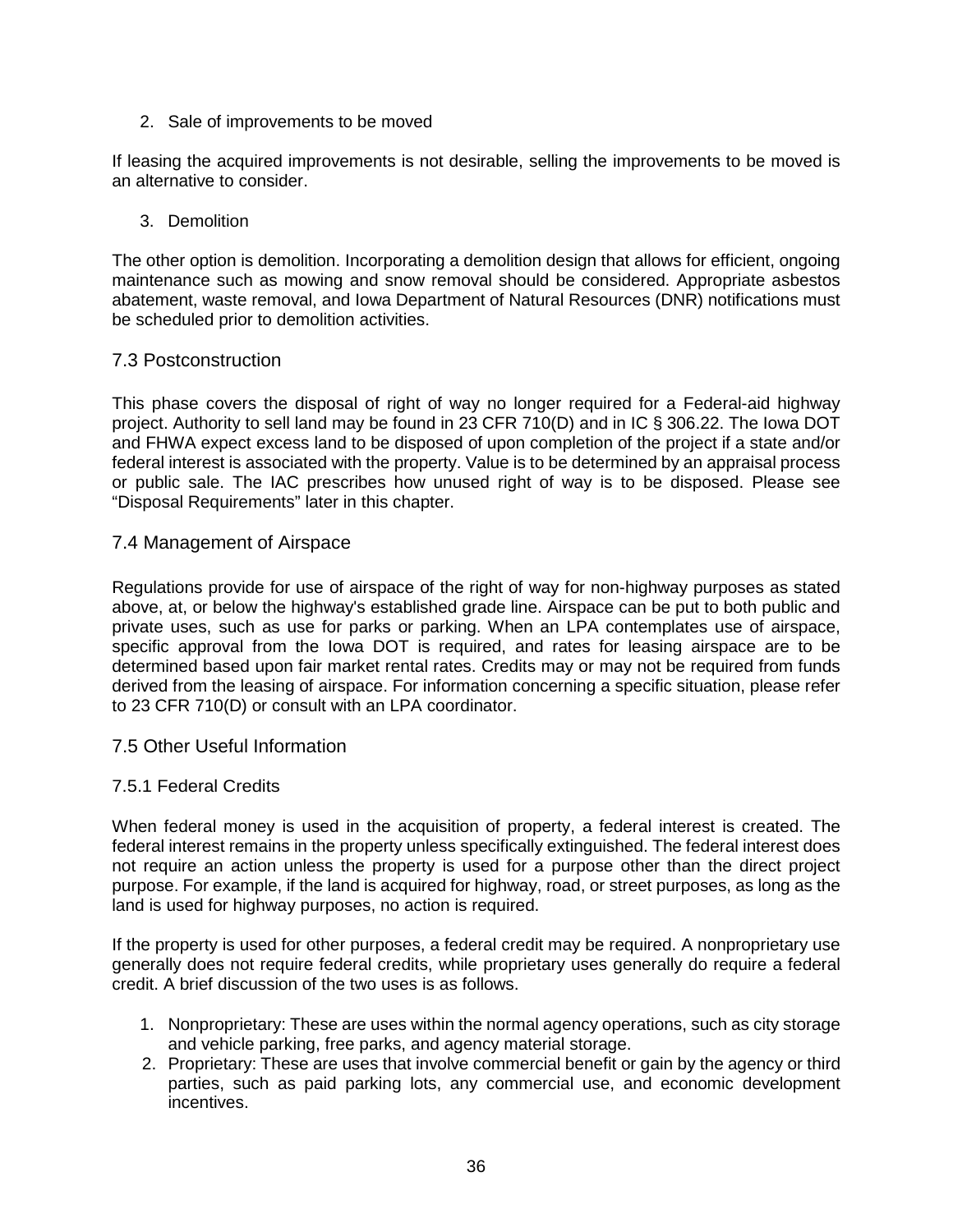If a federal interest exists in the right of way, the LPA is responsible for credits owed the federal government, regardless of the amount of money the LPA received for the property rights.

For information concerning a specific situation, please refer to 23 CFR 710(D) or consult with an LPA coordinator.

#### 7.5.2 Disposal Requirements

IC § 306.23 controls how unused right of way is disposed of. If property was condemned and not used for the purpose stated in condemnation, IC § 6B.56 controls the disposal process.

IC § 306.23 requires the agency in control of the land acquired for highway purposes to offer the owner(s) at the time of acquisition and the owner(s) of the remaining land from which the tract was acquired the first opportunity to buy the property. The agency is to establish market value for the property to be disposed of through an independent fee appraisal.

It is recommended that an agency seek assistance from its legal staff to ensure that applicable code provisions are implemented correctly. If an acceptable offer is not received from a party with purchase preference as stated in these code sections, the property may be sold to another public entity or private purchaser.

IC § 6B.59 details when additional payments must be made if land is sold by an agency for a higher price at the time of disposal than what was paid at the time of acquisition.

7.5.3 Lead-Based Paint Requirements

Residential buildings constructed prior to 1978 are subject to Environmental Protection Agency (EPA) rules. If pre-1978 residential dwellings are sold or leased, the agency needs to comply with notification requirements.

All prospective purchasers or tenants must be informed of any knowledge the LPA has concerning the presence of lead-based paint. The LPA does not have to inspect the property to determine if lead-based paint is present.

The LPA must provide a brochure outlining the EPA rules. The pamphlet must be approved by EPA. These brochures may be obtained from an LPA coordinator.

Any prospective buyer or tenant must be provided an opportunity to have a pre-1978 residence inspected to determine if lead-based paint is present. The buyer or tenant is responsible for paying the monetary amount to cover the cost of the inspection. Forms documenting this offer are available from an LPA coordinator.

#### 7.6 Summary of Property Management Process

- Preconstruction
	- o Develop inventory
	- o Lease
	- o Sell improvements to be moved
	- o Demolition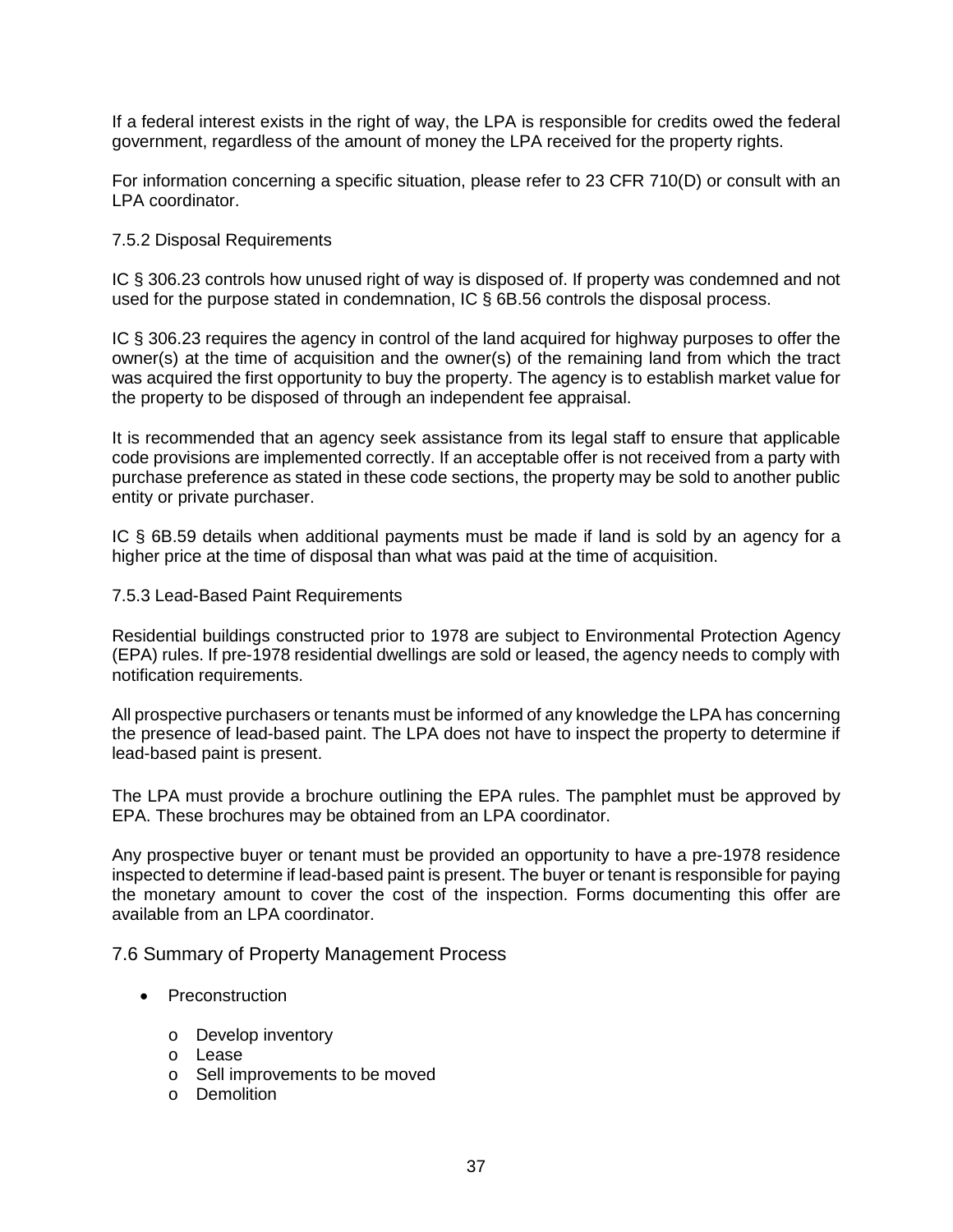- Postconstruction
	- o Disposal of excess right of way
	- o Dispose of excess right of way within two years of project completion
- Managing airspace
	- o Consider uses for right of way that must be held
	- o Maximize the use of assets
- Federal credits
	- o Document reasonable administrative expenses
	- o Return applicable federal credits
- Land disposals
	- o Ensure compliance with IC § 306.23 or IC § 6B.56
	- o Dispose of land within two years after project completion
- Lead-based paint
	- o Applies to pre-1978 residential housing
	- o Provide known information
	- o Provide opportunity to buyers or tenants to test for lead-based paint, at their expense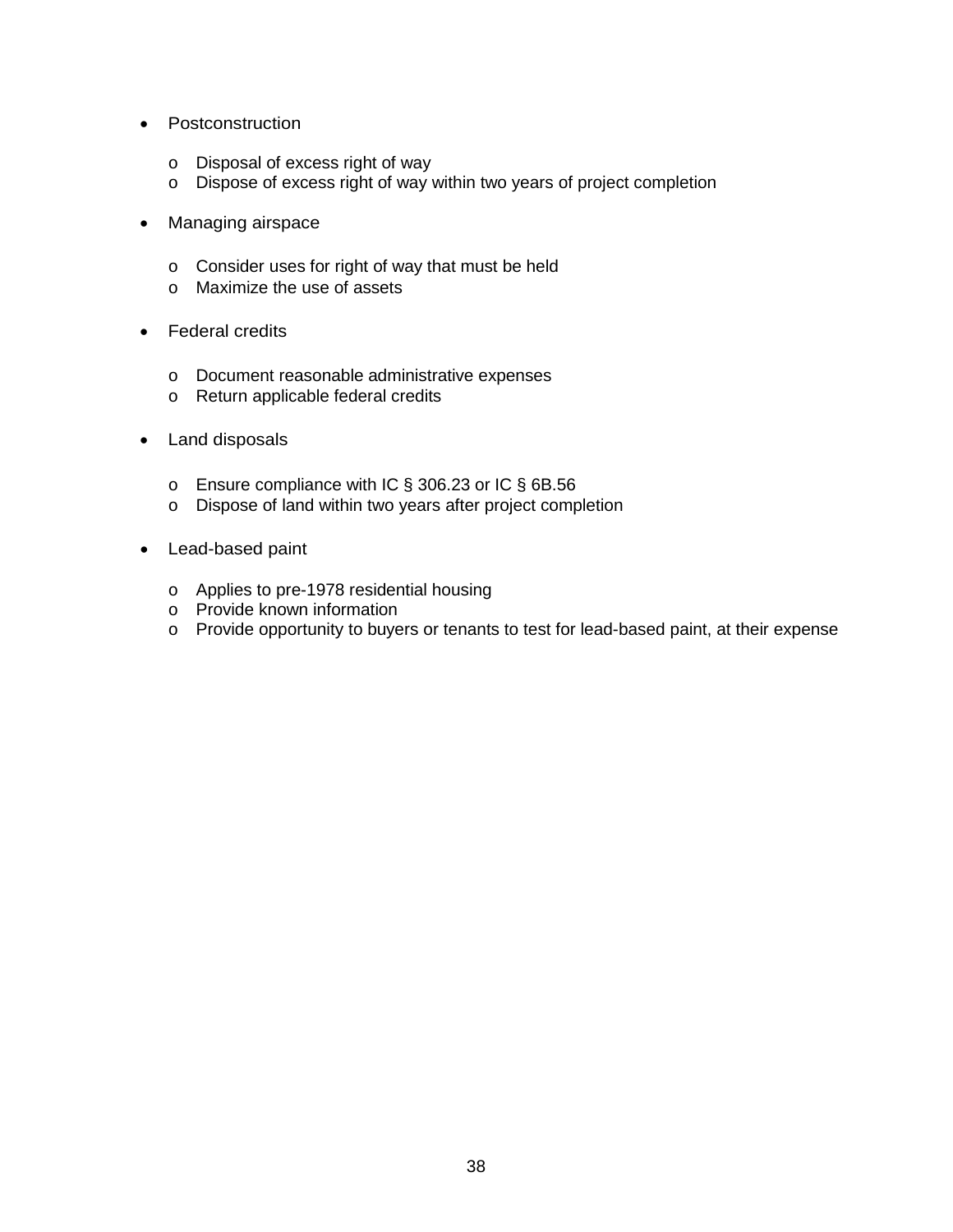# **Chapter 8 Project Development Certification**

## 8.1 Purpose

This chapter explains the purpose of the Project Development Certification, what this form contains, and why it is essential to complete as part of the right of way project process.

#### 8.2 Procedures

A Project Development Certification is required from an agency prior to advertising for construction bids to build a project. This certificate must be signed and received by the agency by the date specified in the "Critical Path for Project Development Memorandum" provided in the *Project Development Information Packet*.

This form is used by the Iowa DOT to verify that the project is ready to proceed to the letting process. Please note that it is the responsibility of the LPA to ensure that the information submitted on this form is accurate. If inaccurate information is submitted, serious consequences can result, including project delays and possible loss of federal funding. The LPA or their designated representative should review this form carefully before it is submitted.

Complete instructions for completing the Project Development Certification are available in the Project Development Certification instructions. These can be found in the *Project Development Information Packet*, the Iowa DOT Administering Office for the project, or can be obtained from an LPA coordinator.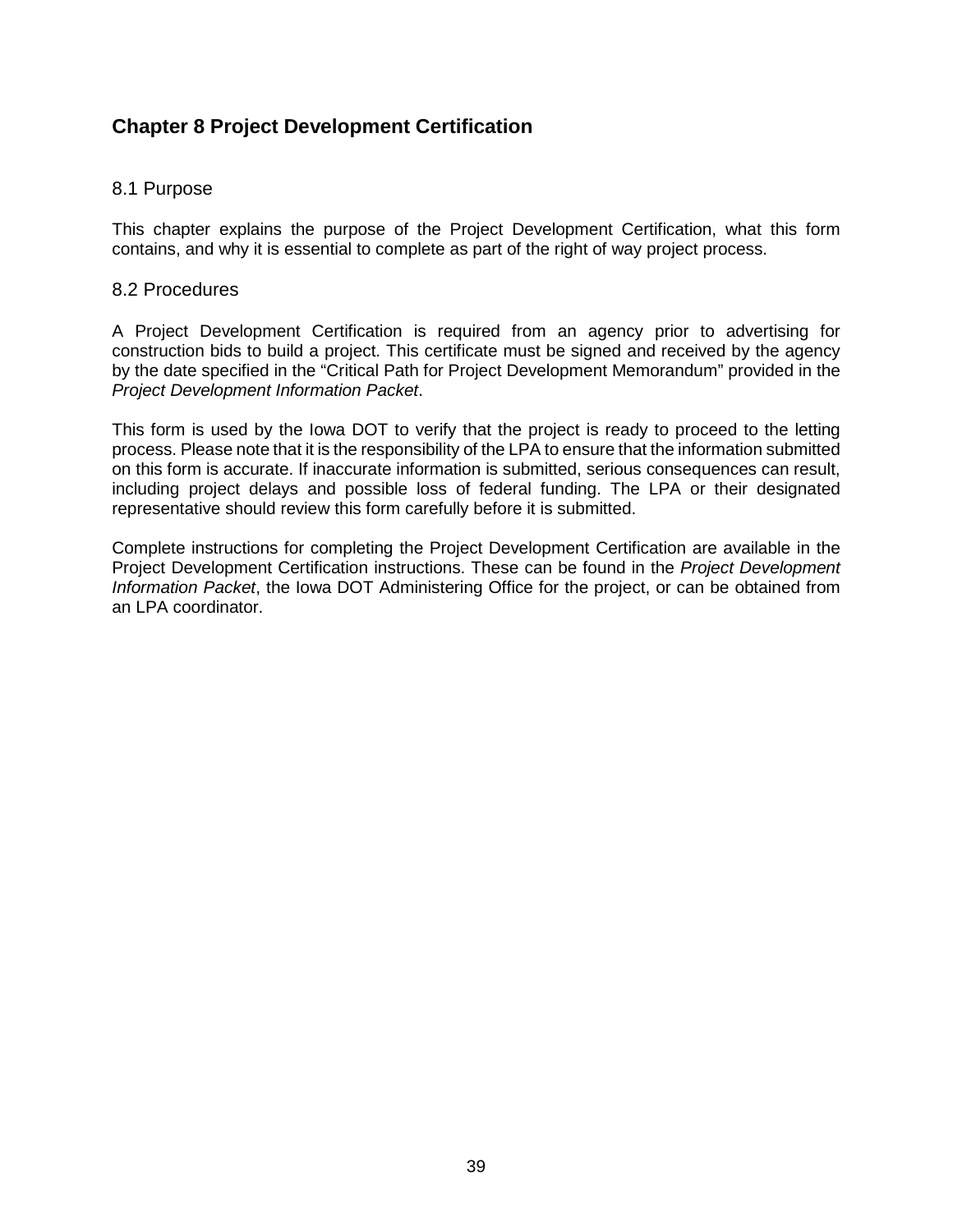# **Chapter 9 Miscellaneous Topics**

## 9.1 Purpose

The purpose of this portion of the manual is to discuss miscellaneous topics which require an expanded discussion. These topics include access control, hazardous waste and contaminated properties, the elements of a parcel, tenant-owned improvements and interests, frequently asked questions, and references for accessing further resources.

## 9.2 Access Control

Access rights are the rights of adjoining property owners to have unrestricted access to and from the highway. "Access control" is the term used when these rights are restricted or controlled. Controlled access highways are discussed in IC 306A.

Cities and highway authorities may establish controlled access facilities. When such facilities are established, property owners adjoining the road do not have the right to enter or leave by this road unless specifically granted permission by the highway authority at the time of, or subsequent to, the establishment of the controlled access facilities. For existing roadways that have not been previously designated as controlled access, the rights of the adjoining property owner(s) must be acquired. State law specifically states that these rights may not be acquired by prescription or adverse possession; they must be acquired.

In general, acquiring the rights of access to a property does not reduce its market value as long as reasonable access remains after the acquisition. Therefore, quite often there is no value or worth of restricting access across a property and allowing access at certain specific locations. There are some cases, though, where a change in potential property use and market value occurs, and the appraiser must determine the difference in the value before and after the acquisition due to the restriction of access.

The difference between exercising the right of police power versus acquiring the legal right to access should be considered. Police power deals with a city, county, or other government agency regulating activities of individuals without actually "taking" a legally compensable right or rights of those individuals. Either may be exercised when dealing with access rights. Police power is exercised in the construction of raised medians or curbs or in an acquisition of access rights. The question as to whether an action by a city or county represents an exercise of either police power or of eminent domain depends upon whether the law prescribes compensation to the public for that action. An attorney should be consulted when questions in this area arise.

A discussion of valuing access rights may be found in the Iowa DOT *Appraisal Operational Manual*: [http://www.iowadot.gov/rightofway/rowappraisal\\_manual.html.](http://www.dot.state.ia.us/rightofway/rowappraisal_manual.html)

A copy of the Iowa DOT's access policy is available through the Administrating Office for these projects.

## 9.3 Hazardous Waste and Contaminated Properties

Contamination of property by hazardous materials has become an issue of great concern in the development of highway projects. Early detection of contamination of the right of way to be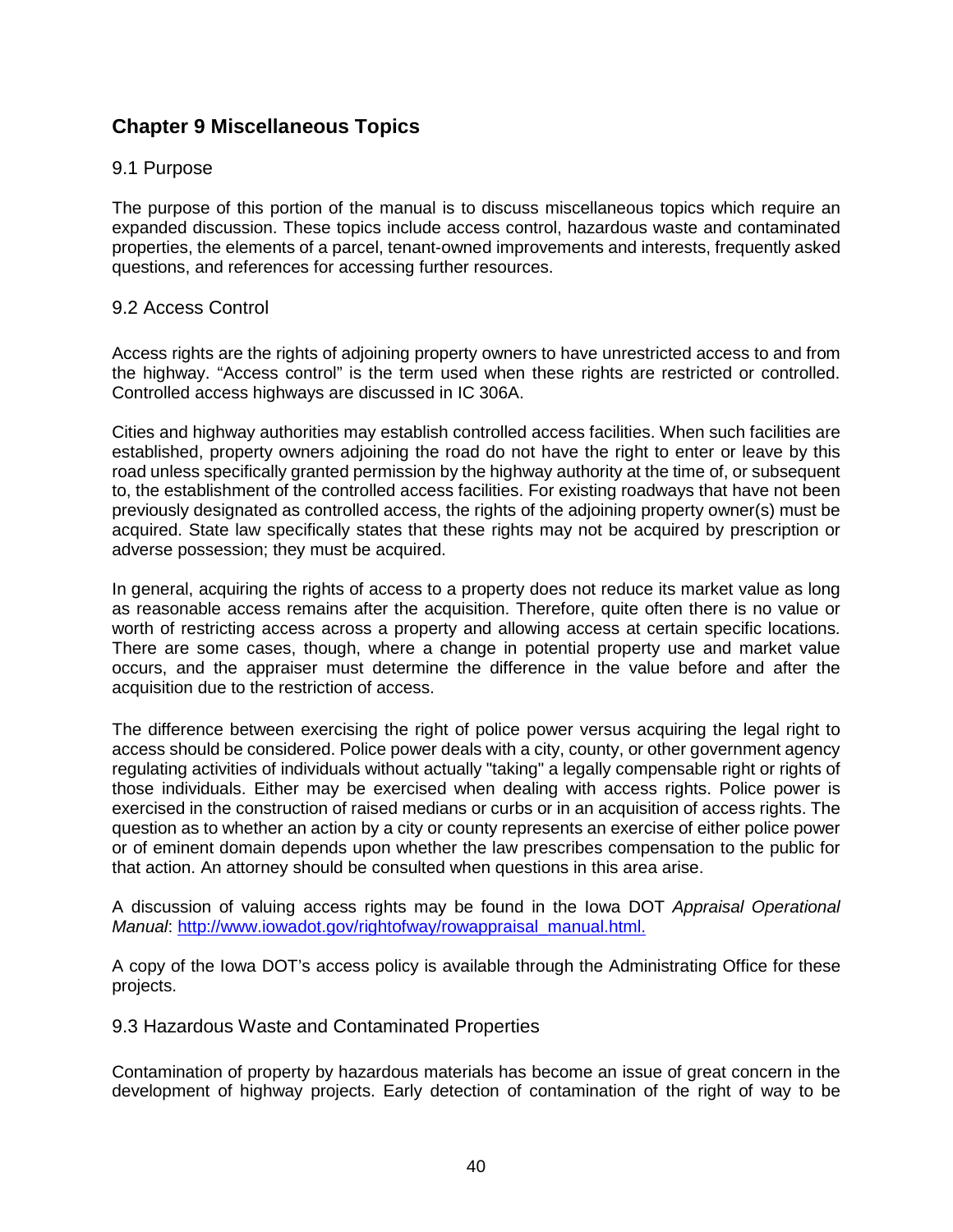acquired is extremely important in determining project cost, project timing, and potential agency liability. There must be a visual inspection of the possible contamination very early in project development.

Contaminants may be as common as petroleum products, battery waste, building material containing asbestos, certain paints and their residues, and many other very common materials.

Contamination may appear as soil which is oozing; an area of ground that is bare of vegetation; an area of ground which is sunken; the presence of junk containers or junk material; and other, less obvious signs of contamination. Signs of contamination or awareness of prior uses that could have contaminated the site (such as use as a gas station, manufacturing plant, dry cleaner, body shop, etc.) should prompt further study of the possibility of contamination.

In the event that there are signs of contamination or if there are underground storage tanks present on the property, good business practices require that the property be further tested and all necessary remediation be accomplished prior to proceeding with the acquisition of the property. In addition, state and federal laws administrated through the Iowa DNR and the EPA may need to be considered. Should a property already be acquired at the time contamination is verified, former owners may be determined to be responsible for the cleanup costs, but recouping such costs may prove difficult.

If any indications of contamination are encountered at any necessary right of way, immediately contact an LPA coordinator for further advice and assistance concerning how to proceed. Discussion regarding the valuation and acquisition of real estate with environmental issues is available in the Iowa DOT *Appraisal Operational Manual*: [http://www.iowadot.gov/rightofway/](http://www.iowadot.gov/rightofway/rowappraisal_manual.html) [rowappraisal\\_manual.html](http://www.iowadot.gov/rightofway/rowappraisal_manual.html) and in the *Acquisition and Relocation Manual*: [http://www.iowadot.gov/](http://www.iowadot.gov/rightofway/rowdesign_manual.html)  [rightofway/rowdesign\\_manual.html.](http://www.iowadot.gov/rightofway/rowdesign_manual.html)

## 9.4 The Elements of a Parcel

A parcel may be described as a tract or tracts of land, an improvement, or a legal property right owned by a single entity or multiple entities and operated as a single unit. All or part of the larger unit may be required for highway right of way or may be damaged by highway construction or maintenance.

There are three tests used to determine what constitutes a parcel: unity of use, proximity, and unity of ownership. Unity of use is not limited to the existing use: it is also the highest and best use to which the property may be put. Proximity is not limited to tracts abutting each other, but extends to tracts within proximity of each other such that a larger parcel is still a practical economic unit. Unity of ownership may or may not prove indicative of what makes up a parcel. For further information, please see the Iowa DOT *Right of Way Design Manual*: [http://www.iowadot.gov/](http://www.iowadot.gov/rightofway/rowdesign_manual.html)  [rightofway/rowdesign\\_manual.html.](http://www.iowadot.gov/rightofway/rowdesign_manual.html)

#### 9.5 Tenant-Owned Improvements and Leasehold Interests

Tenants are owners of an interest in real property, and they must be considered. Their interests cannot be overlooked and should be identified as early as possible.

Leases are either oral or written. Leases transfer the rights to use land and/or improvements to the tenant for a specified rent and period of time. The first step in determining a leasehold interest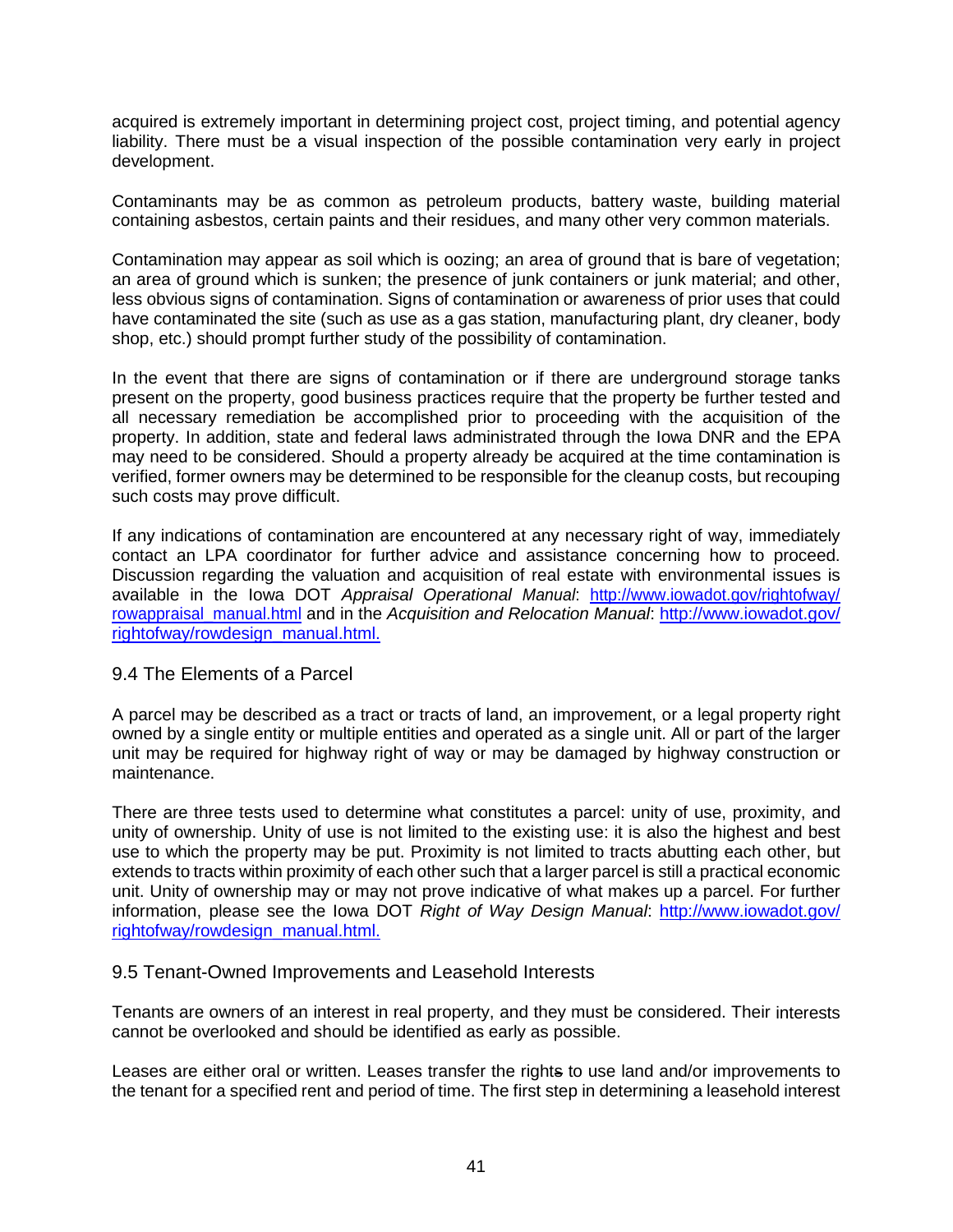is to obtain a copy of the lease. Other things to look for and consider are sales tax permits (for commercial property) and asking who "owns" the crops on agricultural land or who resides on residential property.

Compensation for a tenant-owned improvement is the amount that the improvement contributes to either the fair market value of the whole property or its salvage value, whichever is greater (IC § 6B.55(2)). The appraiser should secure the signatures of both the owner and tenant of the land on a written agreement listing the improvements owned by each party. This agreement is included in the appraisal with a suggested allocation of the appropriate amounts of compensation for the improvements to be purchased. The tenant is entitled to accompany the appraiser during an inspection of tenant-owned improvements.

If the landowner and tenant do not agree on who owns what, then the names of all owners and tenants may be included together on the same contract and/or acquisition proceeds check, permitting the parties to divide the total amount themselves. The appraiser's suggested allocation of the estimate of just compensation for the tenant and landlord is just that—a suggestion only.

Where there is no dispute over who owns what, the tenant may sign a tenant contract that is separate from the owner's. This serves as a release of the tenant's interests in the lease. If there are tenant-owned improvements being acquired, these should be itemized on the contract, and a subsequent bill of sale should be signed by the tenant transferring ownership of the items to the agency.

It may be prudent to not accept contracts from an owner or tenant unless an agreement has been reached with both. If an agreement cannot be reached, both interests can be combined and acquired in a single condemnation proceeding, although either the tenant or owner are entitled to ask for separate awards at the condemnation hearing. Exceptions may include situations with a minimal financial interest, minor acquisitions, tenants with 30-day verbal leases, or farm year-toyear leases for either cash or crop share. In these cases, the acquisition may be accomplished by having the tenant sign a separate tenant contract.

A key issue involving the acquisition of land is possession. Without possession, a project cannot be constructed. When dealing with landowners and tenants separately, the surrender of possession from the various interest holders needs to be coordinated.

For example, a tenant may agree to relinquish their rights of possession on January 1, even though the landowner has not agreed to settle. On January 1, the owner is in a precarious position, since the tenant has left the property and rent is no longer being paid. The owner may decide to find a new tenant and collect rent until settlement is reached with the acquiring authority. Relocation payments made to tenants are not payments of just compensation. In the situation described above, a new tenant may be entitled to relocation payments. It is necessary to determine what relocation benefits are due the tenants.

9.6 Frequently Asked Questions (FAQs)

In this section of the manual, frequently asked questions and answers are provided. These questions are organized by category for easier reference.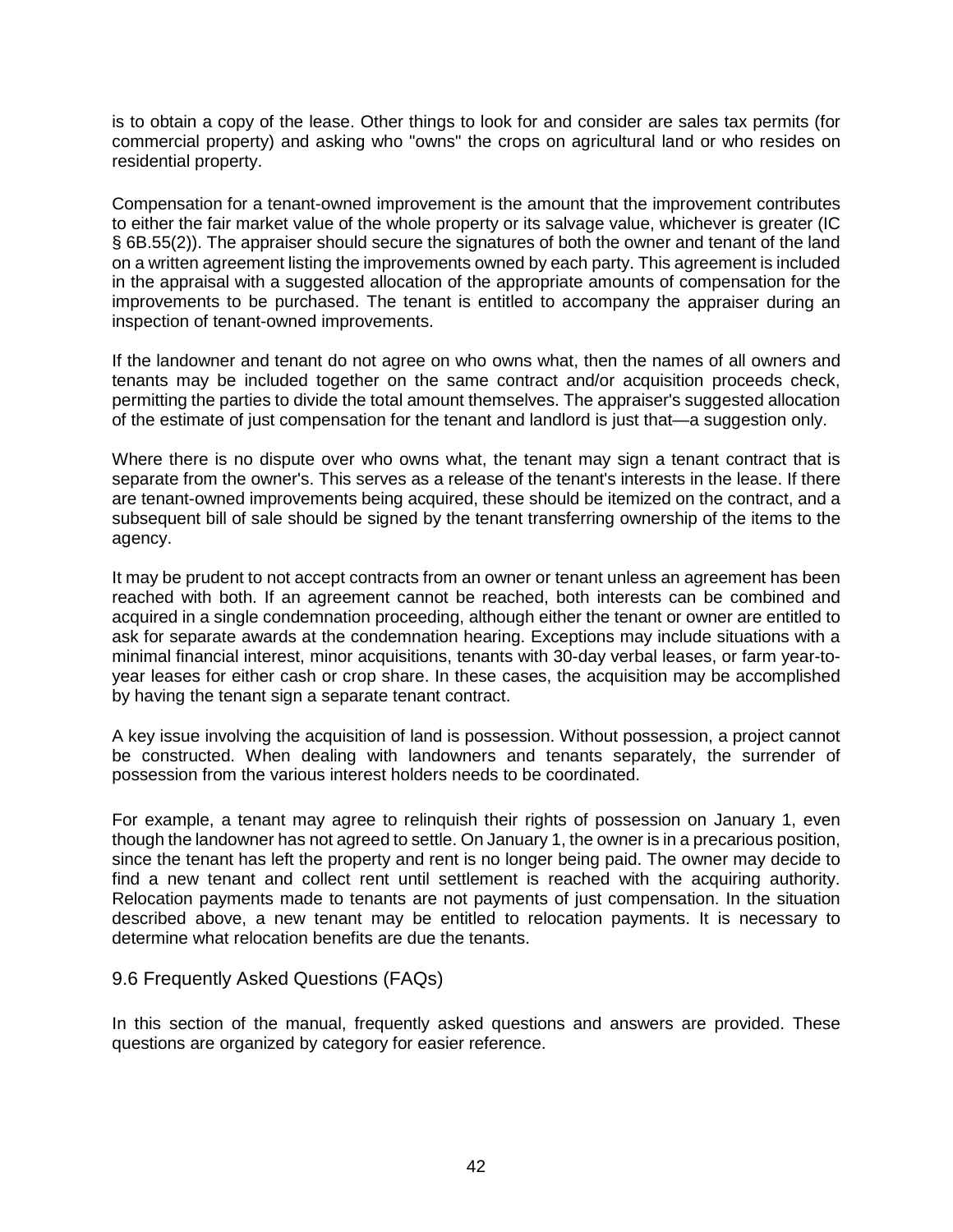9.6.1 General Questions

• If there is no federal funding in right of way acquisition, must these procedures be followed?

Answer: Yes, if there is federal funding in any phase of the project, state law now requires many of these procedures to be followed regardless of federal funding involvement. It is recommended that these procedures be followed in all projects.

• Does a temporary easement need to be acquired before the project can be let?

Answer: Yes, these interests must be acquired and certified prior to the construction of the project.

• When is possession of condemned property secured?

Answer: Possession is secured when the proceeds of the condemnation proceeding are deposited with the sheriff unless an owner-occupied house is condemned (see IC § 6B.25 and IC § 6B.26). In this event, possession occurs as soon as the final payment is made to the property owner. If an appeal occurs, possession does not occur until the appeal is finally resolved. Only when the Iowa DOT condemns the owner-occupied house can the 180-day limit on the retained possession by the property owner be imposed (see IC § 6B.26).

• Where can an appraiser, a relocation agent, or some other right of way professional be found?

Answer: An LPA coordinator can provide a list of right of way services consultants who perform and who are familiar with federal and state policies and guidelines. These agents provide several names from which one can select.

• Can the LPA use its own legal staff for condemnation in the name of the state?

Answer: Yes, it can use its legal counsel if an IC 28E agreement (see IC 28E) has previously been signed.

- 9.6.2 Valuation or Appraisal Questions
	- Can a local appraiser be used?

Answer: If qualified to do eminent domain appraisals, a local appraiser can be used.

• Can an employee of the LPA do an appraisal?

Answer: It depends on the complexity of the appraisal problem and qualification of the employee. For more information, contact an LPA coordinator.

• How long does it take to do an appraisal?

Answer: Depending on the complexity of the parcel and the availability of appraisers,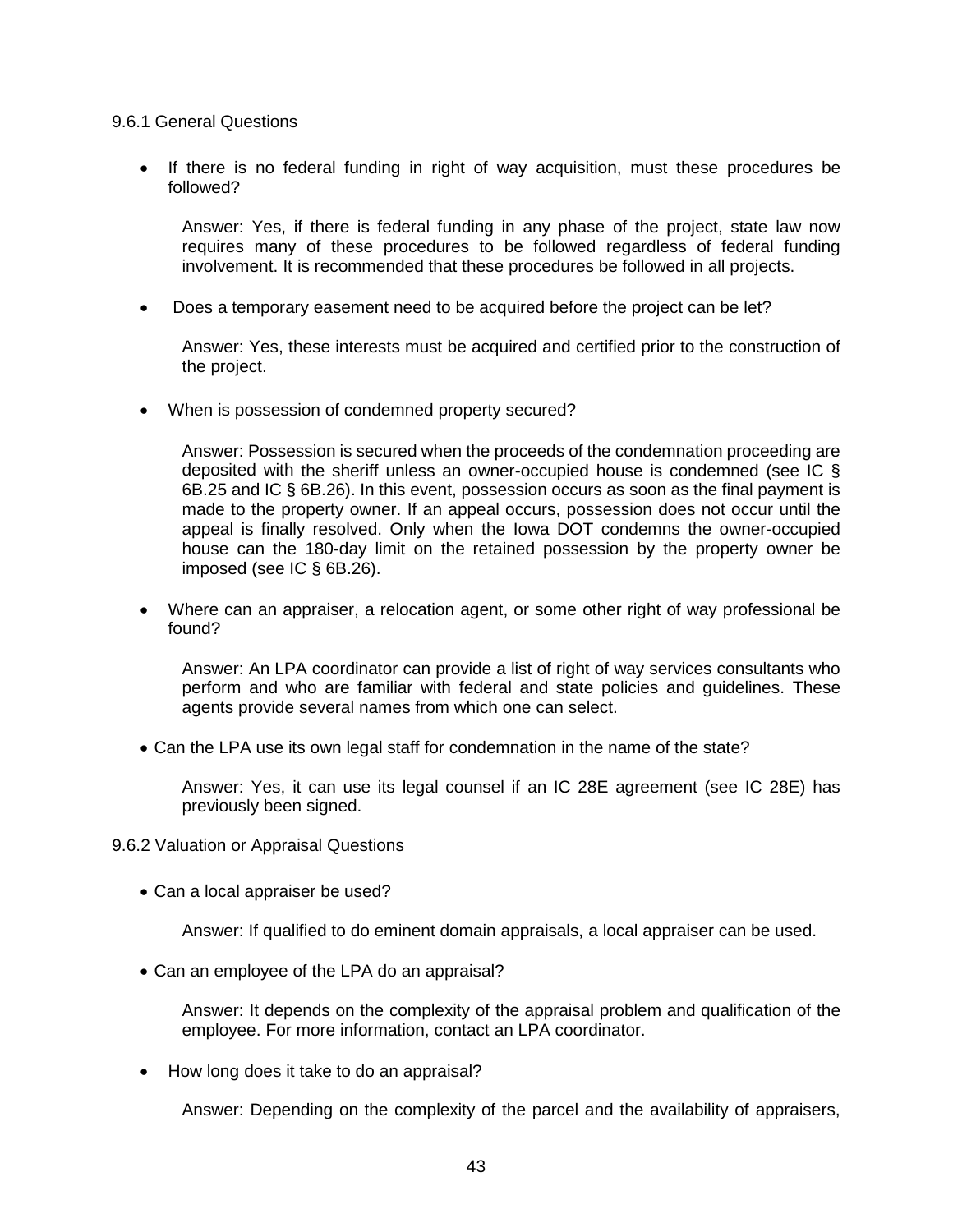the process may take from six to eight weeks or longer.

• How long does it take to review an appraisal?

Answer: Depending on the complexity of the appraisal, it can take three to four weeks.

## 9.6.3 Acquisition Questions

• Who can act as the agency's negotiator?

Answer: A qualified, full-time employee of the LPA or a fee negotiator can act as the agency's negotiator.

• Can the negotiator offer less than the approved appraisal?

Answer: No.

• Can the final, agreed-upon compensation exceed the approved appraisal?

Answer: Yes, provided written documentation in the form of an Administrative Settlement is furnished. It is recommended that the Iowa DOT be consulted prior to the LPA's commitment to the increased amount.

## 9.7 Resource References

A list of references and abstracts of what is contained in those resources has been provided. These references may be obtained from the Iowa DOT Office of Local Systems, Iowa DOT Office of Right Way, or the FHWA.

- Iowa DOT Office of Right of Way policies and procedures manuals: These manuals collectively cover all aspects of the right of way process. These include *Right of Way Design Manual, Appraisal Operational Manual, Acquisition and Relocation Manual, Condemnation Manual, Fiscal and Title Manual,* and *Property Management Manual*: [http://www.iowadot.gov/rightofway/default.htm.](http://www.dot.state.ia.us/rightofway/default.htm) Procedures directing advertising control may be found in 761 IAC 116, 761 IAC 117, 761 IAC 118, 761 IAC 119, and 761 IAC 120. Please request hard copies of those resources without links from an LPA coordinator.
- Iowa Code: The IC has many chapters and sections which apply to the purchase of right of way for highway purposes. The manner prescribed for most procedures are found in chapters IC 6A, IC 6B, IC 28E, IC 306, IC 306A, IC 306B, IC 306C, IC 313, and IC 316.
- Federal regulations: The primary ones are 23 CFR and 49 CFR 24, which may be found at: [http://www.fhwa.dot.gov/legsregs/legislat.html.](http://www.fhwa.dot.gov/legsregs/legislat.html) 23 CFR deals with highways in general. 49 CFR 24 is the implementing regulation covering the Uniform Act, as amended.
- Iowa Administrative Code: The IAC is a set of rules which, similar to federal regulations, implement laws that are passed. In particular, 761 IAC 111 is the chapter of the IAC which implements the right of way processes in Iowa. Paper copies of the *Uniform Manual— Real Property Acquisition and Relocation* are available from an LPA coordinator upon request.
- Department of Treasury, Internal Revenue Sec. 1.6045-4: The IRS regulations describing the reporting of real estate transactions are found in this section.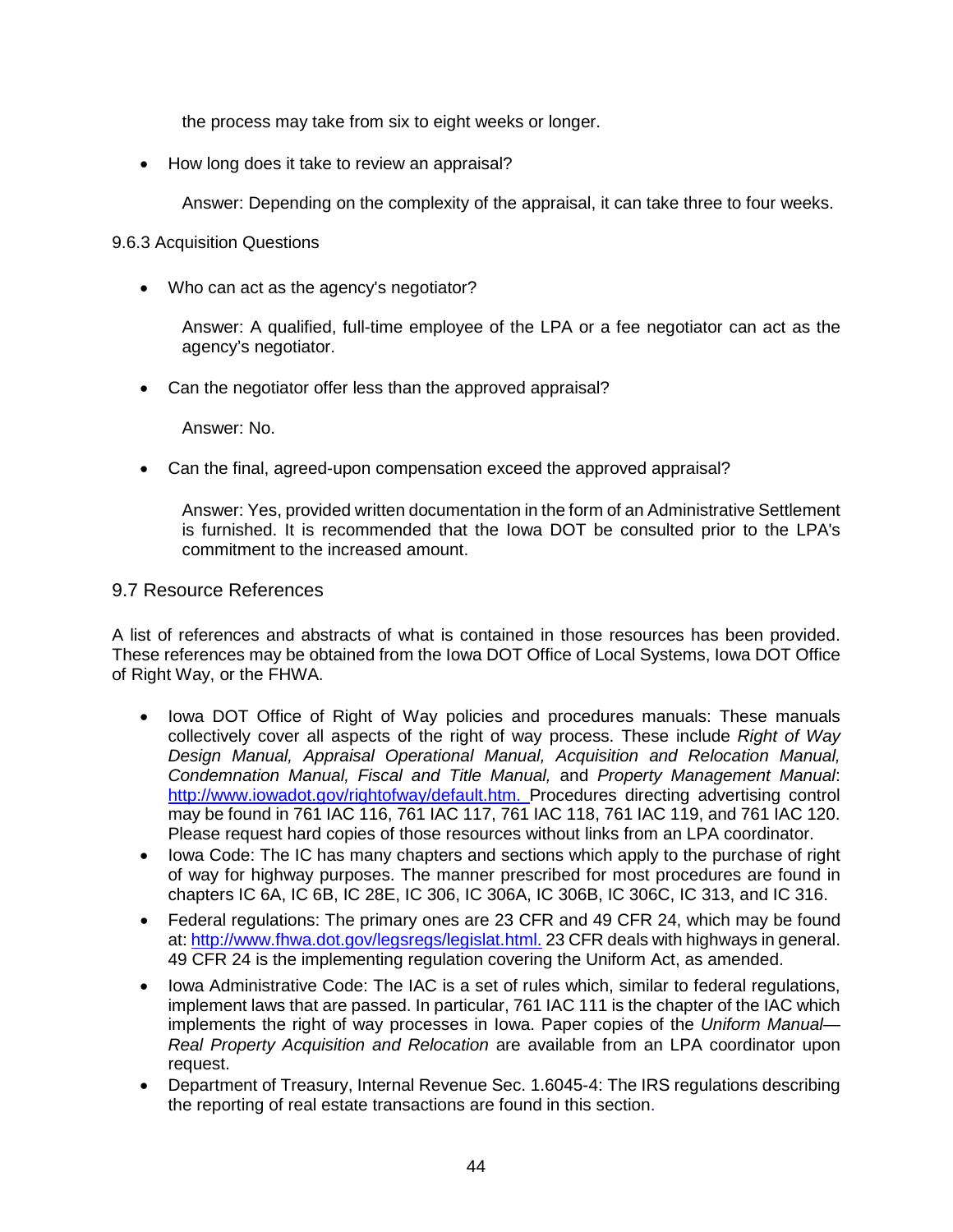## **Chapter 10 Summary**

The goal of this manual is to provide current information in an ever-changing world. Providing this manual in an electronic format allows updates and modifications to be added much more quickly than in paper manuals. Please consult the electronic version of this manual, rather than the paper version, for the most current information. Further information concerning this manual may be found at: [www.iowadot.gov/rightofway/propertymanage/lpacs.html.](http://www.iowadot.gov/rightofway/propertymanage/lpacs.html) The Property Management Section may also be contacted at the Office of Right of Way, Iowa DOT, 800 Lincoln Way, Ames, Iowa 50010, or at 515-239-1216.

This manual has been developed for projects receiving state and/or federal highway funding in any portion of a right of way project. While the information contained within this manual may be applicable to other public improvement projects, it is recommended to contact the appropriate funding agency prior to initiating right of way processes to ensure that appropriate funding sources are not jeopardized.

All the aspects of right of way have are not discussed in this manual. The purpose of this manual is to provide a guide concerning the operations and functions which are frequently encountered and the priorities which must be followed in the right of way process.

The Iowa DOT Office of Right of Way maintains an LPA unit within the Property Management Section. The Property Management Section is currently staffed with full-time employees to provide guidance and monitor LPA activities. The Office of Right of Way also has other specialized sections available to assist in expediting right of way projects. For coordination and specific guidance, please contact the LPA coordinators in the Property Management Section at 515-239- 1216.

Iowa DOT local public agency coordinators (LPACs) are assigned to areas covered by one or more Iowa DOT districts as shown on the map of Iowa that may be found via this website link: [www.iowadot.gov/rightofway/propertymanage/lpacs.html.](http://www.iowadot.gov/rightofway/propertymanage/lpacs.html) For more information, contact the agent responsible for your area of the state.

Those who created this manual wish to extend appreciation to the FHWA and for the efforts of all those individuals from the private and public sectors that served on the manual team.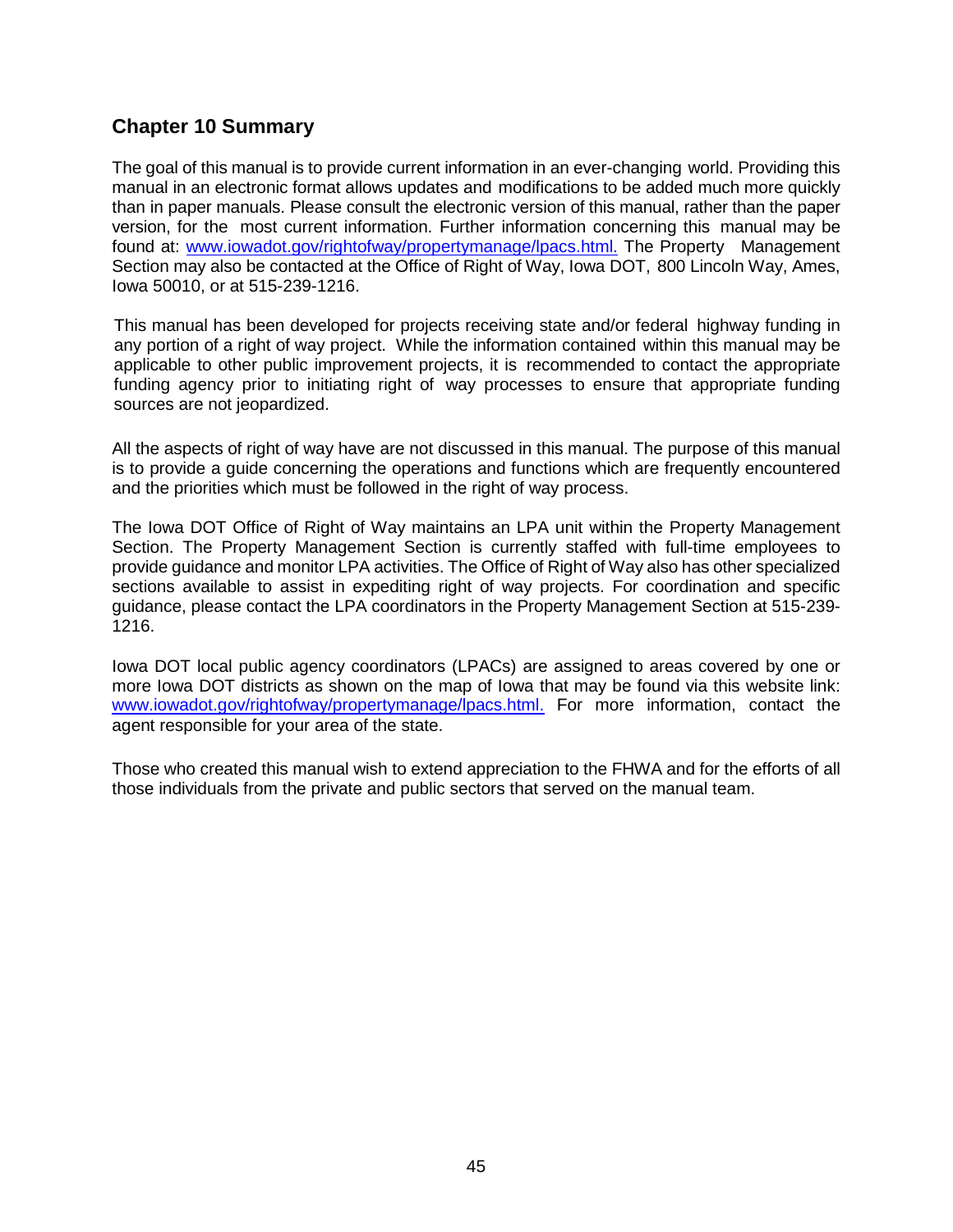## **Glossary**

## **A**

## **Abstract.**

A document which shows the condensed history of a property's title. It may include portions of prior conveyances and/or other pertinent instruments relating to the estate or interest in the property and all liens, charges, encumbrances, and releases.

#### **Access.**

This means to approach, to enter, and to exit property.

#### **Access control.**

Government's power to restrict or control a property owner's right to enter on and exit from a public road.

#### **Access rights.**

The right of ingress to and egress from one's property to a public road. The right may be actual or implied. Access is a private right as distinguished from the public's rights.

#### **Acquisition**.

The process of obtaining right of way by negotiation or eminent domain to construct or support a project.

#### **Advanced acquisition**.

The acquisition of rights of way in advance of normal acquisitions schedules in order to avoid higher costs later, to assist in hardship cases, or when there is property management potential or other advantage to the acquiring agency.

#### **Adverse possession**.

A claim made against the property of another by virtue of actual, continuous (for a time established by statute), exclusive, hostile, notorious (the other ownership claimant has notice of the possession and its extent), open, and under claim of title.

#### **Agreement**.

A word used to describe a common opinion of two or more people regarding each party's rights and obligations related to the agreement.

#### **Allocation**.

1. The process of separating value into its components. 2. A method to opine land value by which improved property sales are analyzed to develop a typical land value to property value ratio with the ratio multiplied by the property being appraised or the comparable sale being analyzed.

#### **Appeal**.

The complaint to an appellate court of an injustice done or error committed by a trial or lower court, whose judgment or decision the appellate court is called on to correct or reverse.

## **Appraisal**.

The act or process of developing a value opinion.

## **The Appraisal Foundation.**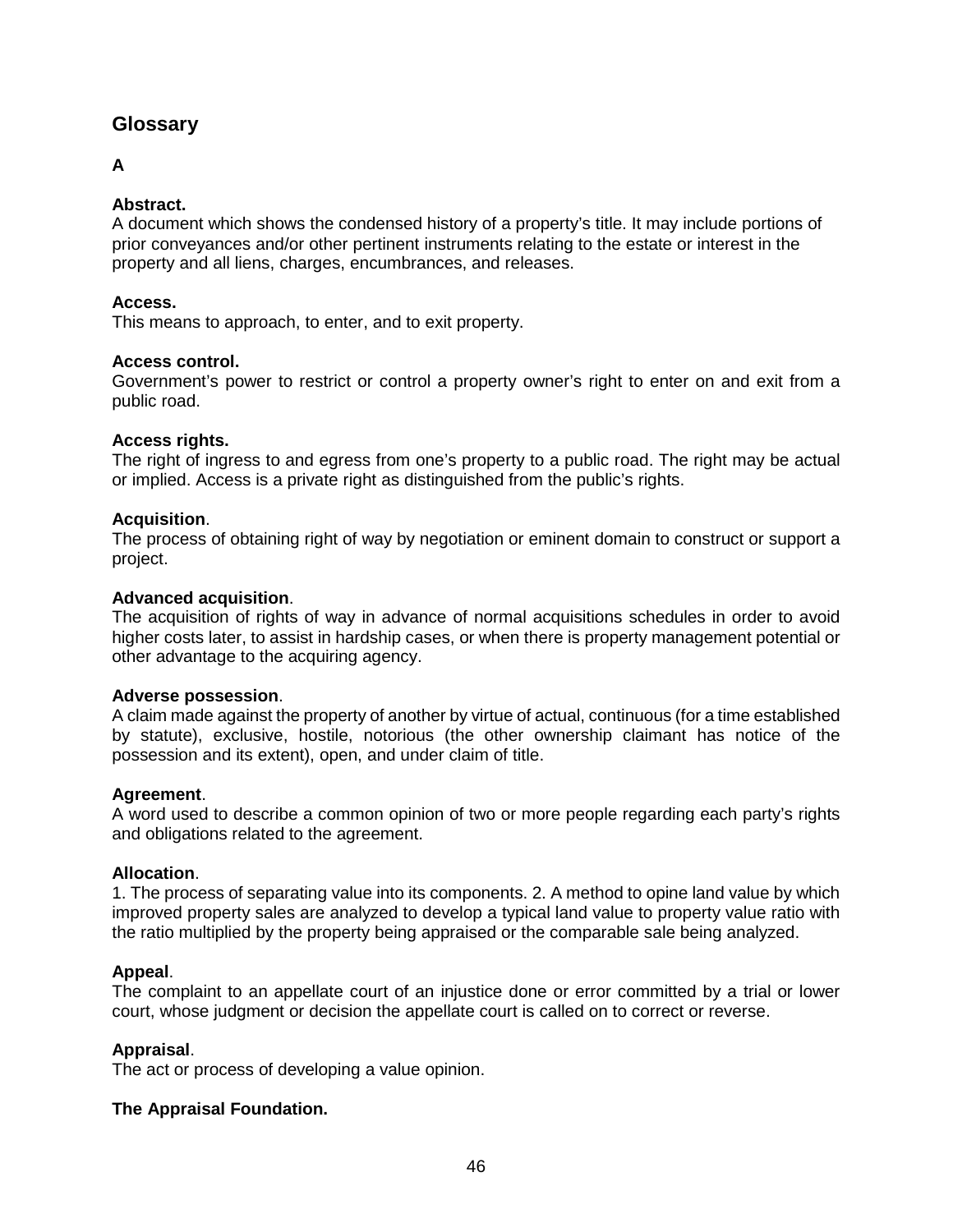A not-for-profit educational organization to advance the appraisal profession. TAF develops and promulgates professional appraisal standards and appraiser qualifications.

#### **Appraisal process**.

A systematic procedure to address the client's valuation issue.

#### **Appraisal report**.

Any communication, written or oral, of an appraisal, appraisal review, or appraisal consulting service that is transmitted to the client upon completion of an assignment.

#### **Appraisal review.**

The process of developing and communicating a credible opinion as to the quality of another's appraiser's work.

#### **Appraiser.**

A person who performs valuation services competently and in an independent, impartial, and unbiased manner.

#### **Approaches to value**.

The three approaches to developing a value opinion: the cost approach, the income capitalization approach, and the sales comparison report.

#### **Assessment**.

The valuation of property for tax purposes.

#### **Asset.**

Items that have value in use or exchange.

#### **Assignment**.

The method by which a right or contract or property is transferred from one person to another.

#### **Attorney**.

1. A person who is legally permitted to transact business on another's behalf. 2. A person who advises and represents clients as to legal rights and obligations.

**B**

#### **Before and after value.**

An appraisal method used in the valuation of partial acquisitions. The appraiser develops an opinion of value prior to the acquisition or take and another opinion of value after the value or take. The difference is the value of the acquisition.

## **Borrow**.

Suitable material from sources outside the roadway prism, used primarily for embankments.

#### **Broker.**

A person licensed to engage in real estate business.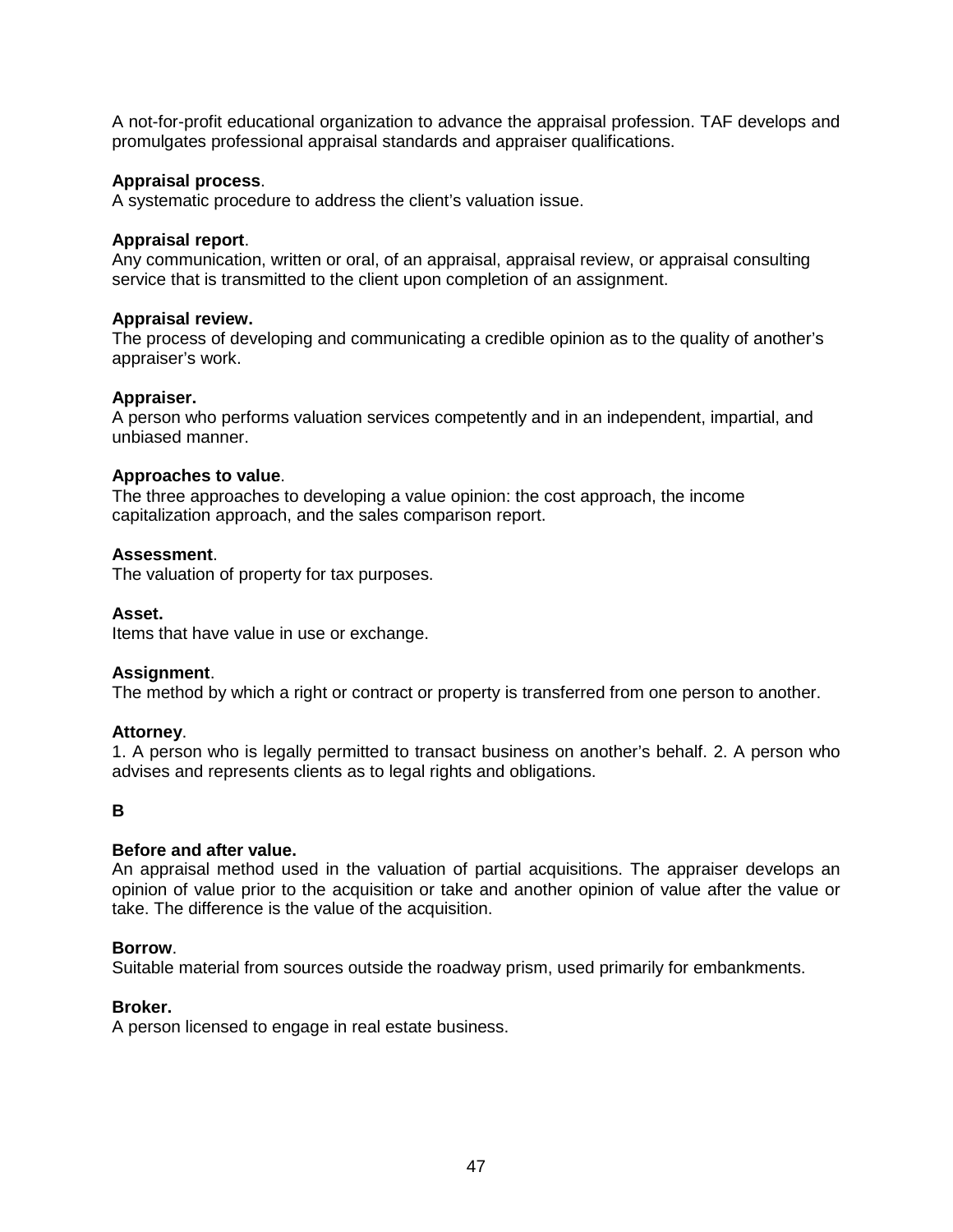## **C**

## **Client**.

The party or parties who engage another by contract or employment.

## **Code of Federal Regulations.**

A document that codifies all rules of the executive departments and agencies of the federal government.

## **Comparables**.

Properties used as comparisons to opine the value of a specific property.

## **Compensable interest.**

A property right which, if acquired for public purposes, would entitle the owner to receive just compensation.

## **Complaint**.

1. The plaintiff's presentation in an action, setting forth the claim on which relief is sought.

## **Conformity.**

A real estate principle that holds that value is created and sustained when the property's characteristics conform to market demands.

## **Consideration**.

The inducement, generally monetary, that moves a party to enter into a contract.

## **Contamination**.

Introduction of microorganisms, chemicals, toxic substances, waters, or wastewater in water, air, soil, and structures in concentrations that make the medium unfit for its intended use.

## **Contract**.

A legally enforceable agreement between two or more people or parties.

## **Conveyance**.

A written instrument by which a title, estate, or interest in property is transferred.

## **Cost**.

The total dollar amount necessary to create an improvement.

## **Cost approach to value**.

1. One of the three approaches to value. 2. A set of procedures by which a value indication is obtained by estimating the reproduction or replacement cost new of a structure, deducting depreciation from all causes, and adding the land value opinion.

## **Cost to cure.**

The cost to restore an item of physical deterioration or functional obsolescence to near new or new condition.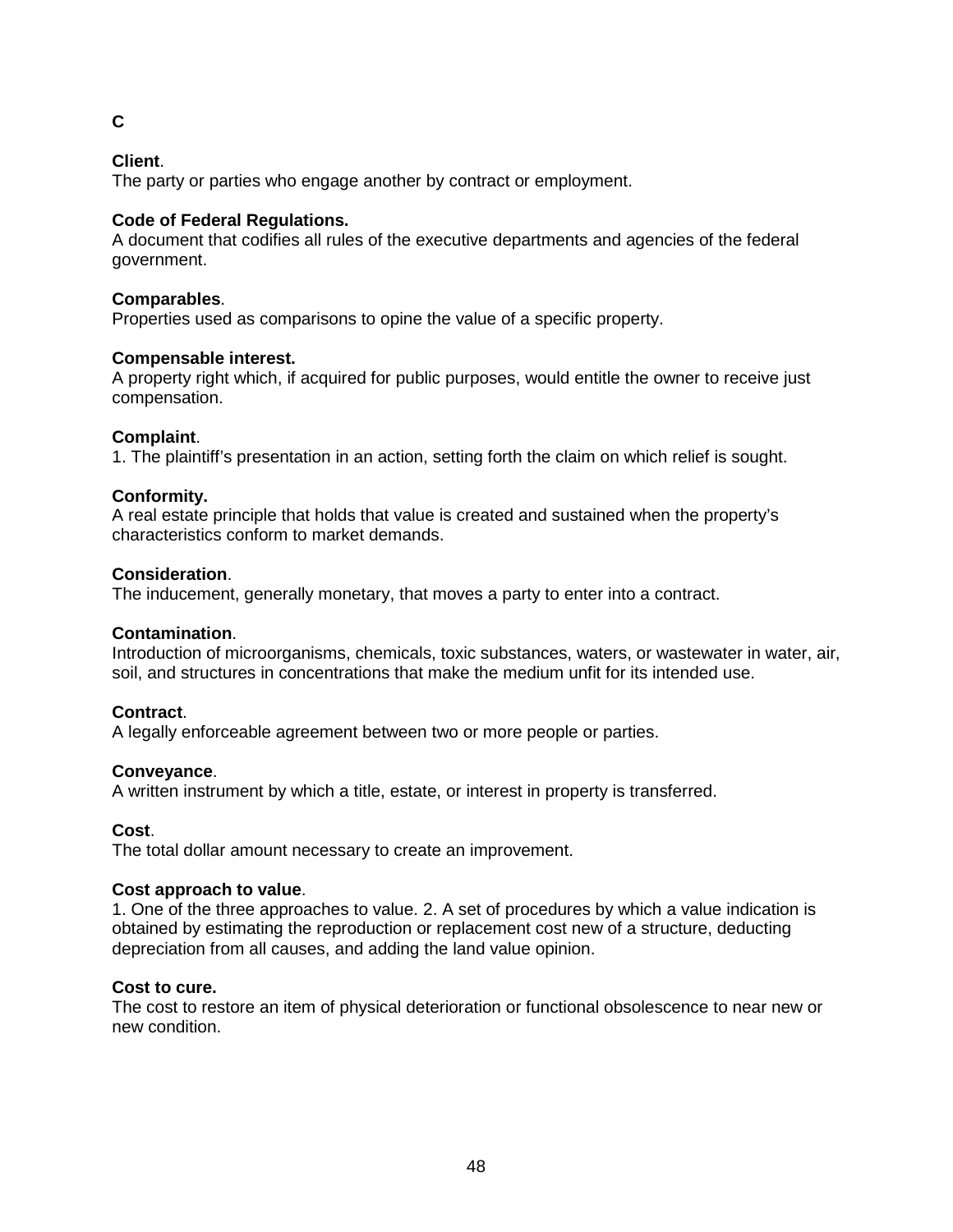## **Damages.**

**D**

In condemnation, the loss in value to the remainder property as a result of a partial taking. Generally, it is the difference between the value of the property before the acquisition and the value of the property after the acquisition.

#### **Deed**.

A written instrument, usually under seal, by which the ownership interests in real estate are transferred from one party to another.

#### **Depreciation**.

1. A loss in value from any cause. 2. Physical deterioration, functional obsolescence, and external obsolescence.

#### **Deterioration**.

Impairment of condition; one of the causes of depreciation and reflecting the loss in value brought about by wear and tear, disintegration, use in service, and the action of the elements.

#### **Donation**.

The voluntary conveyance by the owner of private property to public ownership and use without compensation.

## **E**

#### **Easement**.

A nonpossessory interest held by one person in property of another where the first person is accorded partial use of the property for a specific use. An easement restricts but does not abrogate the fee owner's rights to the use and enjoyment of the property.

#### **Eminent domain.**

The right or power of public and quasi-public agencies to take private property for public purposes.

#### **Encumber**.

A charge, claim, liability, or lien attached to real property.

#### **Environment**.

The sum of all external conditions affecting the life, development, and survival of an organism.

#### **Estate**.

A right or interest in property.

#### **External obsolescence**.

An element of depreciation, usually incurable, caused by negative influences outside the property.

**F**

## **Fair market value**.

The most probable price which a property should bring in a competitive and open market under conditions requisite to a fair sale, the buyer and seller each acting prudently and knowledgeably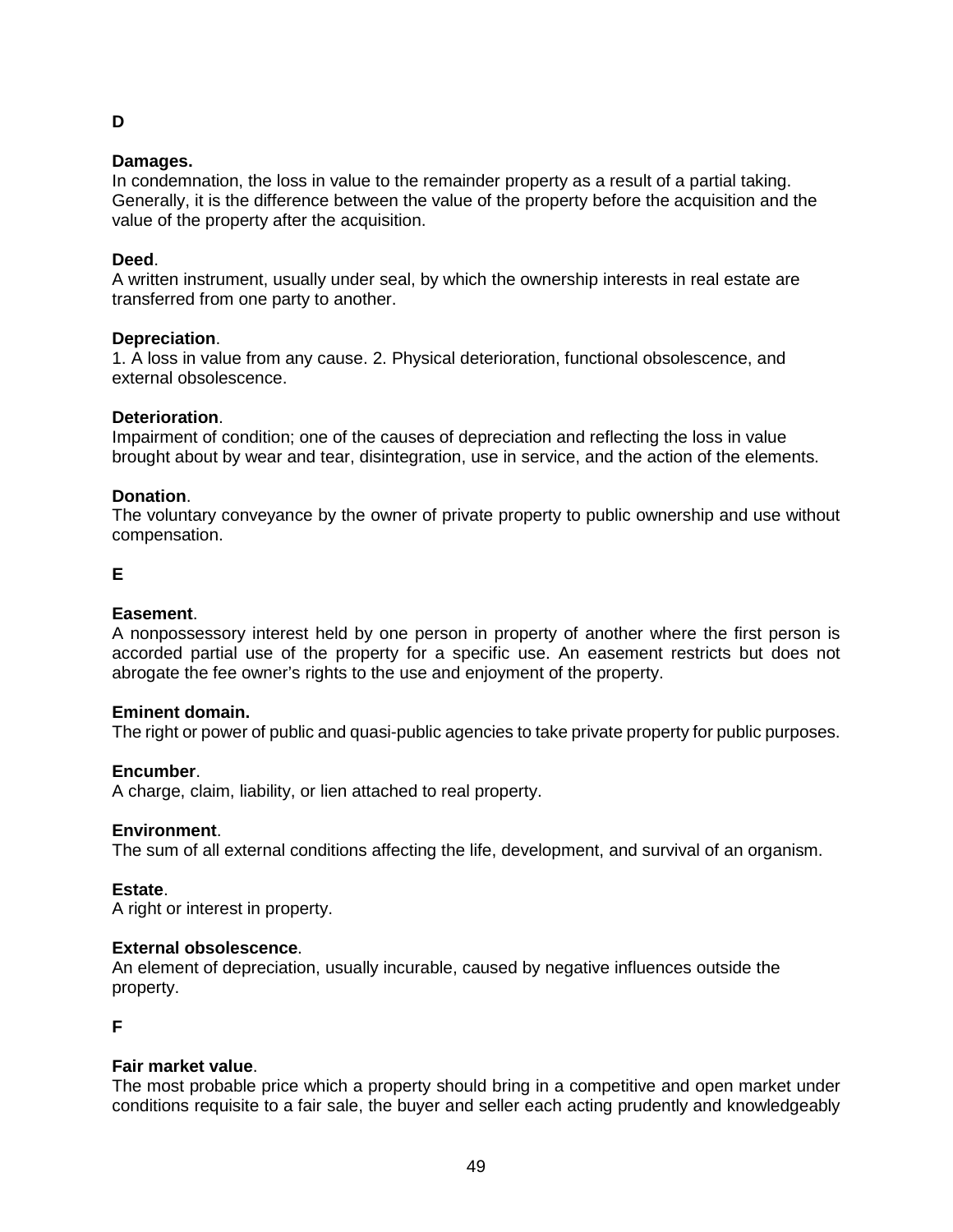and assuming the price is not affected by undue stimulus. Implicit in this definition is the consummation of a sale as of a specified date and the passing of title from seller to buyer under conditions whereby:

1. buyer and seller are typically motivated;

2. both parties are well informed or well advised, and acting in what they consider their best interests;

3. a reasonable time is allowed for exposure in the open market;

4. payment is made in terms of cash in United States dollars or in terms of financial arrangements comparable thereto; and

5. the price represents the normal consideration for the property sold, unaffected by special or creative financing or sales granted by anyone associated with the sale.

#### **Federal Highway Administration.**

A part of the federal Department of Transportation. The agency's mission is to create the world's best transportation system.

#### **Federal rule.**

An appraisal method used in the valuation of partial acquisitions. The appraiser develops an opinion of value prior to the acquisition or take and another opinion after the acquisition or take. The difference is the value of the acquisition.

#### **Fixture**.

An item that was once personal property but is now an integral part of the real estate.

#### **Functional obsolescence**.

Impairment of functional capacity or efficiency.

## **G**

#### **Grade line.**

The slope in the longitudinal direction of a project, usually expressed as a percentage or relationship.

## **Grant**.

A transfer of property or an interest in property.

#### **H**

## **Hazardous waste**.

Any byproduct that can pose a substantial or potential hazard to human health or the environment when improperly managed. Possesses at least one of four characteristics (ignitibility, corrosivity, reactivity, or toxicity), or appears on special Environmental Protection Agency lists.

#### **Highest and best use**.

The reasonably probable and legal use of vacant land or an improved property, which is physically possible, appropriately supported, and financially feasible, and that results in the highest value.

**I**

**Improvement.**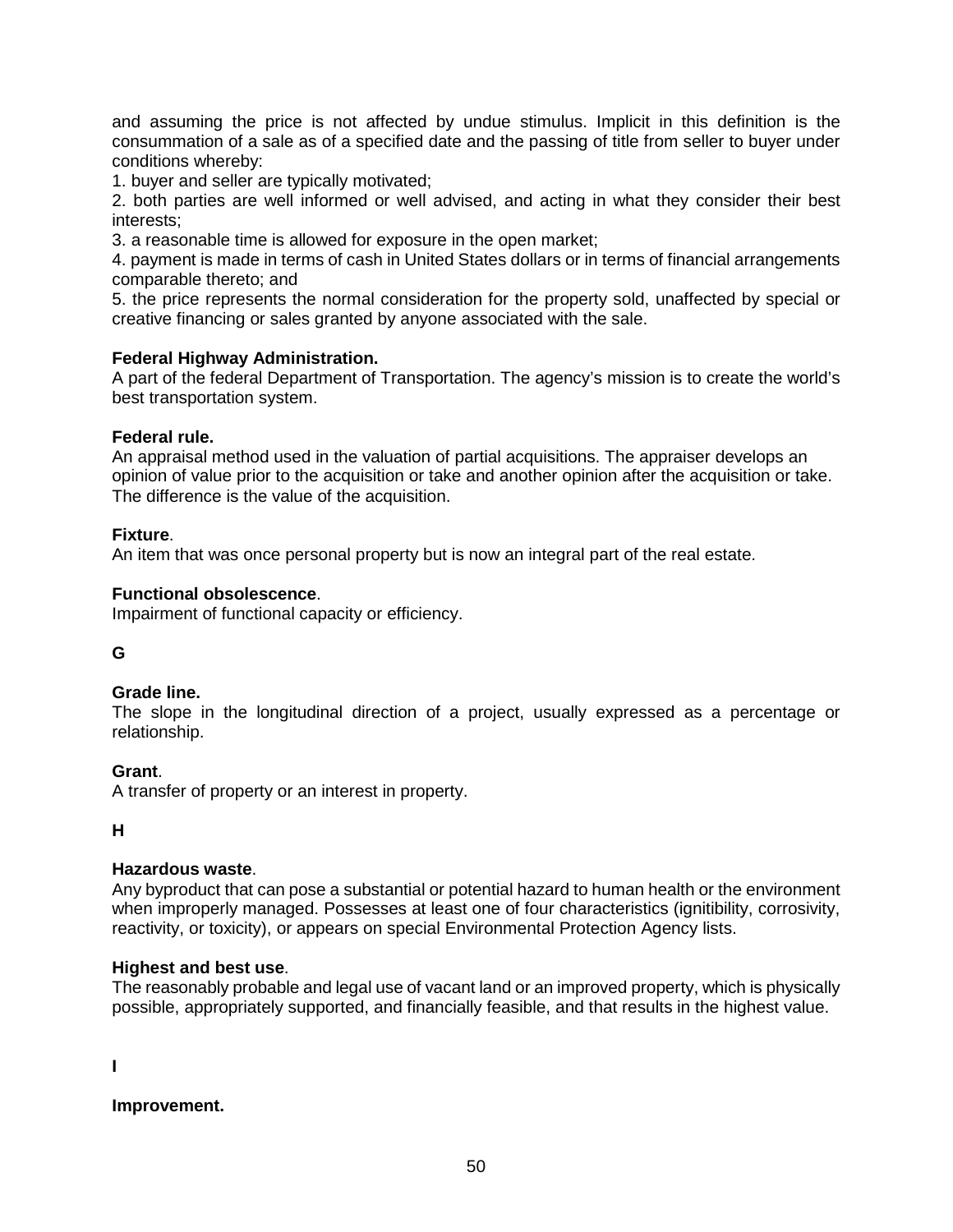A building or other structure permanently attached to the land.

#### **Incidental expenses**.

Actual and reasonable expenses incurred by the displacee in the purchase of a replacement dwelling and customarily paid by the buyer.

#### **Income capitalization approach**.

1. One of the three approaches to value. 2. A set of procedures by which income is converted into value through the application of a rate.

#### **Instrument**.

Any legal document (e.g., deed, lease, mortgage, will).

#### **J**

#### **Judgment**.

1. A formal decision or determination on a matter or case by a court. 2. In a condemnation case, a decision as to damages suffered by the condemnee.

#### **Jurisdictional exception**.

An assignment condition that voids the force of a part or parts of USPAP, when compliance with a part or parts of USPAP is contrary to law or public policy applicable to the assignment.

#### **Just compensation**.

1. The compensation for property acquired under eminent domain that places a property owner in the same position as before the property is taken. It is usually the fair market value of the property acquired.

**L**

## **Land.**

1. The earth's surface. 2. In an economic sense, one of the agents or factors in production. 3. In a legal sense, the solid part of the surface of the earth, as distinguished from water.

#### **Land surveyor.**

A person whose occupation is to establish property boundary lines.

#### **Larger parcel.**

In condemnation, the portion of a property that has unity of ownership, contiguity, and unity of use, the conditions that establish the larger parcel for valuation purposes. In many jurisdictions, contiguity is sometimes subordinated to unity of ownership and unity of use.

#### **Lease**.

A contract where the owner transfers the right of possession and use of the real estate for a specified time period and on payment of consideration, usually rent.

## **Leasehold interest**.

1. The right to possess, use, and quietly enjoy the real estate for the lease term. 2. The present (discounted) value of the difference between market rent and contract rent.

#### **Legal description.**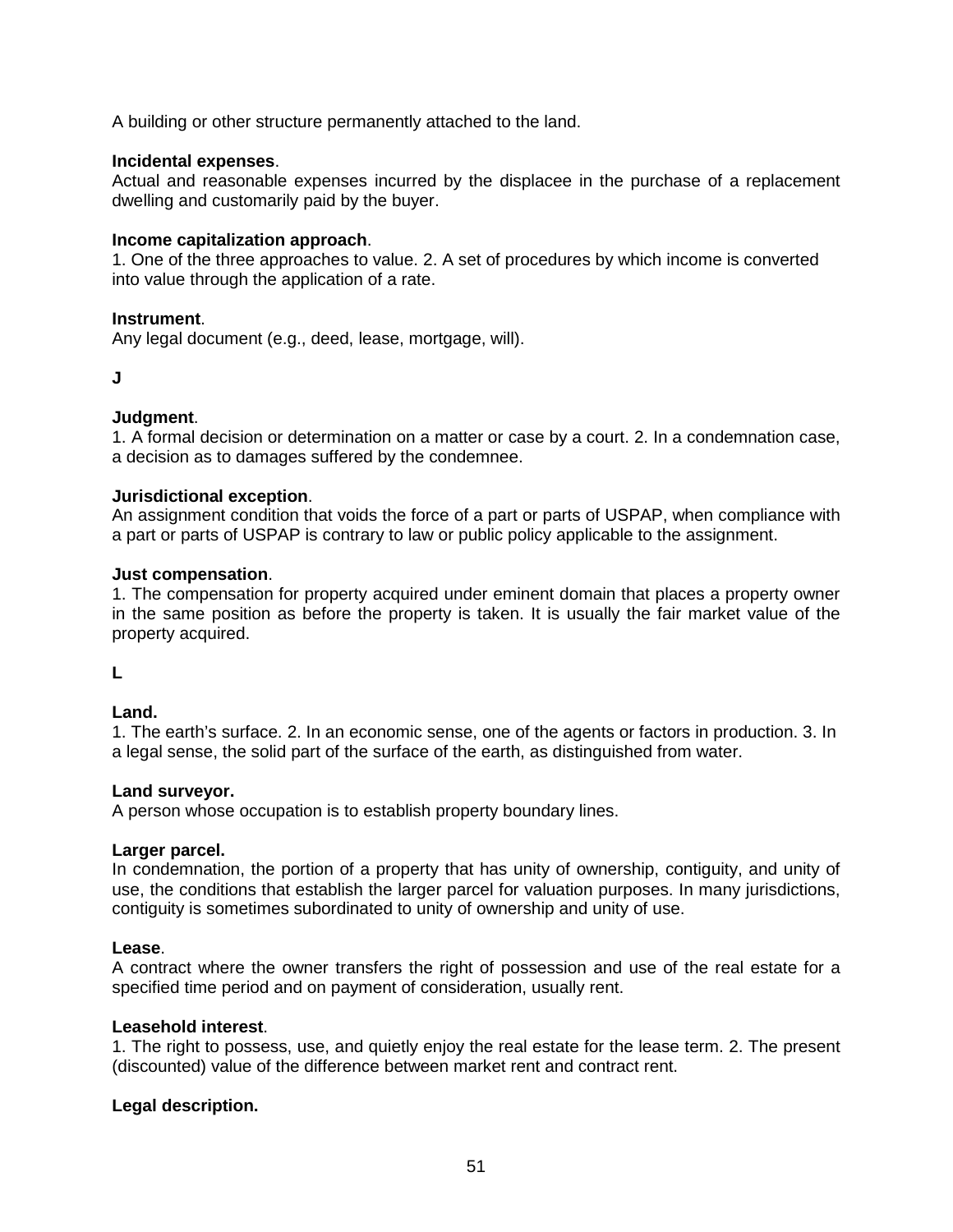A method, acceptable in court, that geographically locates property.

## **Lessee**.

The party to who a lease is given in return for a consideration, usually rent.

## **License.**

A personal privilege to do some act on the land of another.

## **Lien**.

A hold or claim that one party has on the property of another (e.g., security for a debt or a charge, judgment, mortgage, tax, etc.).

## **Local public agency.**

An organization (e.g., municipality, county) charged with the responsibility for proper administration, planning, and development of a public project.

## **Location**.

1. Position with respect to human activities. Location is considered one of the basic elements contributing to the value of a property; and accessibility is the principal measure of the value of location. 2. The fixed position of the highway on the ground, including curves and tangents.

## **M**

## **Market.**

1. The place where people interact to sell and buy. 2. The area in which buyers and sellers of a commodity are in communication with each other.

## **Market rent**.

The most probable rent a property should bring in a competitive and open market.

## **Market value**.

The most probable price which a property should bring in a competitive and open market under conditions requisite to a fair sale, the buyer and seller each acting prudently and knowledgeably and assuming the price is not affected by undue stimulus. Implicit in this definition is the consummation of a sale as of a specified date and the passing of title from seller to buyer under conditions whereby:

1. buyer and seller are typically motivated;

2. both parties are well informed or well advised, and acting in what they consider their best interests;

3. a reasonable time is allowed for exposure in the open market;

4. payment is made in terms of cash in United States dollars or in terms of financial arrangements comparable thereto; and

5. the price represents the normal consideration for the property sold, unaffected by special or creative financing or sales granted by anyone associated with the sale.

## **Mitigation**.

Measures taken to reduce adverse impacts on the environment.

## **Mortgage**.

1. A pledge of real property as security for the payment of a debt. 2. A written document by which property is given as security for a debt with the right of redemption.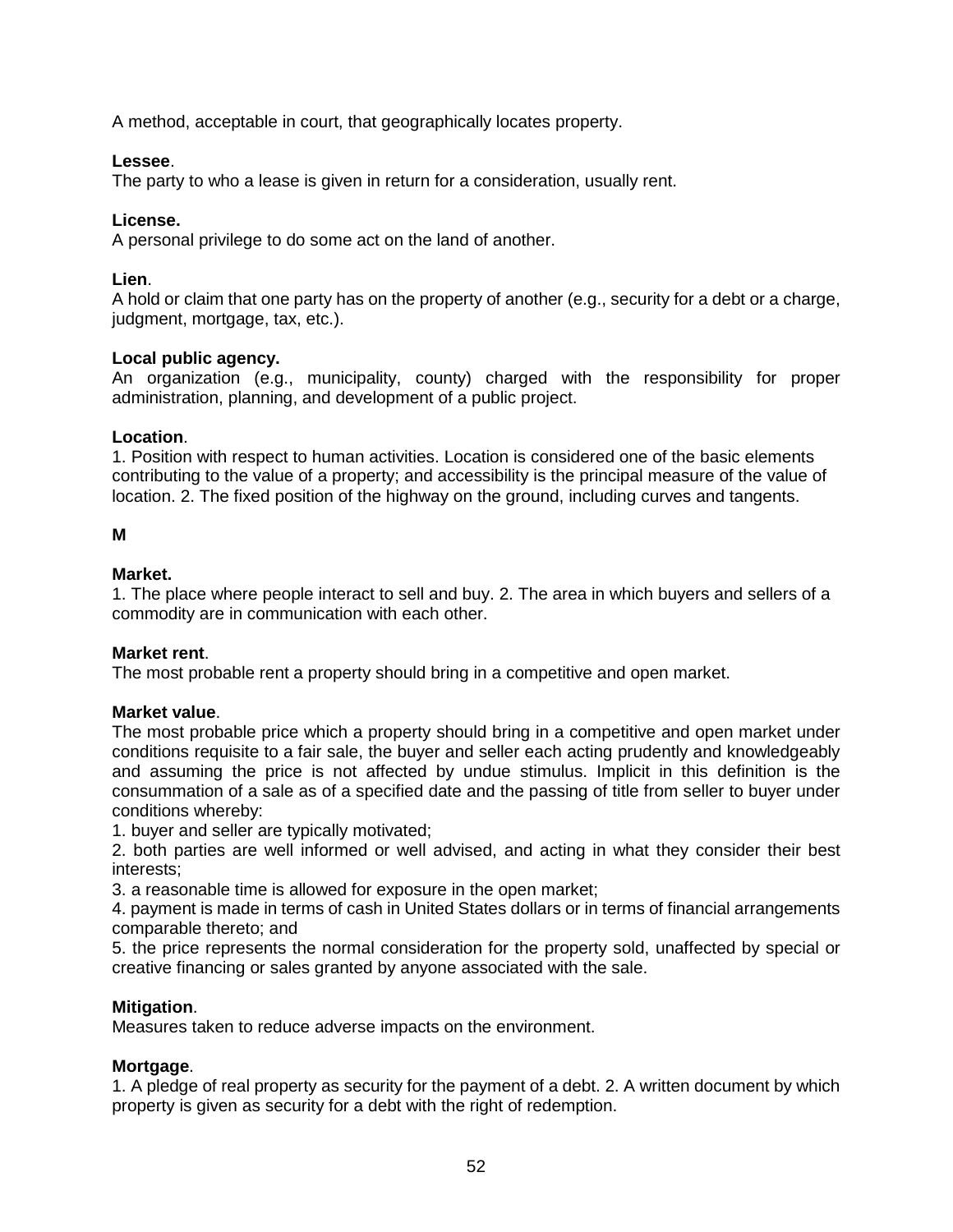## **N**

#### **Negotiation**.

The primary method used to acquire property. 2. The process by which two or more people resolve differences to reach a mutually acceptable agreement.

#### **Negotiator.**

A person who arranges or settles transactions by discussion and mutual agreement.

#### **Notary public.**

A legal officer with specific judicial authority to attest to legal documents, usually with an official seal.

## **O**

## **Offer.**

An explicit proposal to contract which, if accepted, completes the contract and binds both the party that made the offer and the party accepting the offer to the terms of the contract.

#### **P**

## **Parcel**.

A piece of land of any size in one ownership.

#### **Partial taking.**

The acquisition of a part of a real estate parcel or a real property interest for public or quasi-public use under eminent domain.

#### **Permanent easement**.

1. An easement conveyed in perpetuity. 2. An easement that lasts forever.

#### **Personal property.**

1. Property that is movable. 2. Property that is not permanently attached to, or part of, the real estate. 3. Identifiable, tangible objects that are considered by the general public as being "personal"; for example, furnishings, artworks, antiques, gems and jewelry, collectibles, machinery, and equipment. 4. All tangible property that is not classified as real estate.

#### **Plat**.

An individual property map that shows property lines and other features (e.g., buildings and topographic elements).

## **Police power.**

The right of government to restrict property rights to public health, safety, and welfare.

## **Prescription.**

The right to use the property of another, which is established by exercising this right over a period of time.

#### **Price**.

The amount asked, offered, or paid for a property.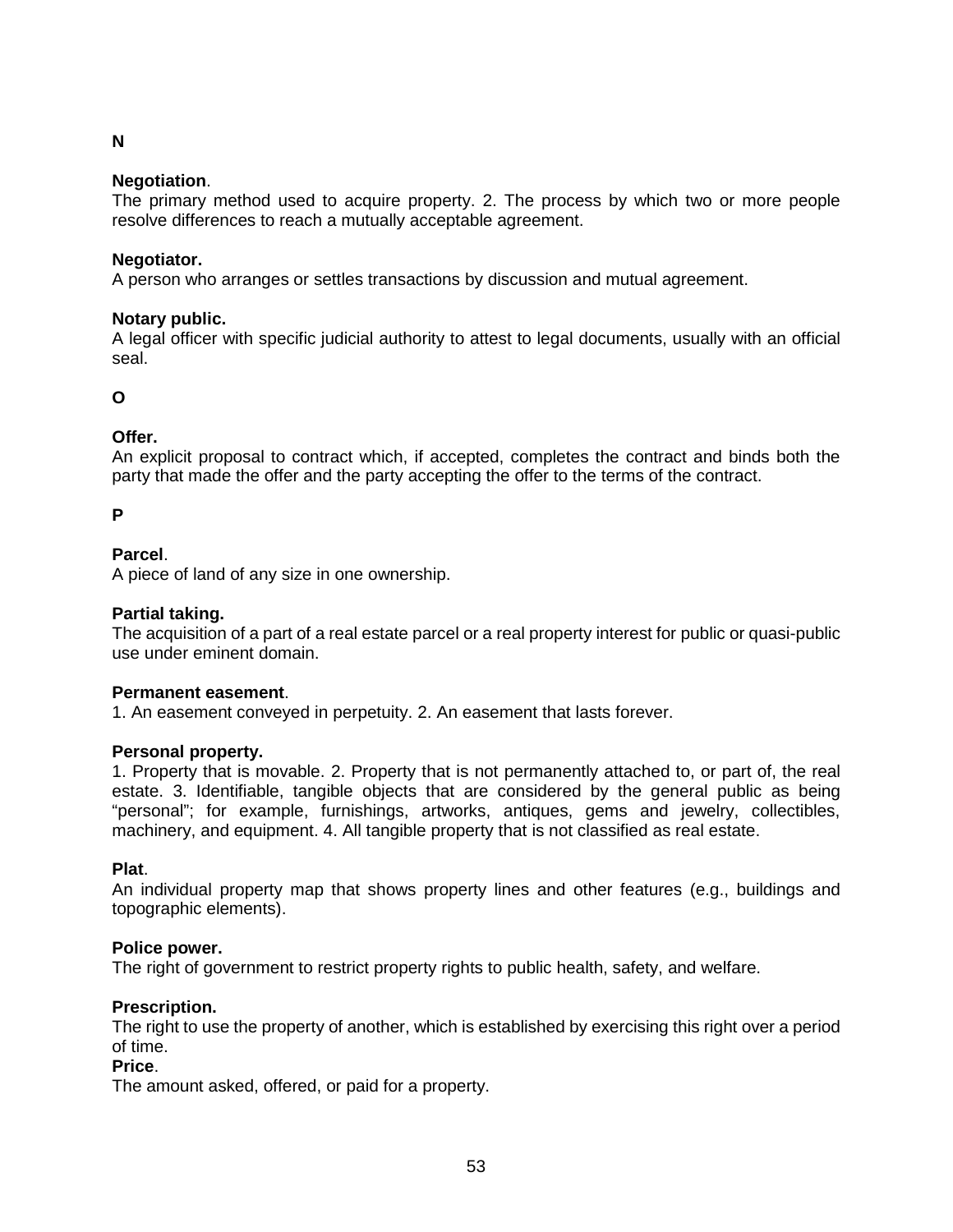## **Property.**

Anything, real or personal, that is owned.

#### **Property line**.

The division between two parcels of land, or between a parcel of land and the street.

#### **Property management.**

Administration of property with the objective being to maintain, enhance, or maximize its productivity and value.

#### **Proximity damage**.

1. Damage to property arising as a consequence of the nearness or proximity of a project (e.g., highway) to the property. 2. The diminution in property value as a result of the proximity of a highway or other construction project to a property.

#### **Public use**.

A use benefitting the entire community.

#### **Q**

#### **Quasi.**

Having some resemblance, usually by possession of certain attributes.

## **R**

#### **Real estate.**

1. An identified parcel or tract of land, including improvements, if any. 2. The physical land and attachments (e.g., buildings).

#### **Real property**.

1. The interests, benefits, and rights inherent in the ownership of real estate. 2. The bundle of rights.

#### **Relocation agent.**

A person who provides relocation advisory services and benefit determinations to people and businesses displaced by a public program or project under the Uniform Act.

#### **Relocation assistance**.

Advisory and financial aid assistance to residential occupants, businesses, farms, and nonprofit organizations displaced by a public program or project under the Uniform Act.

#### **Remediation.**

1. Cleanup or other methods used to remove or contain a toxic spill or hazardous materials. 2. Abatement methods including evaluation, repair, enclosure, encapsulation, or removal of hazardous materials.

#### **Remnant**.

A remainder property of little value or use. **Rent.**

The consideration paid for use of the property.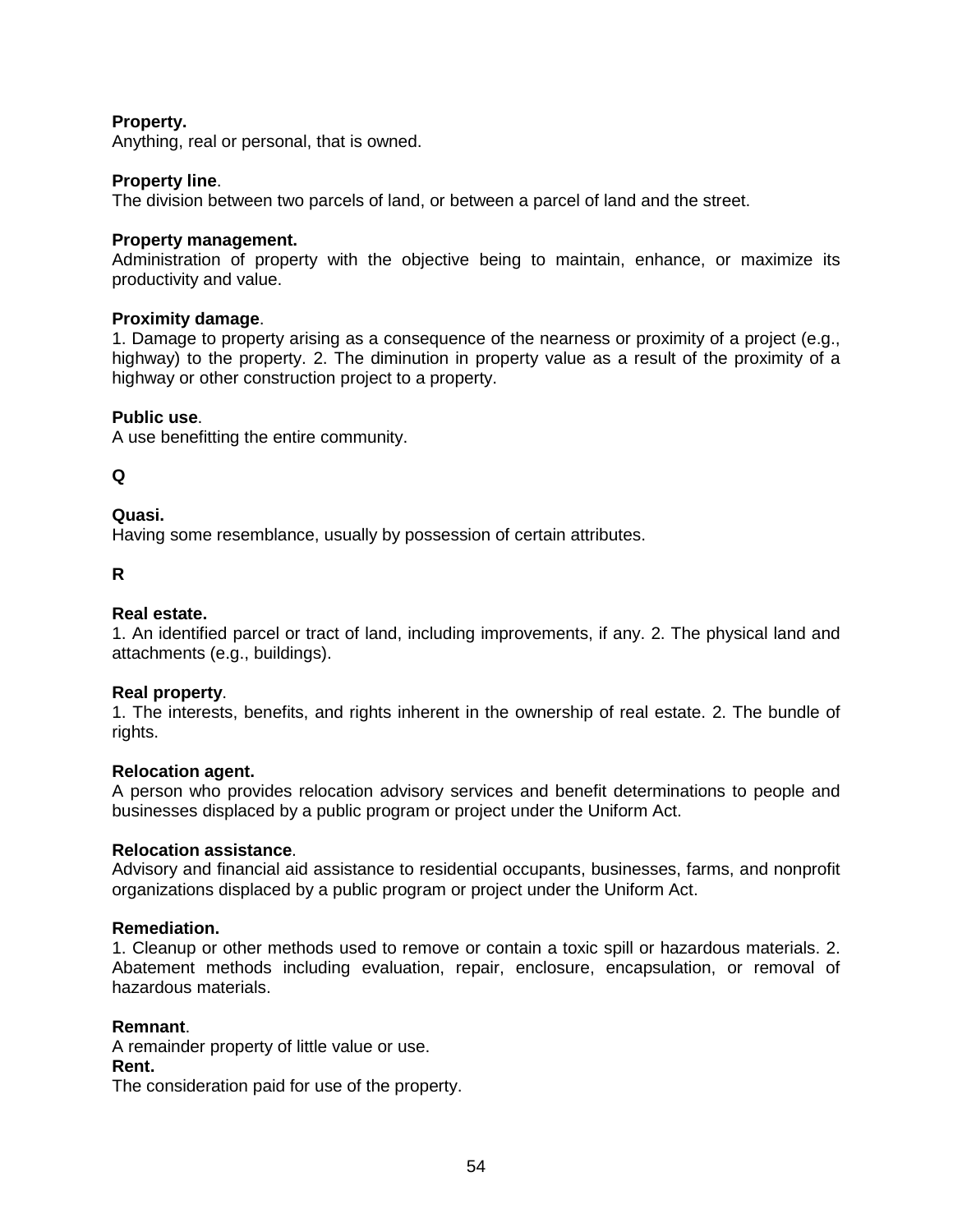## **Restriction.**

The restrictions and prohibitions placed on the property owner from doing certain things relating to the property.

#### **Right of way**.

1. The right to pass across the lands of another. 2. Land or property, or an interest in land or property for transportation purposes (e.g., roads, public transport, utilities, etc.).

## **S**

## **Sales comparison approach.**

1. One of the three approaches to value. 2. A set of procedures by which a value indication is obtained by comparing properties that have sold recently to the property being appraised.

#### **Salvage value.**

Salvage value means the probable sale price of an item if offered for sale on the condition that it will be removed from the property at the buyer's expense, allowing a reasonable period of time to find a buyer with the knowledge of the uses and purposes for which it is adaptable and capable of being used. This includes the value of the item's separate use of serviceable components and scrap when there is no reasonable prospect of sale except on that basis.

#### **Site**.

Land that is ready to be used for a specific purpose.

#### **Specifications**.

A general term covering all directions, provisions, and requirements contained within a specifications manual.

#### **Supplemental standards.**

Appraisal requirements issued by governmental agencies, government-sponsored enterprises, or other entities that establish public policy which adds to the purpose, intent, and content of the requirements in USPAP and that have a material effect on the development and reporting of assignment results.

#### **T**

## **Take.**

The acquisition of property.

## **Taking.**

The process of obtaining right of way by negotiation or through eminent domain to construct or support a project.

#### **Temporary easement**.

An easement granted for a specific use for a limited time.

## **Tenant**.

One who holds possession of the real estate of another.

#### **Title**.

1. The evidence of a person's right to own or possess property. 2. The quality of ownership as determined by a body of facts and events.